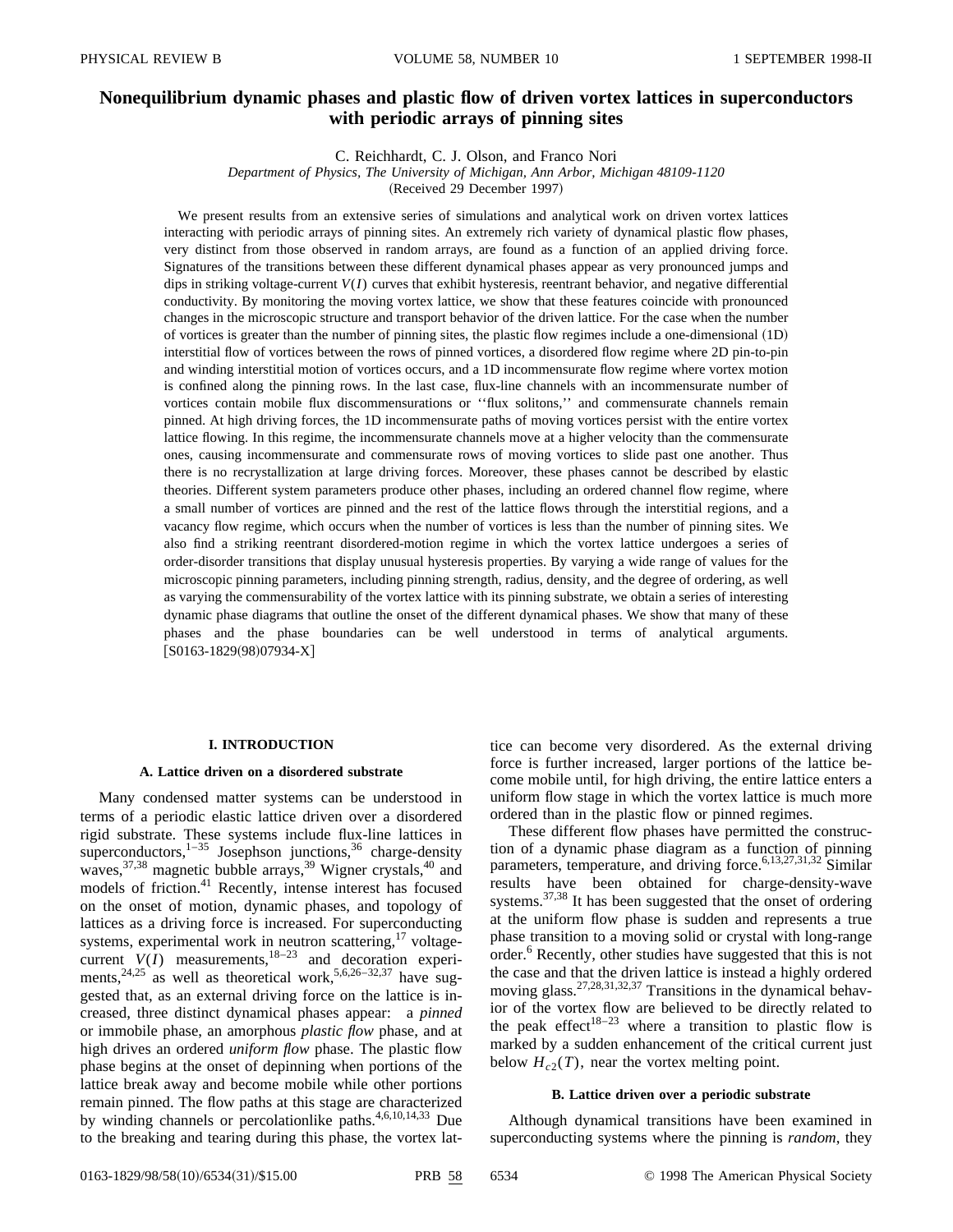have not yet been carefully studied in systems with *periodic* pinning where very different dynamics are expected due to the symmetry of the underlying pinning and the tunability of the disorder. Periodic pinning occurs in numerous superconducting systems such as wire networks,  $42,43$  Josephson junctions<sup>44,45</sup> and layered superconductors.<sup>46,47</sup> High- $T_c$ samples contain other forms of periodic pinning such as that produced by the periodic copper-oxide planes. $\frac{4}{3}$ 

Recently, increasing attention has focused on samples with lithographically created well-defined periodic pinning structures such as a lattice of microholes<sup>34,49-56</sup> or magnetic dots.<sup>57</sup> In such samples the *microscopic* parameters of the pinning, such as the size, depth, periodicity, and density, can be carefully controlled. Using Lorentz microscopy techniques,34,56 it has been possible to directly image a vortex lattice interacting with periodic arrays of pinning sites, revealing very interesting commensurability effects in the vortex configurations and dynamics.

Extensive work has been done on the interaction of vortices with a periodic ''egg-carton'' potential as in wire networks and Josephson-junction arrays. However, the dynamics of vortices in such systems differs significantly from the case of vortices in periodic pinning arrays we consider in this work. In our system the radius of the pinning sites can be made much smaller than the period of the pinning lattice, permitting interstitial vortices to appear. The distinctive interstitial vortex motion is not found in superconducting wire networks and Josephson-junction arrays. Periodic pinning arrays may also be of technological importance since the arrays can produce higher critical currents than an equal number of randomly placed pins.<sup>10,11</sup> This enhancement of critical currents using periodic arrays has recently been demonstrated for high- $T_c$  systems.<sup>55</sup>

### **C. Tunable commensurability**

A particularly interesting aspect of periodic pinning arrays where the pin radius is small compared to the lattice spacing and where there is only one vortex per pinning site is that disorder can be *fine tuned* by changing the commensurability. At  $B/B_{\phi}=1$ , where  $B_{\phi}$  is the field at which the number of vortices equals the number of pinning sites, the vortex lattice is expected to be locked into the periodic pinning array. For  $B/B_{\phi} > 1$ , the vortex lattice can be thought of as containing *two species of vortices*: the pinned vortices that are commensurate with the array of pins, and the generally more weakly pinned *interstitial* vortices that are caged by vortices at the pinning sites. The very different dynamical behaviors of these two species has been observed both when the vortices are current driven<sup>53</sup> and when they are fieldgradient driven.<sup>10,11,51,52</sup> These different dynamics have also been directly observed with Lorentz microscopy techniques.<sup>56</sup> The effect of interstitial vortices at  $B/B_{\phi} > 1$ , as well as the commensurate effects at  $B/B<sub>6</sub>=1$ , are also of major importance in systems with randomly placed columnar pins, where theoretical<sup>10,58</sup> and experimental<sup>59,60</sup> magnetization studies have shown a substantial drop in the critical current associated with the appearance of interstitial vortices.

It is also possible to have a well-defined number of *vacancies* in the vortex lattice when  $B/B<sub>b</sub> < 1$ . Here, the vortex lattice can be thought of as containing two species of vortices, where the second species, the vacancies, may have different dynamical properties than the first species, the commensurate vortices. This situation and terminology is reminiscent of the case of electrons and ''holes'' in semiconductors.

### **D. Nonequilibrium dynamic phase diagram**

In order to observe the dynamics of current-driven lattices near commensurability interacting with a periodic array of pinning sites, we have performed a large number of currentdriven molecular dynamics (MD) simulations in which we examine experimentally realizable parameters. Our work is distinct from previous current-driven simulations in that we specifically examine the effects of periodic pinning arrays rather than random arrays. Further, our work covers a much larger range of the microscopic pinning and system parameters than used in previous MD simulations, allowing us to construct a variety of detailed dynamical phase diagrams. A much shorter and less detailed account of some of the results presented here can be found in Ref. 13.

We find that a vortex lattice driven on a periodic array of pinning sites exhibits far richer and more complex dynamical phase diagrams than the diagrams produced by systems with random pinning arrays. We observe numerous plastic flow states and vortex lattice structures distinct from those observed in random pinning arrays. For a certain range of parameters and when the driving force is increased, we find that there is a counterintuitive *drop* in the number of mobile vortices as the system undergoes a transition from one plastic flow phase to another. This drop in the number of mobile vortices also implies a negative-differential conductivity, a property that is found in several technologically important semiconductor devices.

We find that the vortex dynamics is highly dependent on the commensurability effects. When  $B/B_{\phi} > 1$ , the interactions between commensurate vortices and interstitial vortices give rise to a number of interesting phases, while when  $B/B<sub>6</sub>=1$ , a Mott insulatorlike phase arises.<sup>62</sup> By systematically disordering the positions of the pinning sites we recover, in the limit of strong disorder, the dynamical phases found in recent theoretical studies of random pinning arrays.<sup>4–6,10,14,16,26,31–33</sup> For  $B/B_{\phi}$  > 1, and at the onset of depinning in samples with large disorder, we find a distinct ''channel phase'' where long-lived stable channels, composed predominantly of interstitial vortices, flow around pinned vortices. Such intermittent channel phases where some channels form, freeze and reform have previously been noted in flux-gradient-driven simulations.<sup>10,14,33</sup> A phase with a network of flowing channels is also observed in current-driven samples.<sup>5,6,16,26,31,32</sup> Here, we examine in detail the evolution of the network of vortex channels. In particular, we show that, although some channels are short lived, others are robust under increases of the driving force.

#### **E. Overview**

This work is organized as follows. In Sec. II, we describe the samples used, our numerical algorithm, and the parameters varied. In Sec. III, we show in detail the results for a sample with a square array of pinning sites at a field slightly above commensurability. Current-voltage *V*(*I*) curves, indi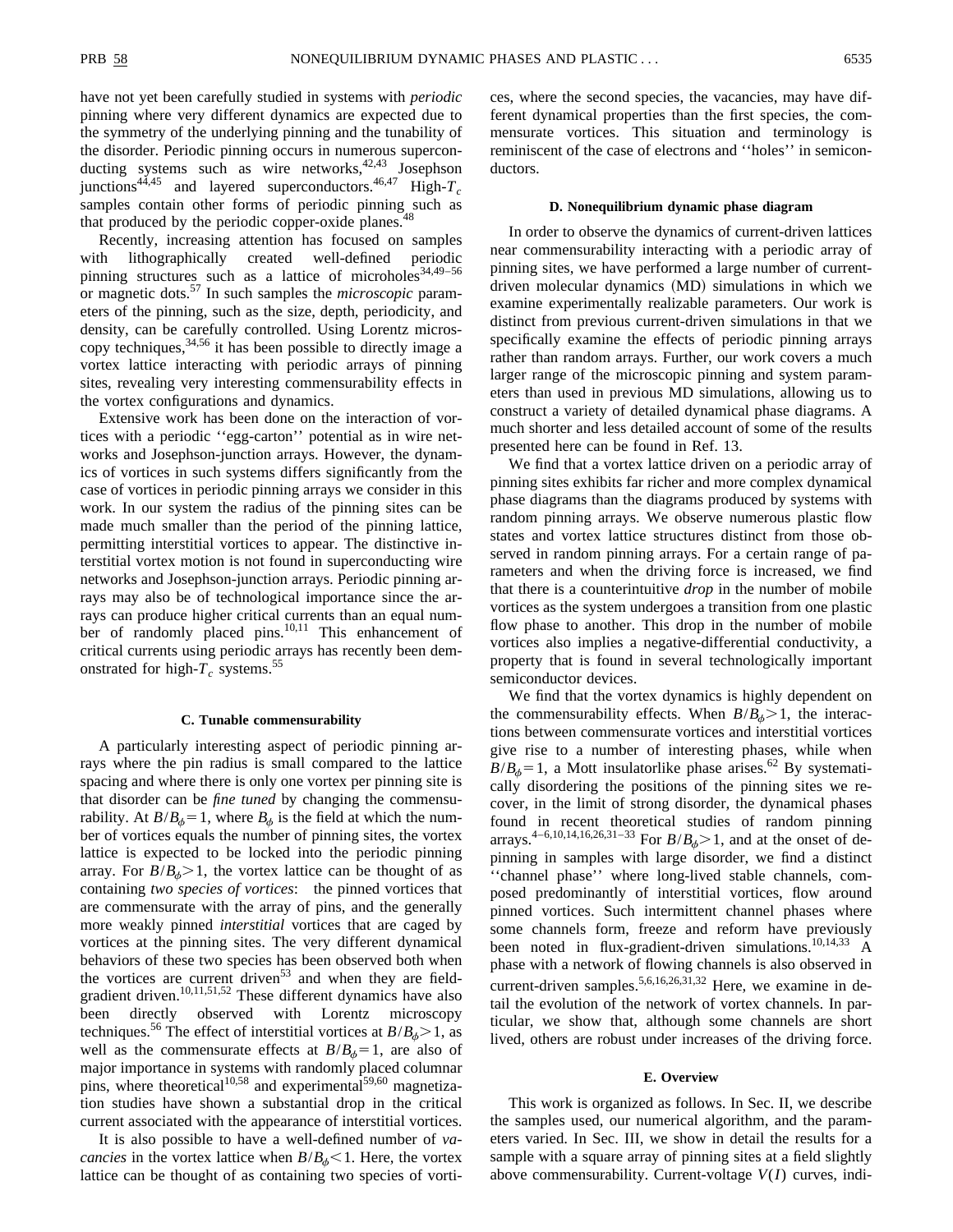vidual vortex velocity signals, and images of the vortex motion are presented and correlated with each other, explicitly characterizing the different dynamical phases present.

In Sec. IV we obtain a dynamical phase diagram for the case  $B > B_{\phi}$  and explain many of its features by using force balance arguments that take into account the interactions between interstitial vortices and vortices in the pinning sites. In Sec. V we show that significant hysteresis is found for certain phases but not for others, and that the hysteresis is not affected by the sample size. Sharp discontinuities in *V*(*I*), along with the hysteresis, suggest that some of the dynamical phase transitions are of first order.

In Sec. VI, we demonstrate the existence of a transverse threshold force, as well as the effect of the onset of motion in the transverse direction on the vortex lattice structure. We also show how the transverse force varies with driving force, and discuss the relevance of these results to the recent work by Giamarchi and Le Doussal.<sup>28</sup>

In Sec. VII, the *V*(*I*) curves and the phase diagram for varying vortex-pin commensurability are presented. We find that the various dynamic phases strongly depend on the commensurability ratio  $B/B_{\phi}$ . For  $B_{\phi} < B < 2B_{\phi}$ , we observe up to six distinct dynamic phases that arise from the interactions of two species of vortices. For  $B > 2B_{\phi}$  we observe several additional phases. At  $B/B_{\phi}=1$ , only two phases are observed, and the critical depinning force reaches its highest level, reminiscent of the so-called ''Mott-insulator'' phase. For  $B/B<sub>0</sub> < 1$ , we demonstrate that the initial plastic flow occurs by the motion of vacancies.

In Sec. VIII, we derive the dynamic phase diagram produced when varying the pinning radius. For pins of small radius, we observe a remarkable reentrant disordered dynamic phase. In between these disordered-motion phases there is a channel phase in which the majority of vortices flow in narrow well-defined interstitial channels. This motion is characterized both by a linear Ohmic response in the  $V(I)$ curve and by a reduction in voltage fluctuations. We also find that near the boundaries of this channel phase the system exhibits some interesting hysteresis effects. We show the effects of this reentrant behavior on the percentage of sixfold coordinated vortices in the sample. For certain pinning radii, some transitions among the various plastic flow regimes are marked by a large drop in the number of mobile vortices. We argue that this drop is a force driven dynamical analog of the thermally driven peak effect observed close to  $T_c$ .<sup>19–21,23</sup>

In Sec. IX, we show the effects on the dynamic phase diagrams of gradually increasing the spatial disorder of the pin array. In the case of large spatial disorder we recover results consistent with studies on totally random pinning arrays. We also present evidence for the existence of distinct regimes of predominantly interstitial channel flow near the initial depinning transition. The characteristics of the channels are also discussed.

In Sec. X we plot the phase diagram for increasing the vortex-vortex interaction strength by means of increasing the vortex density. In Sec. XI we present results for a system with a triangular pinning array. These qualitatively resemble most of the results from the earlier sections, although the flow of vortices in some of the dynamic phases differs from the flow found for the square pinning arrays. In Sec. XII, we summarize our results and discuss their relevance to experimentally realizable systems.

### **II. SIMULATION AND PARAMETERS**

### **A. Model**

We model a transverse two-dimensional  $(2D)$  slice (in the  $x$ -*y* plane) of an infinitely long (in the *z* direction) parallelepiped with periodic boundary conditions in which stiff vortex lines are parallel to the sample edges (i.e.,  $H=H\hat{z}$ ). Inside the sample, the interacting vortices are driven by a Lorentz force over a quenched pinning background. We numerically integrate the overdamped equations of motion:

$$
\mathbf{f}_i = \mathbf{f}_i^{vv} + \mathbf{f}_i^{vp} + \mathbf{f}_d = \eta \mathbf{v}_i.
$$
 (1)

Here,  $f_i$  is the total force acting on vortex *i*,  $f_i^{vv}$  is the force on the *i*th vortex due to interactions with other vortices,  $f_i^{vp}$ is the vortex-pin interaction force, and  $f<sub>d</sub>$  is the driving force;  $v_i$  is the net velocity of vortex *i* and  $\eta$  is the viscosity, which is set equal to unity in this work. The vortex-vortex interaction between two vortices located at  $\mathbf{r}_i$  and  $\mathbf{r}_j$  is correctly modeled by a modified Bessel function. Thus the force acting on a vortex *i* due to other vortices is

$$
\mathbf{f}_{i}^{vv} = \sum_{j=1}^{N_v} f_0 K_1 \left( \frac{|\mathbf{r}_i - \mathbf{r}_j|}{\lambda} \right) \mathbf{\hat{r}}_{ij} .
$$
 (2)

Here

$$
f_0 = \frac{\Phi_0^2}{8\pi^2\lambda^3},
$$

 $\Phi_0 = hc/2e$  is the elementary flux quantum,  $\lambda$  is the penetration depth,  $N_v$  is the number of vortices, and  $\hat{\mathbf{r}}_{ij} = (\mathbf{r}_i)^T$  $-\mathbf{r}_i$ / $|\mathbf{r}_i - \mathbf{r}_i|$ . The force between two vortices decreases exponentially at distances larger than  $\lambda$ , and we cut off the then negligible force for distances greater than  $6\lambda$ . We also place a cutoff on the logarithmic divergence of the forces for distances less than  $0.1\lambda$ . These cutoffs were found to produce negligible effects on the dynamics for the range of parameters investigated. Throughout this work forces are measured in units of  $f_0$ , lengths in units of  $\lambda$ , and fields in units of  $\Phi_0 / \lambda^2$ .

The pinning is modeled as  $N_p$  short-range parabolic wells located at positions  $\mathbf{r}_k^{(p)}$ . The total force on a vortex from other vortices and pinning is

$$
\mathbf{f}_{i} = \sum_{j=1}^{N_{v}} f_{0} K_{1} \left( \frac{|\mathbf{r}_{i} - \mathbf{r}_{j}|}{\lambda} \right) \hat{\mathbf{r}}_{ij} + \sum_{k=1}^{N_{p}} \frac{f_{p}}{r_{p}} |\mathbf{r}_{i} - \mathbf{r}_{k}^{(p)}| \Theta \left( \frac{r_{p} - |\mathbf{r}_{i} - \mathbf{r}_{k}^{(p)}|}{\lambda} \right) \hat{\mathbf{r}}_{ik}^{(p)}.
$$
 (3)

Here,  $\Theta$  is the Heaviside step function,  $r_p$  is the range of the pinning potential,  $f_p$  is the maximum pinning force of each well, measured in units of  $f_0$ , and  $\hat{\mathbf{r}}_i^{(p)} = (\mathbf{r}_i - \mathbf{r}_k^{(p)})/|\mathbf{r}_i|$  $-\mathbf{r}_k^{(p)}$ . The pinning sites are placed in periodic arrays with a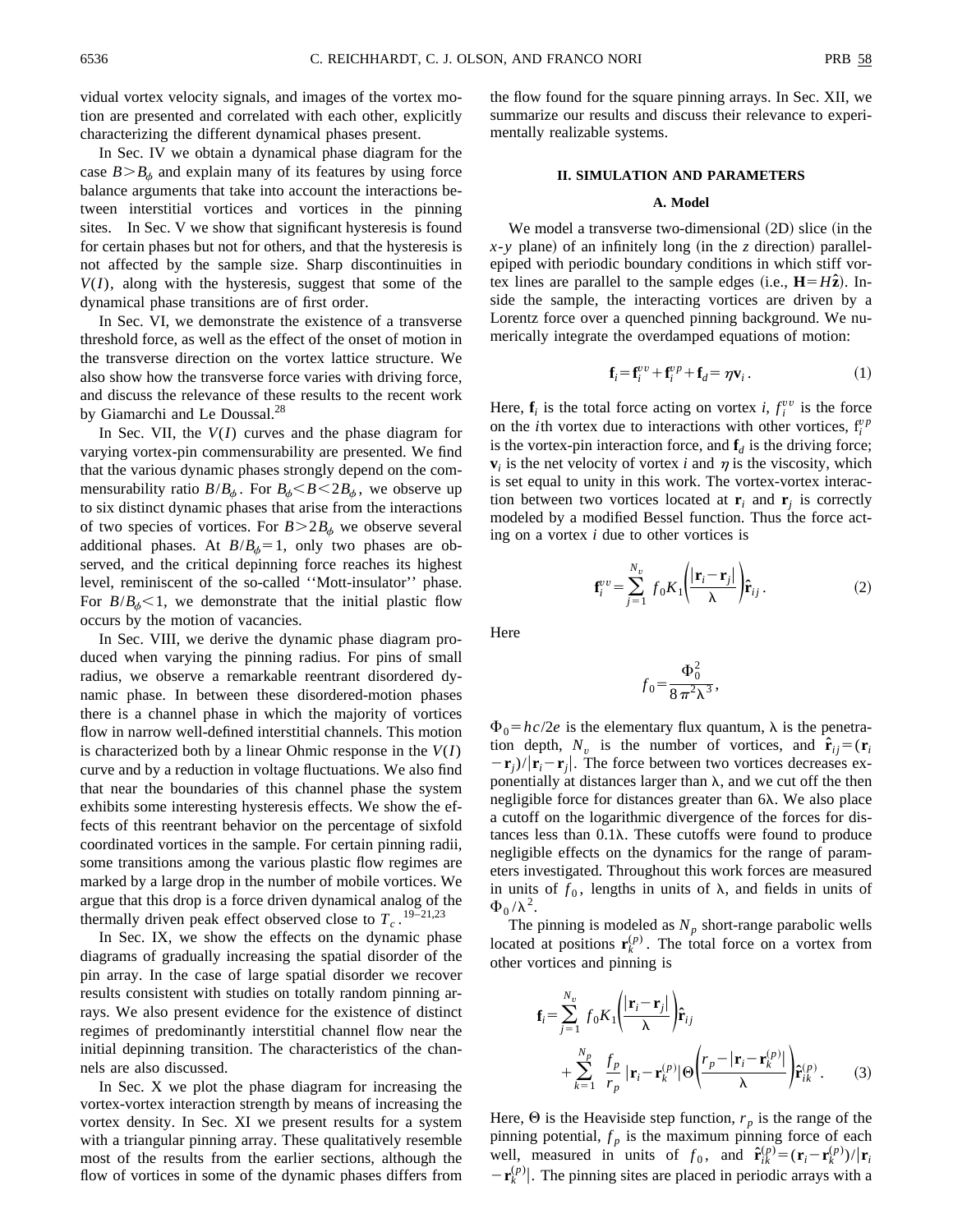lattice constant *a*. The driving force  $f<sub>d</sub>$  is modeled as a constant force that is slowly increased or decreased linearly with time.

In implementing the parallelization of the code we take advantage of the cutoff in the vortex interaction range. Using a one-dimensional domain decomposition, we divide the simulation sample into strips that are multiples of the interaction range in width. Each strip is placed on a separate node, and message-passing techniques<sup>61</sup> are used at the processor boundaries. Since the vortex-vortex interaction has a finite range, any one strip only needs to communicate with its two neighboring strips. Due to periodic boundary conditions, the code is run on an even number of nodes. Load balancing is simplified by the repulsive nature of the vortex interaction that tends to spread the vortices evenly among the processors. With flexible domain decomposition the number of processors can be varied without affecting the results. The code is run on a IBM SP parallel computer.

#### **B. Parameters**

We typically increase the driving force by  $0.0005f_0$  every 400 MD steps for a range of  $f_d$  ranging from 0 to 0.85 $f_0$ ; using slower rates produces negligible differences. For this work we consider the driving force to be in the *x* direction along a symmetry axis of the periodic pinning array. We examine the average of the velocities in the *x* direction

$$
V_x = \frac{1}{N_v} \sum_{i=1}^{N_v} \mathbf{v}_i \cdot \hat{\mathbf{x}} \tag{4}
$$

as a function of driving, writing out  $V<sub>x</sub>$  every 100 to 400 MD steps. This quantity is related to a macroscopic measured voltage-current  $V(I)$  curve. Here,  $N_v$  is the total number of flux lines in the system.

Since MD simulations are computationally intensive, and we wish to vary many parameters in order to investigate several phase diagrams and generate a complete picture of the dynamic phases, considerable effort has been put into optimizing our algorithm. We use a cell-index method as well as force tables for the vortex-vortex and vortex-pin interactions so that excessive function calls are avoided during program execution. More importantly, the simulation also uses a high performance parallel processing technique.

We focus on a system of size  $36\lambda \times 36\lambda$ ; however, to study finite-size effects, we have also computed several hysteresis runs with system sizes of up to  $72\lambda \times 72\lambda$ . The parameters we vary include the vortex density  $n<sub>v</sub>$ , the pinning site density  $n_p$ , radius  $r_p$ , strength  $f_p$ , and spatial distribution. We will consider only the case where the vortex lattice is driven along a symmetry axis of the periodic pinning array. Results for general driving angles will be presented elsewhere.<sup>15</sup>

We use pinning parameters that are experimentally accessible and are close to those used in recent experiments.  $51,52$ For the density of pinning sites we have investigated a range from  $n_p = 0.1/\lambda^2$  to  $0.7/\lambda^2$ , and the corresponding number of pinning sites varies from  $N_p = 130$  to  $N_p = 907$ , respectively. Experiments use samples with a fairly low density of pinning sites, so we focus on a square array with a pinning density of  $n_p=0.25/\lambda^2$ , as found in the experiments described in Refs. 51 and 52. We focus on the vortex motion near the first matching field  $B/B<sub>6</sub>=1$ , and systematically examine the change in dynamics as  $B/B_{\phi}$  is varied.

In order to separate the different effects that each of the pinning and system parameters (i.e.,  $H$ ,  $f<sub>p</sub>$ ,  $B<sub>φ</sub>$ ) have on the dynamics of the vortices, we fix all the parameters and vary only one in each of the sections of this paper. Moreover, in order to distinguish the effects of disorder caused by the pinning from that caused by thermal effects, we set  $T=0$ . Since we are dealing with square arrays of pinning sites near  $B_{\phi}$ , the ground-state vortex configuration is a square lattice commensurate with the pinning sites.

In Figs.  $1(a)$  and  $1(b)$ , the positions of the vortices and pinning sites are shown for  $B/B_{\phi} < 1$ , (a), and  $B/B_{\phi} > 1$ , (b). Vacancies appear in Fig.  $1(a)$  and interstitial vortices are present in Fig. 1(b). The initial ground states are obtained in one of two ways. The first is simulated annealing, in which we start from a high-temperature vortex lattice and cool it down. In the second approach, we put down a commensurate vortex configuration and randomly add vortices to the interstitial regions for  $B/B_{\phi} > 1$  or randomly remove vortices to create vacancies for  $B/B<sub>0</sub> < 1$ . For *B* near  $B<sub>0</sub>$ , the resulting dynamics are identical using either method.

## **III. VOLTAGE-CURRENT CHARACTERISTICS AND PLASTIC FLOW REGIMES**

In Fig. 2 we present a typical series of voltage-current  $V(I)$  curves as a driving force  $f_d$  is slowly increased linearly in time from zero, for samples with  $B/B_{\phi} > 1$  [illustrated in Fig. 1(b)] and  $f_p = 0.625 f_0$  (a), 0.37 $f_0$  (b), and 0.187 $f_0$  (c). The strong-pinning  $V(I)$  curve in (a) exhibits several remarkable features that can be clearly seen as *discontinuous* jumps in the net vortex velocity in the *x* direction,  $V_x$ . In the first part of the curve, as the driving force is increased, the velocity signal is zero, indicating that the vortex lattice is pinned. At approximately  $f_d = 0.146 f_0$ , a finite velocity appears due to the depinning of the weakly pinned interstitial vortices, and the  $V(I)$  curve becomes linear. At  $f_d$  $\approx 0.406f_0$ , there is a *very sharp jump* up in  $V_x$ , indicating a sudden increase in the number of mobile vortices. It can be clearly seen that the voltage *fluctuations* become much larger after this jump. At  $f_d \approx 0.462 f_0$ , we see a *sudden drop* in  $V_x$ and a suppression of the fluctuations in  $V_x$ , indicating that the number of mobile flux lines has dropped and is remaining constant in number. Finally, between  $f_d \approx 0.595 f_0$  and  $f_d \approx 0.6125 f_0$ , which is slightly smaller than the pinning force of each pinning site,  $f_p = 0.625f_0$ , we see another large increase in  $V<sub>x</sub>$  that continues until the entire lattice becomes mobile. At this point, for  $f_d \gtrsim 0.625f_0$ , the *V*(*I*) signature is linear. Each of these features in the *V*(*I*) curve correspond to different vortex flow regimes that we label I through V. Region I is the pinned phase, and phases II through IV are plastic flow phases in which portions of the vortex lattice move while other portions remain pinned. Phase II appears only when  $f_p > 0.37 f_0$ , and the range of driving forces over which IV appears increases with increasing pinning strength.

In Fig. 2(b) for a sample with weaker pinning  $(f_p)$  $=0.37f<sub>0</sub>$ ) phase II is lost and the vortex flow jumps directly to phase III. There is also no sharp discontinuity in the transition from phase II to phase III; however, the transition from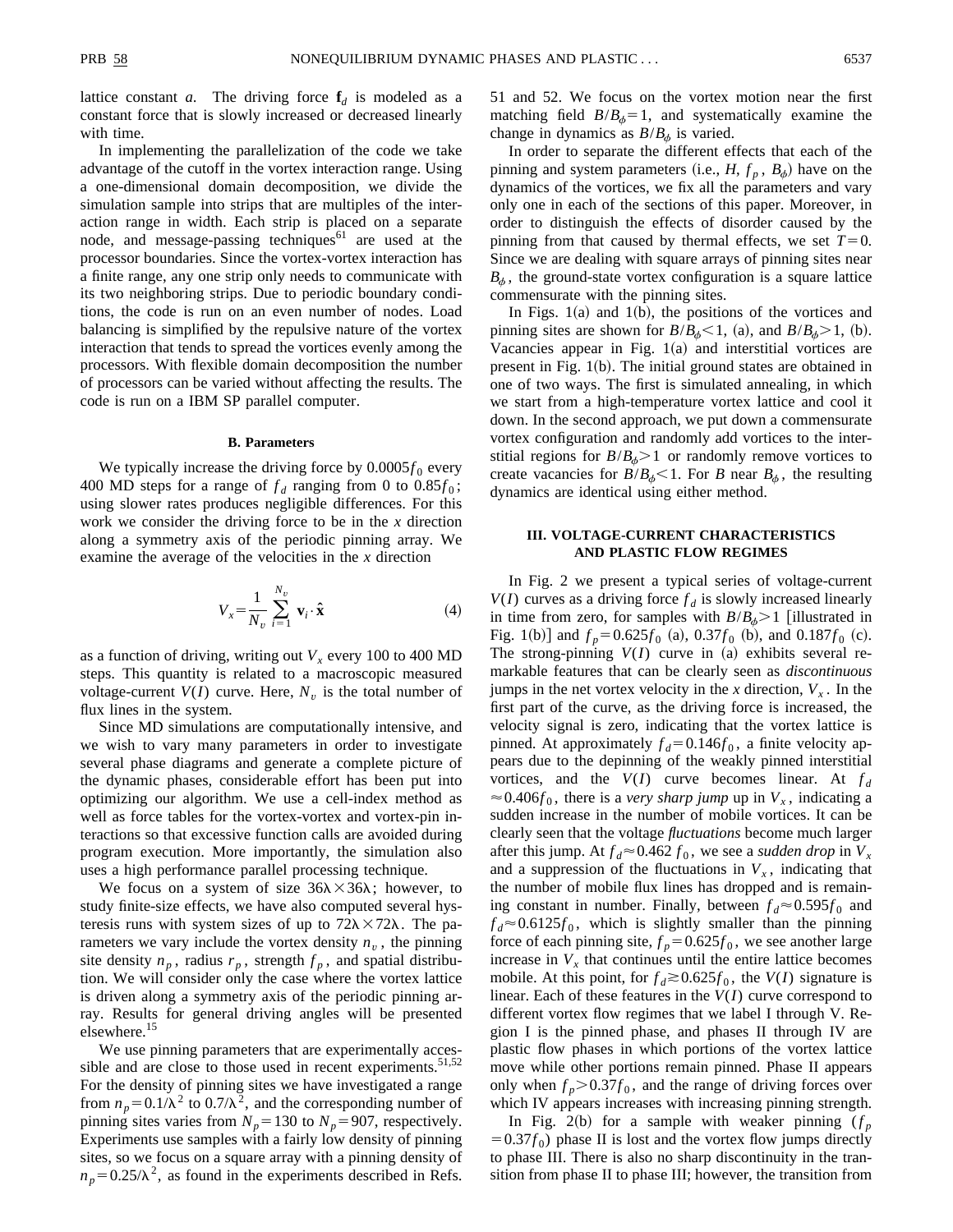

FIG. 1. (a) Vortex and pinning locations for  $B/B_0 = 0.94$ ,  $f_p = 0.625f_0$ ,  $r_p = 0.3\lambda$ ,  $B_0 = 0.25\Phi_0/\lambda^2$ , and  $f_d = 0$ . In (b) the same parameters as in (a) are used but now  $B/B<sub>6</sub>=1.06$ . Vortices are indicated by black dots and pinning sites (that are placed in a square array) are denoted by open circles. In  $(a)$  the vortex lattice has three vacancies and no interstitials. In  $(b)$  all the pinning sites are occupied and five interstitial vortices can be seen in the areas between the pins.

region III to region IV still shows a discontinuity. The onset of phase V now occurs at  $f_d = 0.37f_0 = f_p$ . In Fig. 2(c) for a sample with even weaker pinning,  $(f_p=0.187f_0)$ , both regions II and III are lost. The vortex flow goes directly from phase I to IV and jumps to phase V at  $f_d = 0.187 f_0$ . Region V is the homogeneous flow phase where the entire vortex lattice is flowing but doing so plastically.

To show explicitly that the features in the *V*(*I*) curves correspond to *different nonequilibrium dynamical flow phases*, in Figs. 3 and 4 we show a series of snapshots of the vortex positions (left panels) as well as trajectory lines (right panels) indicating where the vortices have flowed during a short period of time for regions II through V of the voltagecurrent curve in Fig.  $2(a)$ . The vortex lattice structure for region I, where the applied driving force is too weak to depin any vortices, is shown in Fig. 1(b). In Figs.  $5(a) - 5(d)$  plots of the velocity of an individual vortex versus time for regions II–IV also show the very different types of vortex dynamics present in each phase. It is important to point out that the vortices in interstitial locations are pinned by the magnetic-repulsion caging effect of the vortices trapped at pinning sites.

#### **A. Interstitial 1D vortex channels**

Figure  $3(a)$  presents a "snapshot" of the vortex locations at a single instant in region II of the voltage-current curve. This figure shows that the mobile interstitial vortices are located *between* the rows of pins. The vortex lattice structure is essentially the same for regions I and II. To approximate the percentage of flux lines that are mobile at a specific driving force, we define the following measure based on the net velocity in the *x* direction:

$$
\sigma = \frac{V_x}{|\mathbf{f}_d|}.\tag{5}
$$

For region I,  $\sigma$  has a value of  $\sigma$ =0.06, indicating that only the interstitial vortices are mobile since the percentage of vortices above  $B_{\phi}$  is also  $(B - B_{\phi})/B_{\phi} = 0.06$ . Figure 3(b) shows the flow in region II of the *V*(*I*) curve with outlines of the paths the vortices have followed. This confirms that only the interstitial vortices flow in region II and that the motion is constrained to move in 1D *channels* between the rows of pinning sites due to the square symmetry imposed by the pinned vortices. Figure  $5(a)$  shows that the velocity of the mobile vortices is never zero and that it has an oscillatory component<sup>65</sup> since the energy landscape imposed by the vortices pinned at the pinning sites has the same square periodicity as the pinning array.

#### **B. Phase boundary I-II**

For the case of strong pinning when region II exists, as in Fig.  $2(a)$ , we can make a simple estimate of the threshold driving force needed to depin an interstitial vortex by considering the balance of forces when there are two species of vortices, interstitial and pinned. An interstitial or incommensurate vortex will feel a force from commensurate pinned vortices  $\mathbf{f}_{\text{inc-c}} = \mathbf{f}_{\text{incomm-comm}}$ , forces from other interstitial in-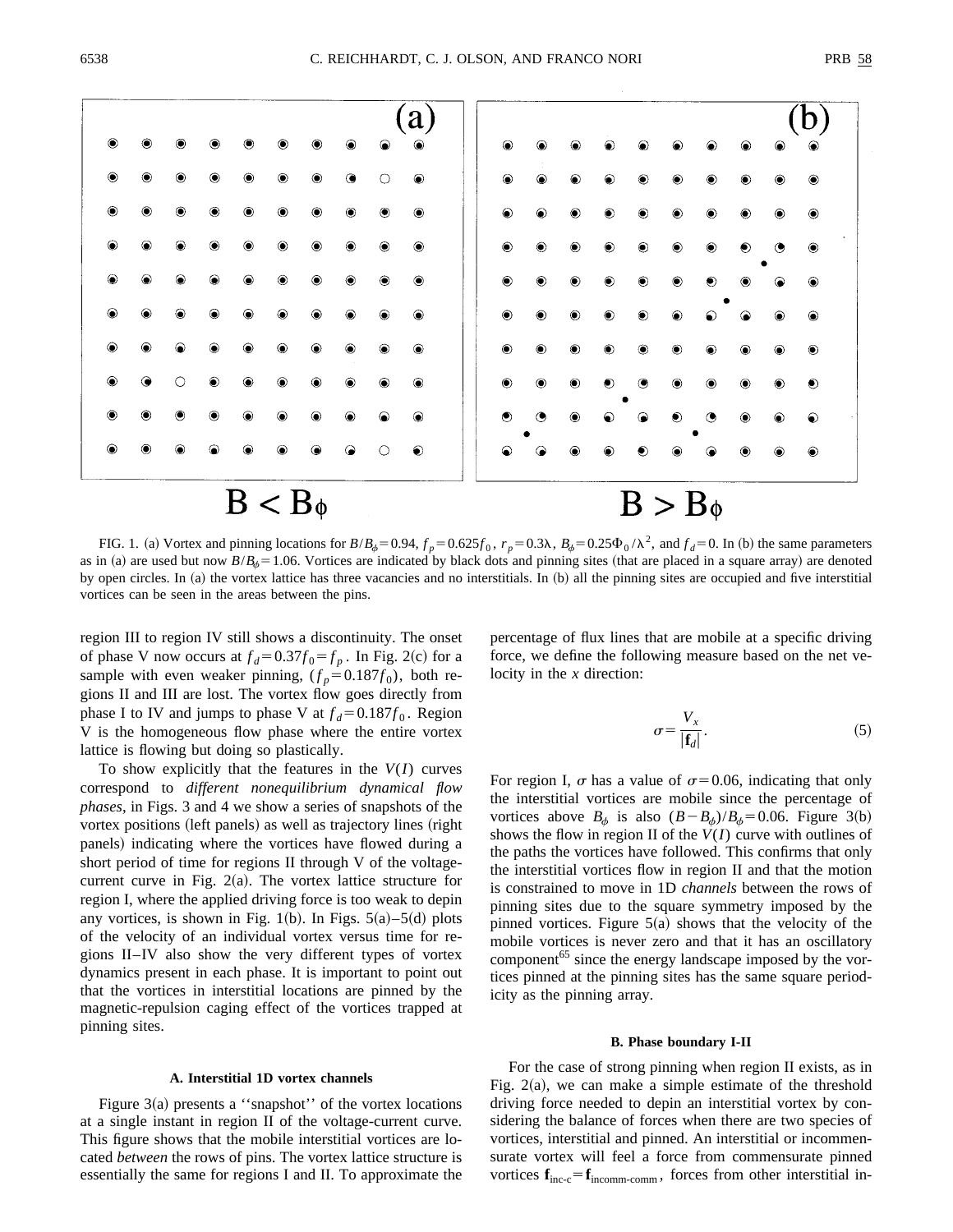

FIG. 2. Average vortex velocity  $V_x$  versus driving force  $f_d$  for  $B/B_0=1.062$ ,  $r_p=0.3\lambda$ , and  $B_0=0.25\Phi_0/\lambda^2$ , with the pinning sites located in a square array and different pinning forces: (a)  $f_p = 0.625f_0$ , (b)  $f_p = 0.37f_0$ , and weak pinning case (c)  $f_p = 0.187f_0$ . The driving force  $f_d$  is linearly increased slowly from 0 to  $0.825f_0$ . In (a) several remarkable jumps in the curve can be clearly seen. These correspond to transitions between different phases in the dynamical behavior of the driven lattice. We have labeled these phases using Roman numerals. In region I the net velocity is 0, corresponding to a pinned phase. In region II, a finite velocity  $V<sub>x</sub>$  appears and the system exhibits a linear Ohmic behavior. Region III, falling between  $f_d \approx 0.41 f_0$  and  $f_d \approx 0.46 f_0$  in (a), has its boundaries marked by sharp jumps in  $V_x$ . The fluctuations in the velocities  $\delta V_x$  in this phase are much more pronounced than the velocity fluctuations in region II. Phase IV, falling between  $f_d \approx 0.46 f_0$  and  $f_d \sim 0.61 f_0$  in (a), corresponds to the 1D incommensurate phase, where both the average velocity  $V_x$  and the average velocity fluctuations are smaller than in region III. Phase V corresponds to the phase spanning  $f_d \ge 0.62 f_0$  in which the entire vortex lattice is moving, but with the commensurate rows moving slower than the incommensurate ones. There is no recrystallization at higher driving forces and the vortex motion is always plastic. In (b), for weak pinning the vortex flow goes directly from the pinned phase I to region III, with the interstitial-flow phase II lost. In (c) for even weaker pinning the vortex flow goes directly from region I to region IV, with phases II and III lost.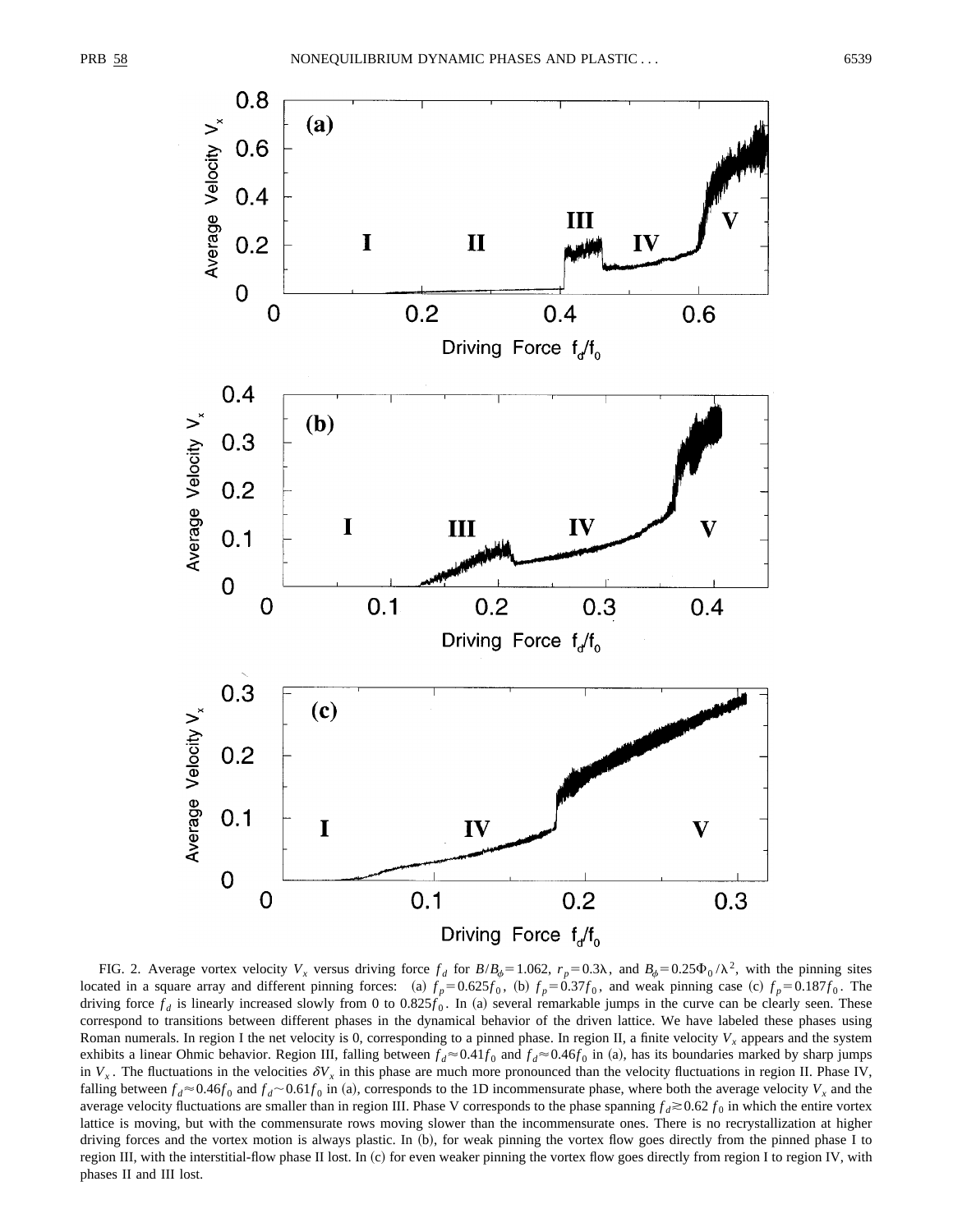

FIG. 3. Snapshots (left panels) and trajectories (right panels) of the vortex lattice for phases II (1D interstitial channels) and III (disordered flow) of Fig. 2(a). The vortices are represented by black dots and pinning sites by open circles. The trails, where the vortices have been moving eastbound along the *x* direction, are indicated by the trajectory lines on the right panels. (a) A snapshot of the vortex lattice in phase II with 10 interstitial vortices; note the similarity with the lattice structure in the pinned region I, shown in Fig. 1(b). (b) Region II corresponds to the 1D motion of interstitial vortices between the pinning rows. In  $(c)$  and  $(d)$  the strikingly different vortex structures and flow paths of region III can be seen. Here the vortex lattice is no longer square but is disordered, with vortices moving in and out of the pinning sites. The flow paths in (d) now wind in a disordered manner in both the *x* and *y* directions. Further, it can be seen from the trails that vortices are now jumping in and out of the pinning sites.

terstitial vortices  $f_{inc-inc}$  and the driving force  $f_d$ . An interstitial vortex will thus remain immobile as long as

$$
\mathbf{f}_{\text{inc-c}} + \mathbf{f}_{\text{inc-inc}} + \mathbf{f}_d = 0.
$$

For the case when there are few interstitial vortices, as in

Fig.  $2(a)$ , we consider only the interactions with the commensurate pinned vortices and the driving force and neglect the interactions between pairs of incommensurate vortices. When there is no driving force the interstitial vortices sit in the center of the interstitial locations, and each has four nearest-neighbor commensurate pinned vortices. As the driving force is increased, the interstitial vortex will start to shift in the interstitial location and experience a restoring force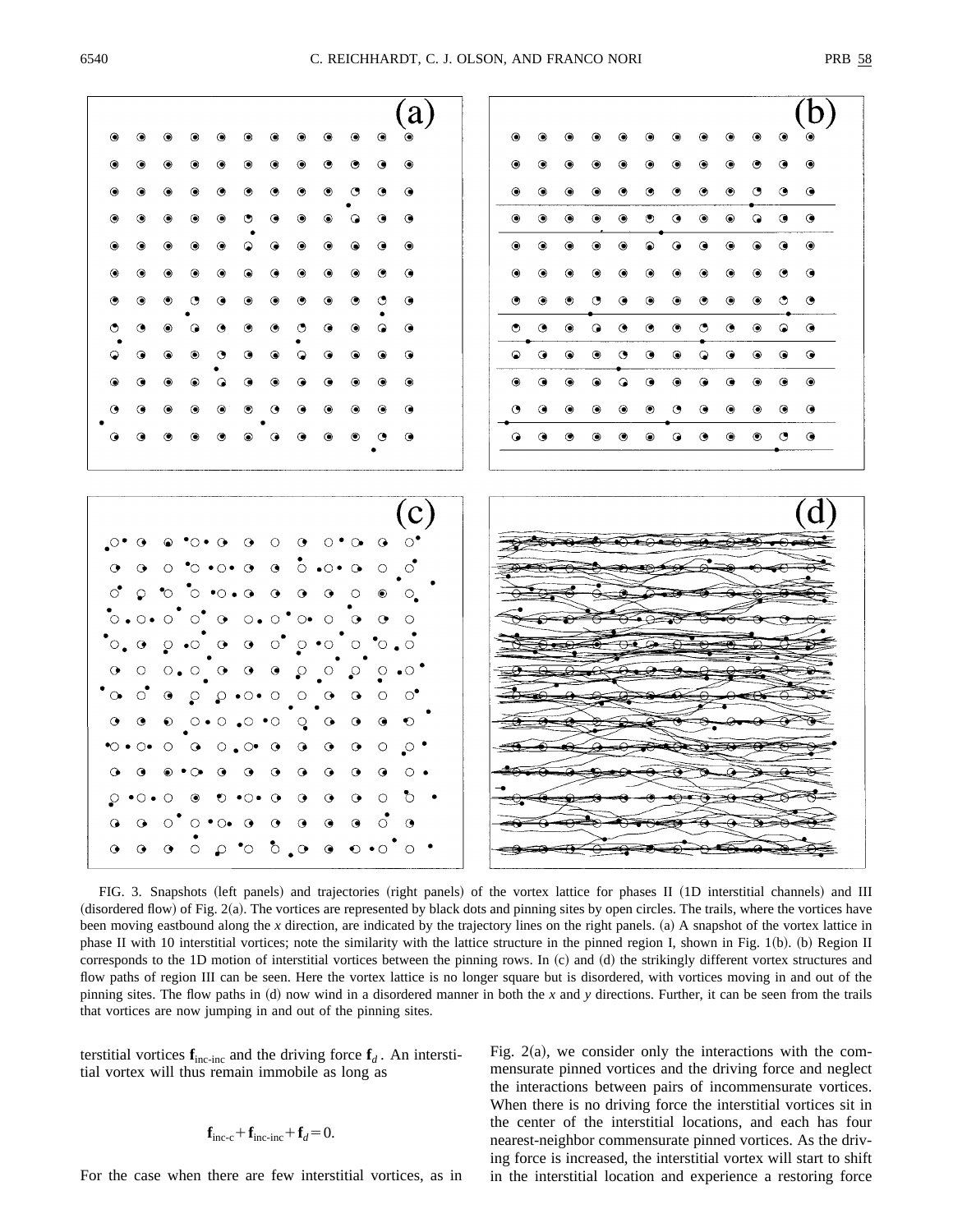

FIG. 4. Snapshots (left panels) and trajectories (right panels) of vortices for regions IV (1D incommensurate flow) and V (incomm. and commensurate plastic flow) of Fig.  $2(a)$ . In  $(a)$  and  $(b)$  we can see that the vortex lattice structure and flow patterns are quite different from those shown in Fig. 3. In (a) vortices are now aligned with the pinning rows, with certain rows forming 1D incommensurate structures. In ~b! it can be seen that the motion in region IV is 1D, but unlike the interstitial flow in phase II, where the vortices flowed *between* the pinning rows, the vortices now flow *along* the pinning rows. Rows containing an incommensurate number of vortices (i.e., where there are more vortices than pinning sites) are the only places where motion is occurring, while rows with a commensurate number of vortices remain pinned. In particular, note that the first, second, fourth, seventh, and ninth (commensurate) rows from the top edge remain pinned while the remaining incommensurate rows slide past the commensurate ones. Flux motion in phase IV, shown in (b), occurs through mobile vortex discommensurations. These "flux-solitons" propagate at a faster speed than the actual vortices. In (c) and (d) the *entire* vortex lattice is moving in 1D paths along the pinning rows, corresponding to phase V. The vortex lattice in (c) is *not* triangular, but is similar to that seen in phase IV. The defects caused by the incommensurate vortices (discommensurations or flux solitons) do not heal out since vortex motion in the transverse direction does not occur in regions IV and V. The incommensurate rows are more mobile than the commensurate rows so they *slip past* the commensurate rows; thus the vortex motion is always plastic.

from the commensurate pinned vortices. Since the vortex interactions decay exponentially with distance, the dominant restoring force on an interstitial vortex comes from the four nearest commensurate pinned neighbors. The maximum restoring force occurs when the interstitial vortex has shifted halfway between its zero driving position and the pinning site. An estimate for the threshold force is

$$
f_d = 2 f_0 K_1 \left(\frac{\sqrt{5}a}{4\lambda}\right) \cos\left[\arctan(2)\right]
$$

$$
-2 f_0 K_1 \left(\frac{\sqrt{13}a}{4\lambda}\right) \cos\left[\arctan(\frac{2}{3})\right].
$$
 (6)

Using this equation with the parameters from Fig.  $2(a)$ ,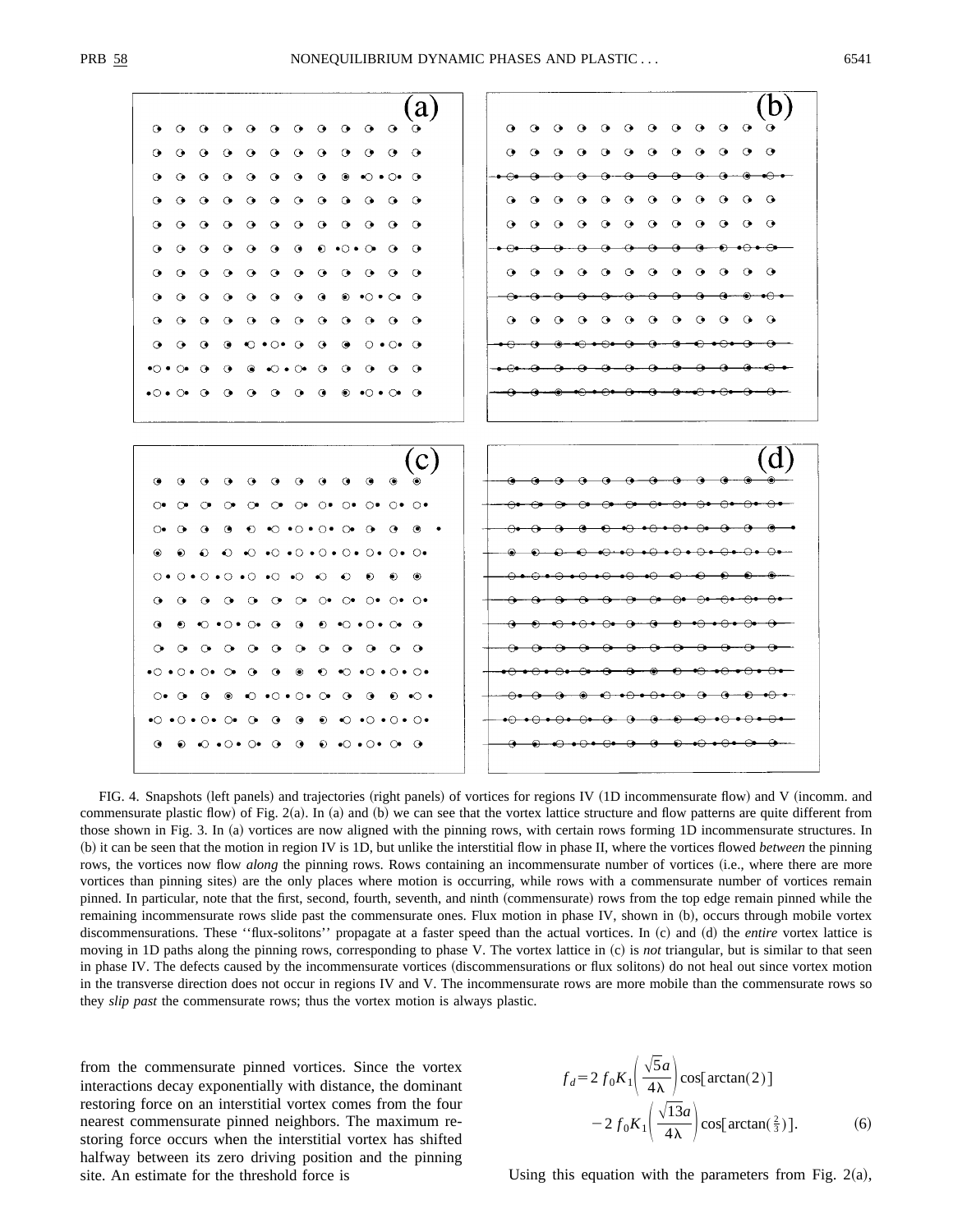

FIG. 5. The velocity of an individual typical vortex in a system with the same parameters as in Fig. 2(a). In (a) an interstitial vortex in phase II moves with a velocity periodic in time caused by its interactions with pinned vortices that form a periodic barrier to motion. The velocity of the interstitial vortex is never zero. In  $(b)$  a typical vortex in phase III has a disordered motion, with intervals of time where the velocity is zero (when the vortex is pinned) interrupted with times when the vortex is moving. In  $(c)$  a vortex in a row with an incommensurate number of vortices moves in short periodic pulses. During each pulse or soliton the vortex moves only one pinning site, and it is pinned between pulses. The period of the vortex soliton pulses are much longer than the period observed in the motion of phase II  $[$ shown in  $(a)$  $]$  since in  $(c)$  the periodicity arises from a pulse traversing the entire sample, rather than from a vortex moving between two pinning sites. In (d) a vortex in a row with an incommensurate number of vortices again moves periodically along the pinning row, but the velocity never drops to zero since the vortex is never totally pinned.

we find that the onset of region II should occur at a driving force of  $f_d = 0.14 f_0$ , which is in very good agreement with the value of  $f_d = 0.146 f_0$  obtained from the simulations.

## **C. Disordered 2D vortex motion**

In Fig.  $2(a)$ , at the onset of region III, we find a significant jump in  $V_x$  indicating a sudden *increase* in the number of mobile flux lines. The approximate percent of mobile vortices is now  $\sigma$ =0.44, which indicates that vortices are now being depinned from the pinning sites since the percentage of vortices above  $B_{\phi}$  remains  $\sigma$ =0.06. Significant fluctuations for phase III in the  $V(I)$  curves can be seen, indicating that the number of mobile flux lines is rapidly fluctuating. Figure  $3$  presents the vortex positions  $(c)$  and trajectories  $(d)$  for region III of Fig.  $2(a)$ . We see that the vortex lattice structure and flow pattern is of a remarkably different nature than that observed in the interstitial flow phase II. The vortex lattice has now become *disordered*, and the vortex trajectories are no longer 1D but move in *both* the *x* and *y* directions. It can be seen that some pin-to-pin vortex motion now occurs. Unlike the motion in phase II, where only the interstitial vortices move and vortices at the pinning sites remain pinned, *all* the vortices in region III take part in the motion with any one vortex moving for a time and then being temporarily trapped. Figure  $5(b)$  shows the velocity of a single vortex in region III. The velocity is not periodic as in phase II, Fig.  $5(a)$ , but shows irregularities, including sharp bursts followed by periods of no motion.

## **D. Phase boundary II-III: interstitial and disordered flow phases**

To understand the crossover from the 1D interstitial flow phase II to the disordered 2D flow region III, we consider the balance of forces in a sample with two kinds of vortices, interstitial and pinned, just as in the crossover from region I to region II. Interstitial vortices exert a force  $f_{inc-c}$  $=f_{\text{incomm-comm}}$  on a commensurate vortex (denoted by the subindex c) while commensurate vortices exert a force  $f_{c-c}$  on this vortex. In the simple case when there are no interstitial vortices, commensurate vortices stay pinned as long as  $f_d$  $\leq f_p$ . When interstitial vortices are present, they move between the rows of the lattice of pins and exert an additional force on the pinned vortices, resulting in an earlier depinning transition. A commensurate vortex at a pinning site remains pinned by the force from the pinning site as long as the following force balance inequality holds:

$$
|\mathbf{f}_p| > |\mathbf{f}_d + \mathbf{f}_{\text{inc-c}} + \mathbf{f}_{\text{c-c}}|.
$$
 (7)

Due to the symmetry of the underlying pinning lattice, it is clear that the net force from the other commensurate vortices will be  $f_{c-c}=0$  when every pin is occupied by a vortex (or for other symmetrical configurations). Since  $f_{inc-c}$  is the sum of all the interactions from mobile interstitial vortices,  $f_{inc-c}$  is time dependent and has a complicated form.

To estimate  $f_{inc-c}$ , we consider the case where *B* is only slightly higher than  $B_{\phi}$ . Here, the interstitial vortices are on average sufficiently far apart that we can estimate  $f_{inc-c}$  from a *single* interstitial vortex interacting with commensurate vortices as it moves between the pinning rows. The force exerted by this interstitial vortex *i* on a commensurate vortex *j* has a maximum value when the interstitial vortex reaches the point of its closest approach to the pinned vortex, which for a square lattice occurs when the interstitial vortex is aligned with a column of pinning sites (see Fig.  $6$ ). The distance between vortices *i* and *j* at closest approach is  $r_{ii} = a/2$ , or half the pinning lattice spacing *a*. We also take into account the fact that the pinned vortex will be shifted slightly from the center of the well, both because of the applied driving force and because of the repulsion from the interstitial vortex. This adds a small distance, which we approximate as  $r_p/2$ , to the distance between the interstitial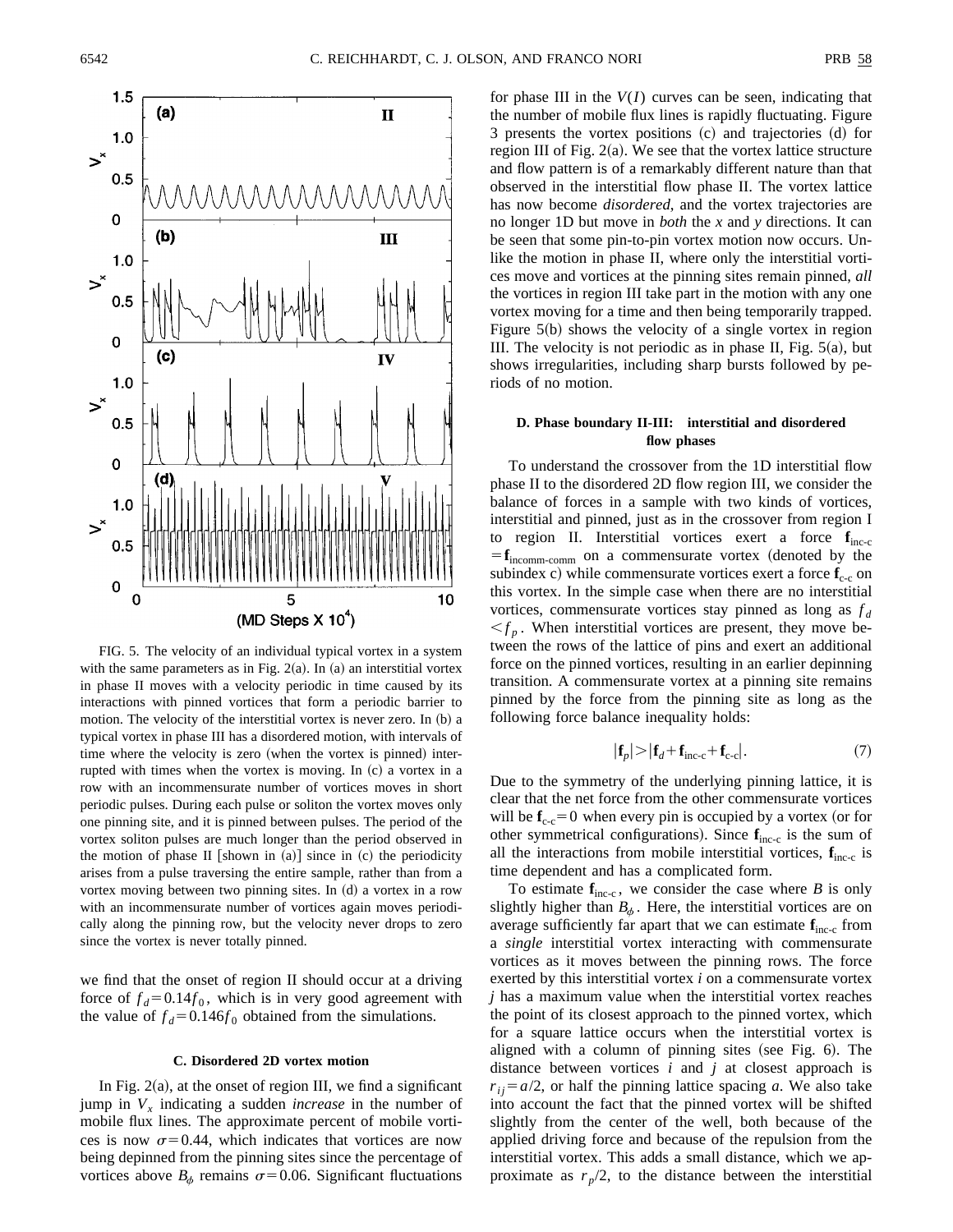

FIG. 6. Schematic diagram showing how the interstitial vortices depin the commensurate vortices. The interstitial vortex *i* is at its closest distance, approximately  $a/2 + r_p/2$ , to the pinned vortex *j*. Notice that vortex *j* moves an additional distance, which we approximate as  $r_p/2$ , from the center of the parabolic pinning well due to the force from vortex *i*. When  $f_d$  is large enough, vortex *i* will be able to depin vortex *j*, producing a transition from one type of plastic flow (type II or interstitial 1D flow) to another (type III or disordered 2D flow).

vortex and the pinned vortex, giving a total ''distance of closest approach'' of approximately  $r_{ii} \approx a/2 + r_p/2$ . In Fig. 6 a schematic diagram of this is presented. In terms of magnitudes, a commensurate vortex remains pinned as long as the following inequality holds:

$$
f_p > \sqrt{f_d^2 + f_{ij}^2 \left(\frac{a + r_p}{2}\right)},\tag{8}
$$

$$
f_p > \left[ f_d^2 + f_0^2 K_1^2 \left( \frac{a + r_p}{2\lambda} \right) \right]^{1/2},
$$
 (9)

where  $f_{ij} = f_0 K_1(r_{ij}/\lambda)$  is the force between the interstitial vortex *i* and the commensurate vortex *j*. Driving forces which satisfy this inequality result in phase-II-type interstitial flow. As the driving force  $f_d$  is increased, the inequality eventually ceases to hold, and an interstitially moving vortex can cause vortices in the pinning sites to depin. These depinned vortices move away with some component of their velocity in the transverse *y* direction. As these vortices move, they depin additional vortices in an irregular fashion, thus producing the transition to the disordered 2D-flow phase III. As long as  $f_p < f_d$ , the vortices in the sample can be temporarily trapped; therefore, not all of the vortices move simultaneously.

We predict that the transition from 1D interstitial to disordered 2D flow [i.e., from phase II to phase III in Fig.  $2(a)$ ] should occur when the inequality in Eq.  $(9)$  no longer holds. To verify this prediction we consider a sample with parameters equal to the ones presented in Fig.  $2(a)$ , namely, *a* = 2.0 $\lambda$ ,  $r_p = 0.3\lambda$ , and  $f_{\text{inc-c}} = f_0 K_1(1.15) = 0.4695f_0$ . The upward jump in  $V_x$ , signaling the transition between phases II and III, occurs at  $f_d = 0.406 f_0$ . Using inequality (9), we find that the jump will occur at this value of  $f_d$  if  $f_p$  $=0.621f<sub>0</sub>$ . This is in very good agreement with the input value of  $f_p = 0.625 f_0$  used for the simulations shown in Fig.  $2(a)$ . The fact that the calculated value is somewhat less than the actual value is probably due to the interactions of other interstitial vortices that were not taken into account in inequality  $(9)$ .

#### **E. Flux soliton motion in incommensurate 1D vortex channels**

Upon further increasing the driving force  $f_d$  in Fig. 2(a), we observe a new nonequilibrium dynamic phase, which we label region IV. At the onset of this phase, a surprising sharp drop in *Vx* occurs, indicating a *decrease* in the number of mobile vortices. In particular, we find that a fraction  $\sigma$  $\approx 0.24$  of the vortices are mobile, significantly lower than the fraction,  $\sigma \approx 0.44$ , that were mobile in phase III.

In Figs.  $4(a)$  and  $4(b)$ , we see that the vortex motion possesses a very different structure and flow pattern from that of the 1D interstitial flow of phase II and the random flow of region III. The flow in phase IV is entirely 1D with the mobile vortices flowing *along* the pinning rows, which is distinct from the 1D interstitial flow in phase II where mobile vortices flowed *between* the rows. We observe that the presence of additional vortices in certain rows creates *incommensurate* 1D *structures* in the form of discommensurations or flux solitons along the pinning row, and that it is in these rows where motion occurs<sup>65</sup> in the direction of the driving force  $f_d$ . Rows that are commensurate are immobile. Due to the 1D nature of the incommensurate flow in phase IV, the voltage fluctuations  $\delta V_x$  for phase IV are considerably smaller than the  $\delta V_x$ 's found during the random flow of phase III.

It is interesting to point out that the drop in the fraction of moving vortices at the III-IV transition implies a *negative differential conductivity*

### $dV/dI < 0$ .

This behavior is often observed in semiconductors, and can be useful for certain devices.<sup>63</sup>

The appearance of 1D motion exactly *along the rows of pins* might seem counterintuitive. This is so because for  $B/B_{\phi} > 1$  and  $f_{d} = 0$ , when the vortices are not moving, the only positions for extra vortices that are stable against perturbations in the transverse *y* direction caused by other interstitial vortices are the interstitial positions between the rows of pinning, as in Fig.  $1(b)$ . For moving vortices, the situation is quite different because the extra vortices in incommensurate rows spend part of their time *in* the pinning sites. The pinning sites create a stabilizing force against perturbations in the transverse *y* direction, so that motion becomes confined to the pinning rows along the longitudinal direction. The vortex motion occurs only where one or more incommensurate vortices are located along the row. As the disturbance or flux soliton moves, it causes the vortex in front of it to depin and then this one moves to a point where it will depin the next vortex. From direct observations of the flux motion, as in Fig.  $4(b)$ , we find that every discommensuration is composed of four mobile vortices. The periodic-pulse nature of the discommensuration flow is clearly seen in Fig.  $5(c)$  where the individual velocity of a single vortex in region IV from Fig.  $2(a)$  is plotted. An individual vortex moves only for a short time as the discommensuration moves through and then is pinned again. Using the parameters presented in Fig. 2(a), where a fraction  $(B - B_{\phi})/B_{\phi} = 0.06$  of the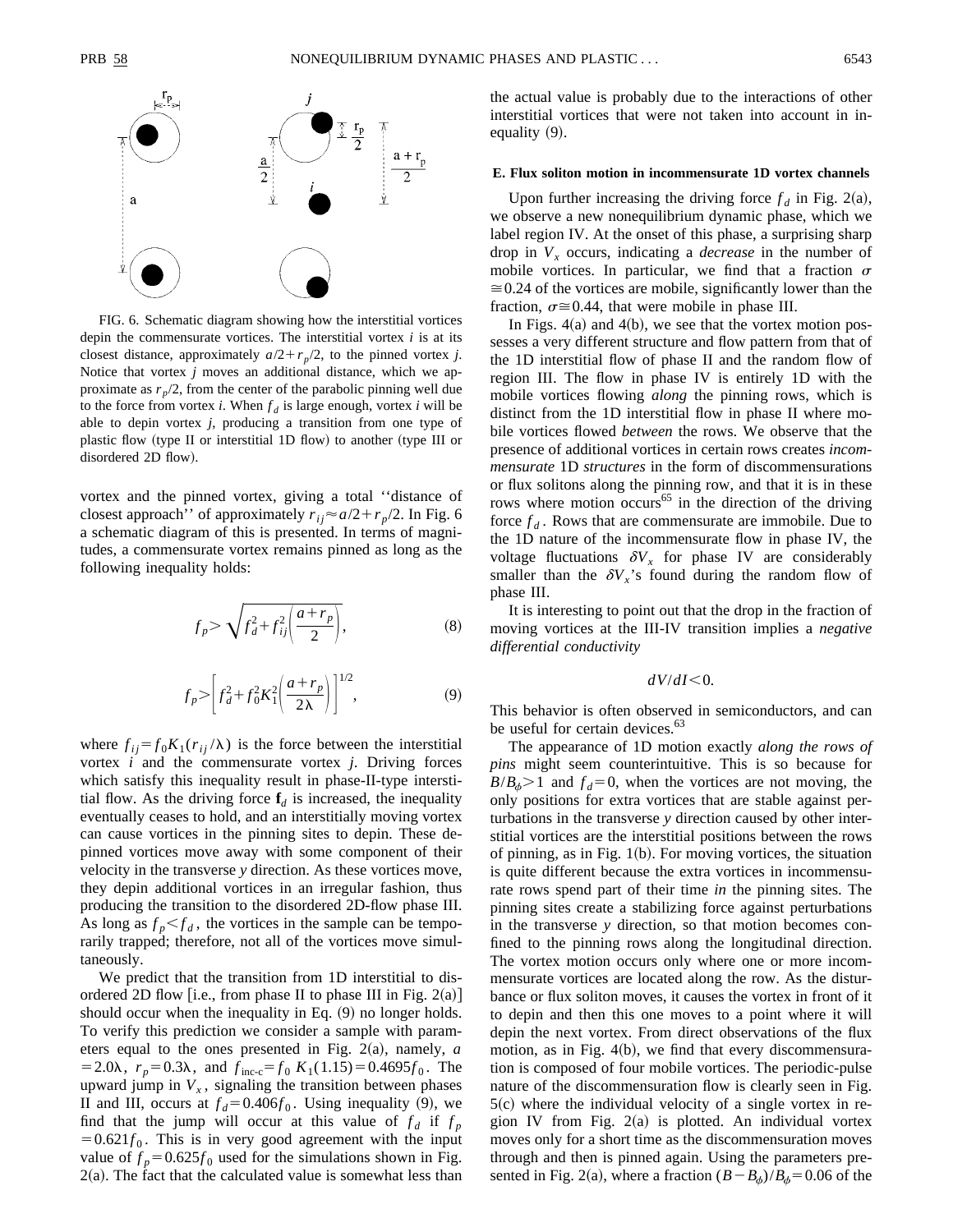vortices are incommensurate, we find that the total fraction of mobile vortices is about four times higher, or  $\sigma$ =0.24.

## **F. Phase boundary III-IV**

In order to understand when incommensurate vortex motion *along* the pinning rows, as seen in phases IV and V, is stable, we construct a simple force-balance argument. We consider a force  $f<sub>y</sub>$  in the transverse *y* direction that deflects a vortex away from its longitudinal motion along the pinning row in the *x* direction. Suppose that under the influence of this force  $f_y$ , the vortex moves a distance  $d_y$  in the transverse *y* direction equal to  $r_p$ , the pinning radius, in time *t*. Thus,

$$
d_y = f_y t = r_p. \tag{10}
$$

For a particular driving force  $f_d$  in the longitudinal *x* direction, if a vortex can move a distance  $d_x$  in the *x* direction equal to the pinning lattice constant, *a*, within the same time  $t = d_y / f_y$ , the vortex will feel a pinning force in a direction opposite to  $f<sub>y</sub>$  that pulls the vortex back into the row a distance:

$$
d_x = f_d t = a. \tag{11}
$$

We note that in actuality the vortex only spends a finite amount of time in the pinning site so it is not pulled all the way to the center of the pinning site; however, for convenience we assume here that the vortex is pulled all the way to the center. From Eqs.  $(10)$  and  $(11)$  it can be seen that motion along the row is stable if

$$
f_y < f_d \frac{r_p}{a}.\tag{12}
$$

For example, for the parameters in Fig. 2(a), with  $r_p = 0.3\lambda$ and  $a = 2.0\lambda$ , if the vortex lattice is being driven with a force of  $f_d = 0.5f_0$  in phase IV with incommensurate 1D channels on pin rows, the 1D motion is stable against perturbations of size  $f_y < 0.075f_0$ . Note that inequality (12) indicates that as the size of the pinning sites is increased (i.e., increasing  $r_p$ ) or the pinning density is increased  $(i.e., decreasing a)$  motion along the rows will be more stable. Inequality  $(12)$  also erroneously predicts that  $f_y$  increases linearly with  $f_d$ ; however, the maximum possible value for  $f_y$  for stable vortex motion is  $f_p$ .

To derive an expression for the increasing driving force at which region IV appears, we take into account the fact that there is an average energy barrier for interstitial vortices to enter the pinning rows since vortices at pinning sites tend to keep interstitial vortices in between the rows. Once the vortices are in the random-flow phase III, many of the vortices are moving in interstitial regions and (see Sec. III) these vortices depin vortices at nearby pinning sites. As  $f_d$  increases, pinned vortices become easier to depin and there is an increase in the distance  $r_{\text{min}}$  from which an interstitial vortex can depin a pinned vortex, so that  $r_{\text{min}} > a/2 + r_p/2$ . When  $f_d$  is large enough,  $r_{\text{min}}$  reaches a limiting value such that a vortex located approximately halfway between two columns of pinning sites can depin one of the vortices in the row ahead of it. A schematic diagram of this situation is presented in Fig. 7. To verify this, we note that a vortex



FIG. 7. Schematic diagram showing how interstitial vortices depin commensurate vortices at pinning sites at the onset of the dynamic phase IV (incommensurate 1D flow). The interstitial vortex  $i$ at the center of an interstitial depins vortex *j* at a distance  $2^{-1/2}a$  $+r_p$ .

placed at the center of an interstitial site exerts a force approximately equal to  $f_{ij}(a/\sqrt{2}+r_p)\cos(45^\circ)$  in the *x* direction on a vortex in a pinning site. As a function of the driving force  $f_d$ , the pinning force  $f_p$  needed to keep a vortex pinned at a pinning site when an interstitial vortex is located at the center of an interstitial site is

$$
f_p > \left\{ \left[ f_d + \frac{f_{ij}}{\sqrt{2}} \left( \frac{a}{\sqrt{2}} + r_p \right) \right]^2 + \frac{f_{ij}^2}{2} \left( \frac{a}{\sqrt{2}} + r_p \right) \right\}^{1/2},
$$
\n(13)

$$
f_p > \left\{ \left[ f_d + \frac{f_0}{\sqrt{2}} K_1 \left( \frac{a}{\sqrt{2}\lambda} + \frac{r_p}{\lambda} \right) \right]^2 + \frac{f_0^2}{2} K_1^2 \left( \frac{a}{\sqrt{2}\lambda} + \frac{r_p}{\lambda} \right) \right\}^{1/2}.
$$
\n(14)

After an interstitial vortex depins a commensurate vortex, it experiences a net force toward the vacated pinning site from the other pinned commensurate vortices. It must travel an approximate distance *a*/2 in the *x* direction before it is adjacent to the just vacated pinning site. During this time, however, the depinned vortex also moves a distance *a*/2 in the *x* direction as well as *a*/2 in the *y* direction and in principle should itself be able to depin another commensurate pinned vortex. The original interstitial vortex is just far enough from the first depinned vortex that it is able to be trapped by the vacant pinning site.

Thus, when  $f_d$  is large enough, vortices moving in the random 2D flow regime (phase III) will start to become confined *along* the horizontal pinning rows and, provided that inequality  $(12)$  is met, this motion along the pinning rows should be stable. Substituting in inequality  $(14)$  the parameters used in Fig. 2(a) and the value of  $f_d = 0.406 f_0$  observed at the onset of the 1D incommensurate motion, we find a calculated value of  $f_p = 0.624 f_0$ , which is in very good agreement with the actual value  $f_p = 0.625 f_0$  used in the simulations.

#### **G. Large driving plastic flow phase: IV-V phase boundary**

As  $f_d$  is increased to almost  $f_p$ , the entire vortex lattice starts to flow in a phase that we label region V. The vortex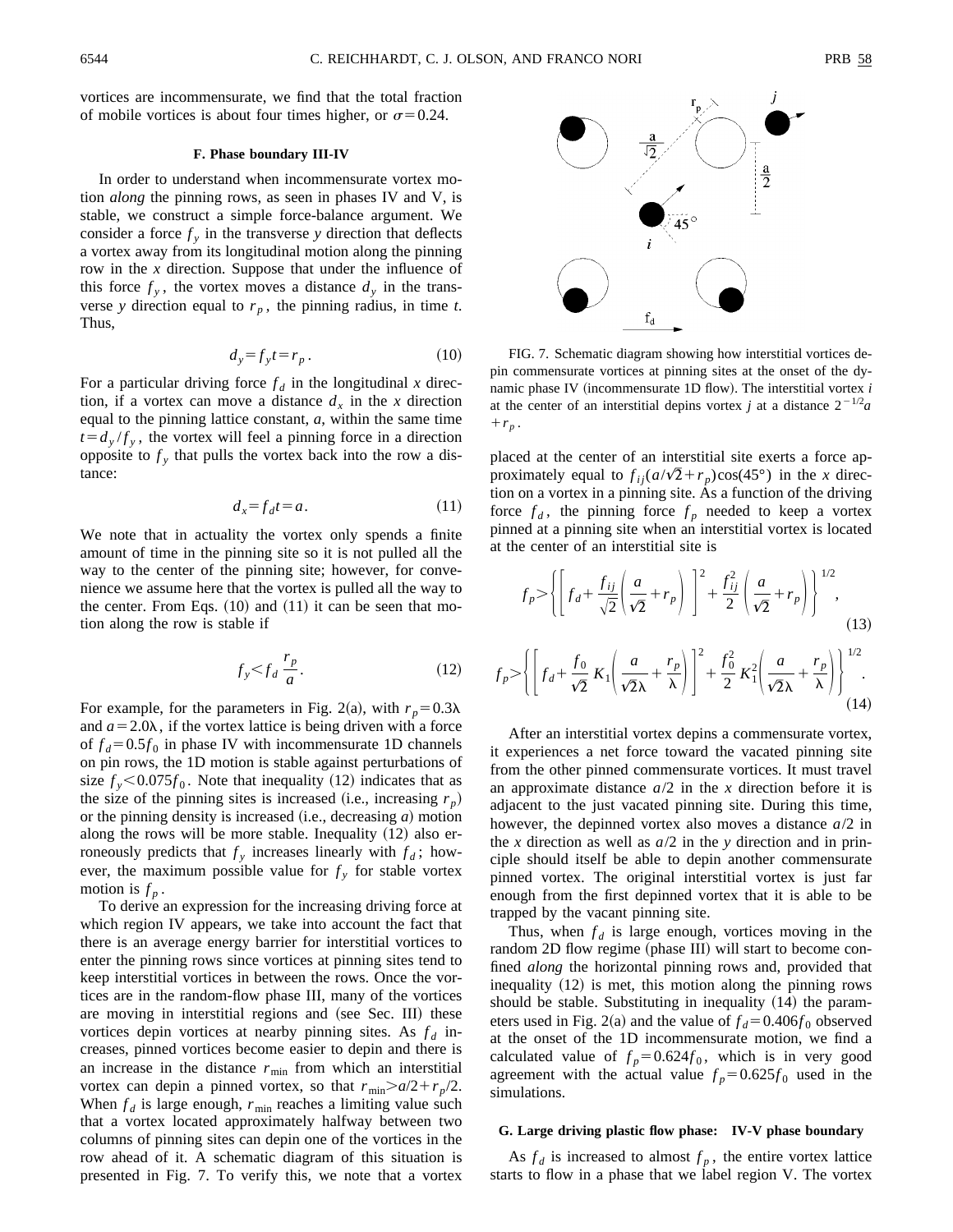flow pattern for phase V for the system in Fig.  $2(a)$  is presented in Figs.  $4(c)$  and  $4(d)$ . The type of motion and vortex lattice structure in region V resembles that of phase IV with vortices moving in 1D channels along the pinning rows; however, in region V *all* the vortices are mobile. The velocity of an individual vortex is periodic [as shown in Fig.  $5(d)$ ] due to the underlying periodic pinning lattice. Individual vortices can slow down considerably but are never completely repinned, as indicated in Fig.  $5(d)$  by the fact the velocity is always greater than zero.

The transition from region IV-V in Fig.  $2(a)$  is not as sharp as that of II-III and III-IV but instead occurs over the range of  $0.595f_0 \lesssim f_d \lesssim 0.613f_0$ . This can be understood by considering that in region IV certain rows contain incommensurate mobile vortices. As these vortices move past pinned vortices in adjacent commensurate rows they will exert a small force in addition to the driving force that causes the adjacent commensurate rows to depin at a driving force lower than  $f_d = 0.625f_0$ .

We also observe that in region V rows with incommensurate numbers of vortices move faster than commensurate rows so that rows with different numbers of vortices *slide past* one another. Some portions of the vortex lattice can be seen to have triangular order; however, there are portions where this does not hold. A Voronoi analysis gives a probability of sixfold coordinated vortices of  $P_6=0.83$ . This is less than  $P_6=1$  because of the presence of the incommensurate rows. As  $f_d$  is increased further, the density of defects and structure of the vortex lattice *do not change*. This result is different from simulations<sup>5,6</sup> with random pinning arrays that show that for sufficiently high driving rates, the defects in the vortex lattice heal out and  $P_6 = 0.95$ .

## **IV. DYNAMIC PHASE DIAGRAM FOR VARYING PINNING FORCE**

In order to better characterize the nonequilibrium dynamic phases, we have performed a series of simulations in which  $f_p$  is systematically varied, while the rest of the parameters are fixed at the same values used in Fig.  $2(a)$ . In Fig. 8 we present the resulting phase diagram where the onsets of different flow behavior can be observed. For very weak pinning,  $f_p < 0.1f_0$ , the features in the flow phases and *V*(*I*) curve are lost and the vortex lattice moves elastically. The driving force at which the phase boundary I-II occurs increases with increasing pinning force until the pinning force reaches a value of  $f_p$  close to the interstitial pinning force,  $f_p^{\text{interstital}} \approx 0.146 f_0$ . At this point, the value of the driving force at the transition saturates because, although the pinning force  $f_p$  of the pinning sites is being increased, the vortex-vortex interaction which determines the interstitial pinning force is not changed.

#### **A. Onset of phase II**

Figure 8 shows that the interstitial motion of phase II occurs only when  $f_p \gtrsim 0.37 f_0$ . This can be understood by considering that when  $f_p \le 0.37f_0$ , inequality (9) cannot be satisfied for any driving force, so that phase II cannot occur, and thus the boundary between phases I and II stops.



FIG. 8. The dynamic phase diagram for the pinning force  $f_p$  vs driving force  $f_d$  with  $B/B_\phi=1.062$ ,  $r_p=0.3\lambda$ , and  $B_\phi$ =  $0.25\Phi_0/\lambda^2$ , with a square pinning lattice. Regions I through V correspond to the same dynamical phases shown in Figs.  $2(a)$ , 3, and 4. For very weak pinning,  $f_p < 0.1f_0$ , regions II-IV are lost and the vortex lattice flows elastically both along the pinning sites and also in the channels in what we label phase *V*elastic . The disordered 2D flow phase III first appears at  $f_p \approx 0.25 f_0$  and phase II at  $f_p$  $\approx 0.37 f_0$ . The driving force at which a transition from phase I to II occurs saturates at a value of  $f_d \approx 0.146 f_0$ , which corresponds to the force needed to depin an interstitial vortex. As  $f_d$  is increased, the phase boundaries II-III, III-IV, and IV-V become linear. When the depinning scenario presented in Fig. 7 can take place, the interstitial vortex can occupy the just vacated pin site. This gives rise to the incommensurate 1D flow of phase IV. If  $f_p$  is strong enough, the interstitial vortex of region II will have to reach maximum proximity to the pinned vortex in order to dislodge it (as shown in Fig. 6). In this case the interstitial vortex cannot occupy the pin site just vacated. Thus its deflection along the transverse direction triggers the type of motion in phase III. For large pinning force  $f_p$  and medium driving  $f_d$ , phase II dominates the phase diagram.

For a pinning force of  $f_p = 0.35f_0$ , an interstitial vortex at closest approach exerts a force  $f_0K_1(1.3)=0.3725f_0$  on a vortex at a pinning site. This is greater than the pinning force, so as soon as the interstitial vortices move, they cause vortices at the pinning sites to depin, producing phase III motion. In this case, it is not possible for interstitial vortices to move between the pinning rows without depinning vortices trapped at the pinning sites, so the interstitial 1D motion of region II does not occur for these weak pins. Region II occurs in the phase diagram only for values of  $f_p$  and  $f_d$  that satisfy both inequality (9) and inequality (14).

#### **B. Onset of phase III**

As  $f_p$  is increased further, a stronger driving force is required for the interstitial vortices moving in phase II to depin commensurate vortices so that a transition to region III can occur. The phase boundary line separating phases II and III is expected to follow the equation

$$
f_p = \left[ f_d^2 + f_{ij}^2 \left( \frac{a + r_p}{2} \right) \right]^{1/2},
$$
 (15)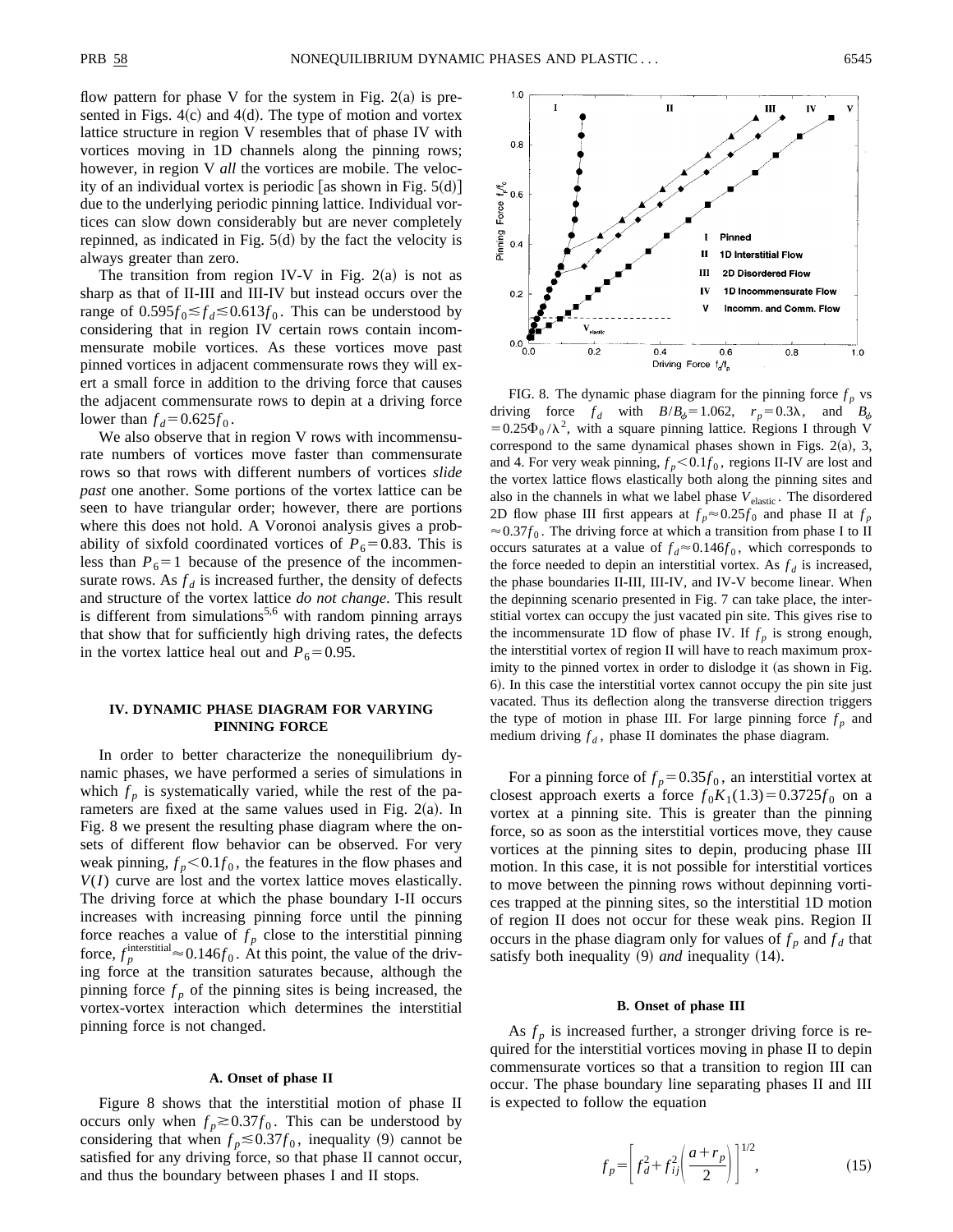which for large drives,  $f_d \ge f_{ij}(a/2 + r_p/2)$ , Eq. (15) reduces to the linear relation

$$
f_p \propto f_d, \tag{16}
$$

in good agreement with the phase diagram in Fig. 8. Phase III occurs for  $f_p$  and  $f_d$  values that satisfy inequality (14) but violate inequality  $(9)$ . Under these conditions, commensurate vortices can be depinned, but phase IV motion is not yet possible.

## **C. Onset of phase IV**

It is clear from the dynamic phase diagram in Fig. 8 that when  $f_p < 0.25f_0$ , motion begins immediately in phase IV, without passing through phases II and III. For values of  $f_p$ less than  $f_p = 0.25f_0$ , inequality (14) remains invalid for all driving forces so that the initial motion appears as region IV. For example, for  $f_p = 0.25f_0$ , motion starts at  $f_d = 0.09f_0$ , the right-hand side of inequality  $(14)$  is  $0.277f_0$ , and the inequality is invalid.

The boundary between phases III and IV satisfies the relation  $(14)$ . At high drives, inequality  $(14)$  behaves as  $f_p$  ${}^{\alpha}f_{d}$ , in good agreement with the III-IV boundary in the phase diagram in Fig. 8. Region IV flow occurs in the portion of the phase diagram where both inequalities (9) and (14) no longer hold but  $f_d < f_p$ .

Finally, the phase boundary between regions IV and V follows the linear relation of  $f_p \propto f_d$ . When  $f_d > f_p$ , the flow is 2D and not uniform because rows slide past each other.

We point out that in Eq.  $(1)$  we have assumed  $f_d$  to be uniform on all the vortices, which is the case for thin-film superconductors where  $\lambda$  can be comparable or larger than the system size. Vortices in thin film superconductors will interact via a Pearl potential  $f_{vv} \sim 1/r$  rather than the modified Bessel function that we use. The modified Bessel function is appropriate for bulk superconductors. By using these different vortex interactions, the phase boundaries we observe may be shifted slightly but the qualitative features should be the same. For bulk superconductors an applied current will form a gradient in the vortex density. If the pinning is weak, the gradient should be small and the dynamic phases should be the same throughout the sample. For very large flux gradients, different dynamic phases may occur in different regions of the sample. In Sec. VII we show how the dynamic phases are modified when considering samples with different vortex densities.

## **V. HYSTERETIC VOLTAGE-CURRENT RESPONSE**

To further characterize the driven vortex flow in the presence of periodic pinning sites, we examine hysteresis effects with simulations in which the applied driving force  $f_d$  is ramped up and then ramped down. Figure 9 shows the hysteresis in the  $V(I)$  curve for the sample used in Fig. 2(a). The region labels in Fig. 9 are in boldface for the ramp-up and in nonboldface for the ramp-down stage. Little hysteresis occurs as the system goes back through phases V and IV except for a small loop in region IV. Region III does not appear on the reverse path at the same value of the driving force at which it appeared when increasing the driving force. Instead, phase IV on the reverse path extends into what is phase II on



FIG. 9. The hysteresis curve for the system presented in Fig. 2(a) as the driving force is brought up to  $f_d=0.7f_0$  and then brought back down to  $f_d = 0$ . Some phase boundaries (IV-III) and (III-II) show hysteresis, while others (V-IV) and (II-I) do not. Boldface Roman numerals refer to phases that appear when ramping up, while unbold refer to the ramp-down process.

the forward path, and the vortex lattice only enters region III at  $f_d = 0.34 f_0$ , which is below the value  $f_d = 0.41 f_0$  at which region III appears for the forward path.

The fact that phase III appears at all for such a low value of  $f_d$  may appear to contradict the predictions of inequality (9), which indicates that for  $f_p = 0.625f_0$ , region III can only arise when  $f_d > 0.41 f_0$ . Inequality (9) is, however, only valid when there are interstitial vortices moving between the rows of pinning. This occurs for the ramp-up part of the hysteresis curve, when there is a transition from phase II to III. In contrast, when a transition from phase IV to III occurs, the vortices are moving *along* the pinning rows, so there are no interstitial vortices between the rows, and thus inequality  $(9)$ does not apply. It is possible for phase III to appear on the reverse path because the extra incommensurate vortices approach pinned vortices closely since they are moving along the pinning rows rather than between the rows.

Region IV persists for so long on the reverse leg because once the 1D incommensurate channels are formed, there is a barrier to perturbations in the transverse direction, as noted in Sec. III and by inequality  $(12)$ . This barrier is examined further in the next section. After region III appears on the reverse path, the vortex motion returns to the interstitial flow type seen in phase II.

The hysteresis and the sharp discontinuities in  $V<sub>x</sub>$  suggest that the transitions from II-III and III-IV are first order. The lack of hysteresis and the absence of sharp discontinuous jumps in  $V_x$  suggest that the transitions I-II and III-IV are of second order.

#### **VI. EFFECTS OF APPLYING A TRANSVERSE FORCE**

Even though our system contains periodic rather than random pinning, it is of interest to compare our results to predictions made using randomly distributed pins. Giamarchi and Le Doussal<sup>28</sup> predict that for large driving the uniformly moving vortices form a moving glass, where the flow is in nearly parallel correlated elastic channels that should not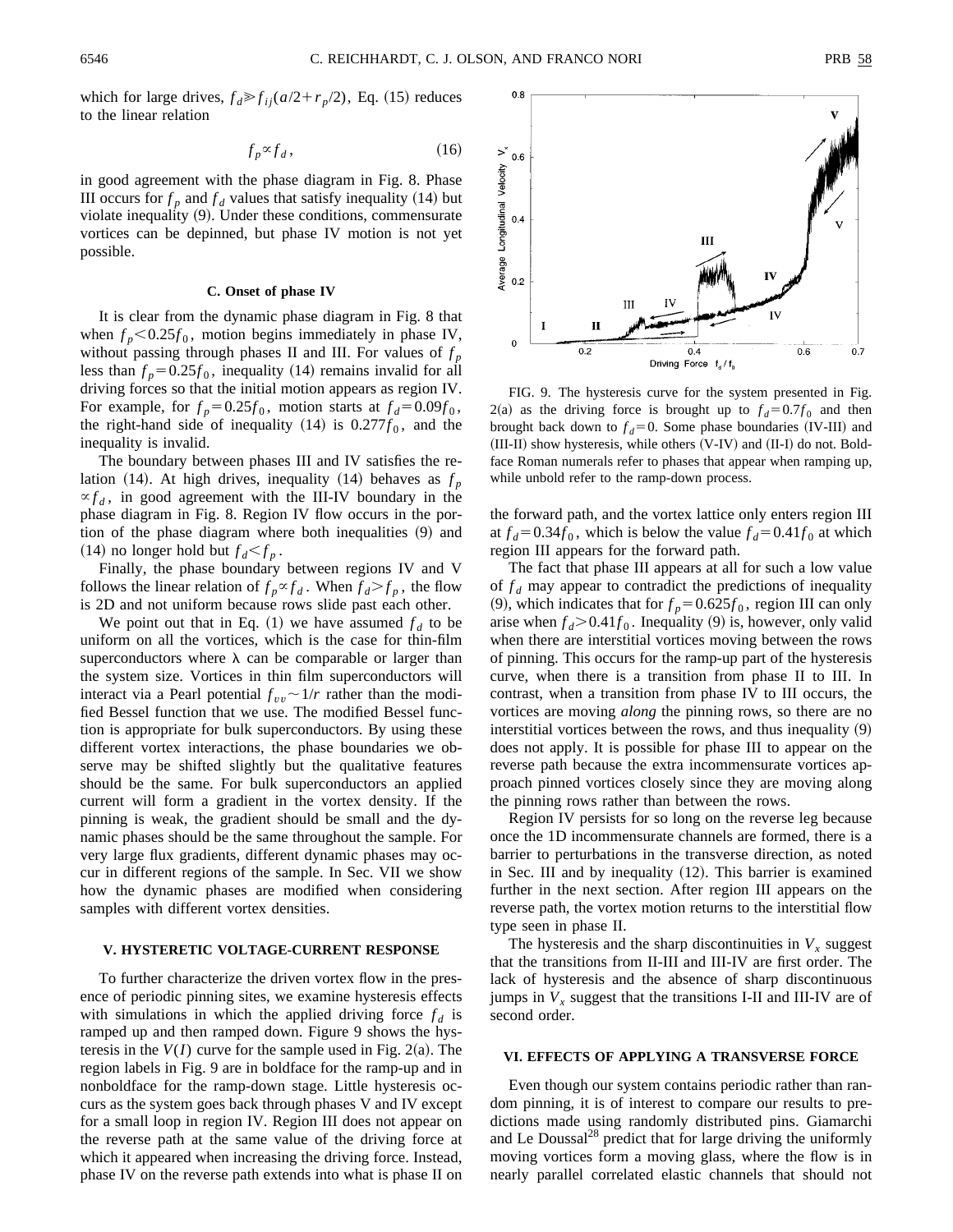change with time. Further, once the channels are formed, a finite barrier to transverse force is predicted.<sup>28</sup>

Recently, studies<sup>31,32</sup> with random pinning arrays have shown that, for large enough driving, the moving vortex lattice is anisotropic with long-range order in the transverse direction, but not in the longitudinal direction, and have also provided evidence for a small transverse barrier. In our case, the strongly driven vortices in phase V travel in 1D channels that do not change with time in the transverse direction, as can be seen in Fig.  $4(d)$ . Because commensurate and incommensurate rows move at *different* speeds, the vortex lattice is not moving elastically but *plastically*. Furthermore, it can be seen that the vortex lattice in region  $V$  (strongly driven homogeneous flow) is anisotropic. Vortices are evenly spaced along the transverse direction a distance *a*, the pinning lattice constant, apart; but due to the presence of incommensurate vortices, the vortex lattice is *not* evenly spaced along the longitudinal direction.

The vortex motion of phase V is somewhat analogous to a series of weakly coupled 1D Frenkel-Kontorova chains. Note that this kind of transport with fast (incommensurate) and slow (commensurate) moving vortex lanes is significantly different from the elastic transport of the ''moving crystal'' predicted for systems with random arrays of pins.<sup>6</sup>

To test for the presence of a finite transverse barrier, a force  $f<sub>y</sub>$  in the transverse direction was applied to a moving lattice for samples with the same parameters as in Fig.  $2(a)$ . The lattice was driven at  $f_d = 0.8f_0$ , which puts the sample in phase V. In Fig.  $10(a)$  we show the  $V(I)$  curve in which *Vy* ,

$$
V_{y} = \frac{1}{N_{v}} \sum_{i=1}^{N_{v}} \mathbf{v}_{i} \cdot \hat{\mathbf{y}},
$$

the sum of the net velocities in the *y* direction at one instant, is plotted versus  $f_y$ . As  $f_y$  is increased, the lattice remains locked in the 1D paths and moves only along the longitudinal *x* direction until  $f_y \approx 0.075f_0$ , at which point the vortex lattice starts to move in the *y* direction as well. This result clearly shows the existence of a finite transverse critical force for the strongly driven region V.

To further characterize the onset of motion in the *y* direction, in Fig.  $10(b)$  we plot the fraction of sixfold coordinated vortices,  $P_6$ , as  $f_y$  is increased. For values of  $f_y$  that are too small to cause the vortices to move in the *y* direction, we find  $P_6 \cong 0.82$ , with the defects occurring due to the incommensurate vortices. At the onset of motion in the transverse direction, the vortex lattice shows a sharp *decrease* in  $P_6$  to a value of  $P_6 \cong 0.7$ , which indicates a change in the vortex lattice structure to a more disordered state. This implies that, even though the vortex lattice is moving, the depinning in the transverse direction is similar to the depinning of a pinned *static* vortex lattice where the vortex lattice becomes more disordered at the initial depinning transition.<sup>6,13,17,26,32</sup> Once the vortex lattice starts moving in the transverse direction it is no longer being driven along a symmetry axis of the pinning lattice, so the pinning lattice appears more disordered. As  $f<sub>y</sub>$  is increased, the vortex lattice regains its order up to  $P_6 \approx 0.96$ . This higher degree of order indicates that the defects caused by the incommensurate vortices that were locked into the vortex lattice in region V heal out once the



FIG. 10. The existence of a *finite transverse* critical force is shown in (a) where a force  $f_y$  is applied in the *y* direction for the system presented in Fig. 2(a). The longitudinal driving force is  $f_d$  $=0.8f<sub>0</sub>$ , which places the lattice in phase *V*, the 2D flow phase. In  $(a)$  it can be seen that the vortex motion only occurs in the *x* direction until  $f_y = 0.075f_0$ , at which point the vortex lattice starts to move in the *y* direction as well. In (b) the fraction of six-fold coordinated vortices  $P_6$  is presented for the same range of driving as in (a). A clear dip in  $P_6$  at the onset of flow in the *y* direction is observed.

symmetry of the pinning lattice is broken. Simulations $5,6,26$ where the vortex lattice is driven over a random distribution of pinning sites find that at high drives  $P_6 \cong 0.95$  or higher. These results suggest that one way to experimentally observe the effects of a finite transverse barrier on a moving vortex lattice is by looking for a change in the vortex lattice structure at the onset of motion in the transverse direction.

We examine the dependence of the transverse force on the driving force in order to determine how the transverse force varies in each phase and to test the predictions of inequality (12). In Fig. 11, we plot the critical transverse force  $f<sub>y</sub><sup>c</sup>$  versus driving force  $f_d$  for a sample with the same parameters as in Fig. 2(a). For driving forces that satisfy  $0.2 f_0 < f_d < 0.4 f_0$ the system is in phase II. Here the transverse critical force  $f_y^c$ linearly decreases as  $f_d$  approaches the II-III transition at  $f_d \approx 0.4 f_0$ . This agrees well with inequality (9) that indicates that as  $f_d$  is increased in phase II, the force needed for an interstitial vortex to depin a commensurate vortex decreases. The transverse critical force reaches its lowest value of  $f<sub>y</sub>$  $\approx 0.01 f_0$  in the disordered-flow phase III,  $0.406 f_0 < f_d$  $< 0.46f_0$ , and then very sharply increases as the system enters phase IV. The transverse critical force reaches a maximum of  $f_y^c \approx 0.09 f_0$  just before the onset of region V at  $f_d$ =  $0.61f_0$ . The response falls to  $f_y^c \approx 0.075f_0$  for phase V. A more detailed study of how the barrier depends on the microscopic pinning parameters as well as how the vortex motion and structure changes with an applied transverse force will be presented elsewhere.<sup>15</sup>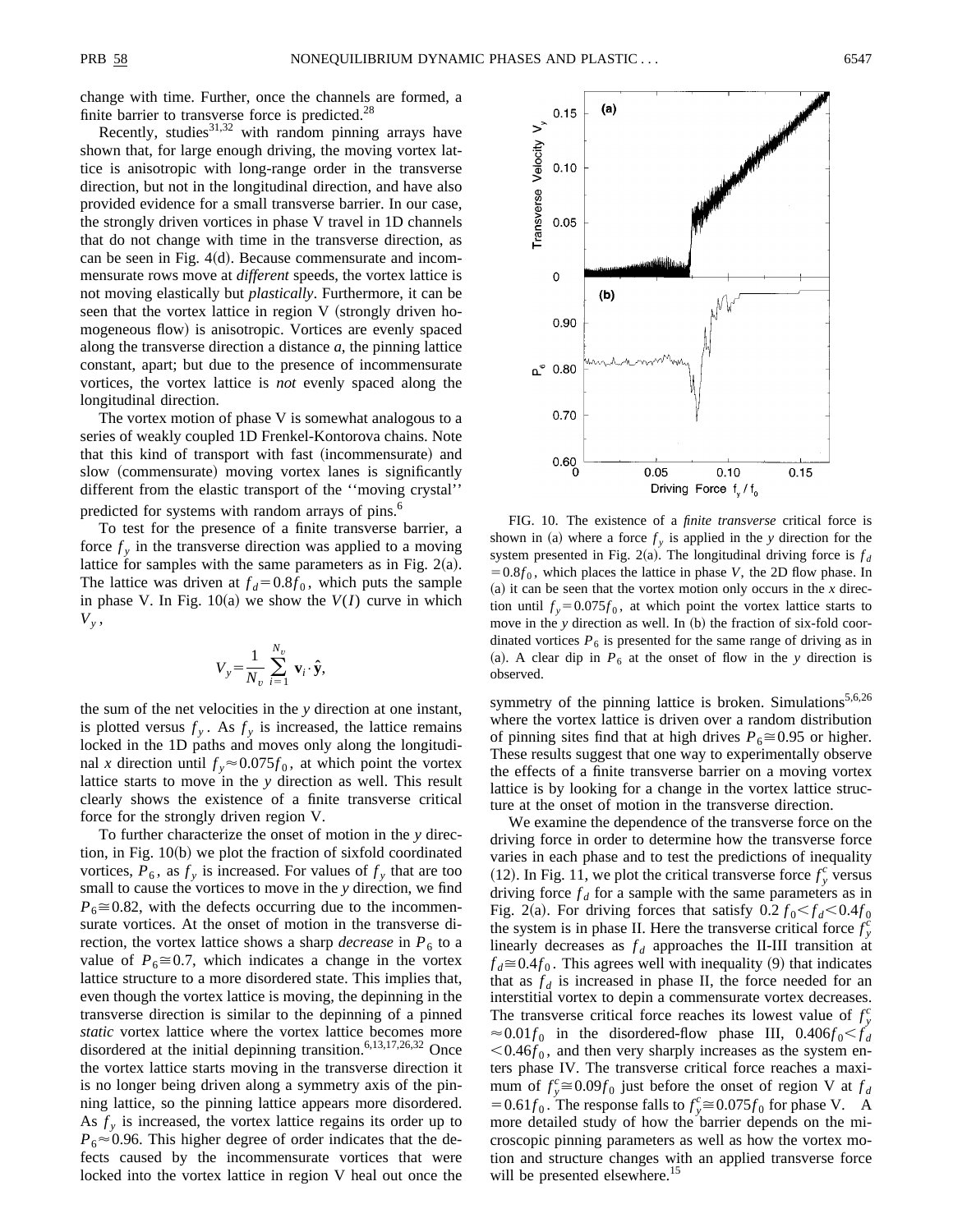

FIG. 11. The transverse critical force  $f_y^c$  dependence on driving force  $f_d$  for a system with the same pinning parameters as in Figs. 10 and 2(a). The value of  $f_y^c$  steadily decreases throughout phase II and reaches a lowest value of  $0.01f_0$  when the system enters region III. This is because it is easy to shift vortices in the transverse direction in the 2D disordered flow region. As the system moves into phase IV,  $f_y^c$  increases to a maximum value of  $0.09f_0$  near the IV-V transition, and then finally levels off near  $0.075f_0$  in region V. The dashed lines indicate the location of the phase boundaries for the sample shown in Figs. 10 and  $2(a)$ .

## **VII. DYNAMIC PHASE DIAGRAM AS A FUNCTION OF COMMENSURABILITY**

One of the most important parameters to vary is the commensurability  $B/B_{\phi}$  of the vortex lattice with respect to the substrate. By increasing  $B/B_{\phi}$ , we can observe the effects of increasing interactions between the interstitial vortices and see how the phases investigated in Sec. IV are altered. By decreasing  $B/B_{\phi}$  to values less than one, we consider fields below the first matching field and observe the dynamical effects of vacancies in the commensurate vortex lattice. We change  $B/B_{\phi}$  by varying the number of vortices  $N_{\nu}$  for a fixed number of pinning sites  $N_p$ , and we monitor the change in behavior of the flow regimes found for the phase diagram in Sec. III, where  $B/B_{\phi}$  was fixed at  $B/B_{\phi}$  $=1.0625.$ 

In Fig. 12 we present the phase diagram in which  $f_p$ =0.625 $f_0$ ,  $r_p$ =0.3 $\lambda$ , and  $B_\phi$ =0.25 $\Phi_0/\lambda^2$  are kept fixed, while  $B/B_{\phi}$  is varied from 0.75 to 2.296, so that we can observe the vortex dynamical phases for *B* both above and below  $B_{\phi}$  and  $2B_{\phi}$ . The dynamical phases labeled I through V correspond to the same phases discussed in Sec. III. Figure 12 was obtained from a systematic study involving more than 25 separate simulations, each one spanning a wide range of driving forces.

## **A.** Above the first matching field:  $B_{\phi} < B < 2B_{\phi}$

First, let us consider the cases for  $B/B_{\phi}$  just above one. Here, Fig. 12 shows the five phases present from Sec. III [see, e.g., Fig. 2(a)]. Phase III, the random 2D motion regime, starts to grow for increasing  $B/B_\phi$  while the more ordered-motion regions II and IV shrink. This is expected, since an increase in  $B/B_{\phi}$  effectively introduces disorder via the addition of more interstitial vortices. As the density of interstitial vortices increases, second or higher-neighbor interstitial vortex interactions become important and cause the vortices at the pinning sites to depin at lower driving rates, leading to the shrinking of phase II. Similarly, the width of region IV will be reduced since for larger  $B/B_{\phi}$  there will be a larger  $\delta V_y$  produced by the additional interstitial vortices. This inhibits confinement of the moving vortices along the pinning rows until higher drives are applied. For  $B/B_{\phi}$  $>1.3$ , phase V disappears and the vortices no longer flow strictly along the rows of pinning sites. Instead, a considerable number of vortices flow in 1D channels through the interstitial areas, as shown in the snapshot in Fig. 13. We label this type of flow phase VI. The vortex flow in region VI is generally plastic and exhibits some properties similar to those of phase III; however, unlike region III, vortices are *never* pinned and always have a nonzero velocity. The transition from phase III to phase VI is not abrupt but occurs continuously as indicated by the dashed line in Fig. 12. No hysteresis in  $V(I)$  is observed at the III-VI phase boundary, further indicating the continuous nature of the transition. We also observe that in phase VI for drives  $f_d > f_p$ , the vortex lattice usually displays a higher degree of ordering. This ordering is highly dependent on  $B/B_{\phi}$ ; for example, when  $B/B_{\phi}=1.7$  the vortex lattice is completely ordered at high drives and flows elastically. The higher amount of ordering in region VI does not noticeably affect the *V*(*I*) curves.

Near  $B/B_{\phi} \approx 1.7$  and  $f_d \approx 0.25 f_0$  we find evidence for a new phase that we label VII. The onset of this phase appears in Fig. 14(a) as a clear jump in the  $V(I)$  curve near  $f_d$  $\approx 0.21 f_0$ . This jump is followed by a linear or Ohmic region that ends when another jump into phase III occurs at  $f_d$  $\approx 0.3f_0$ . We verify the existence of a dynamic phase by observing the vortex flow patterns plotted in Fig. 15. In phase VII whole rows of vortices that were commensurate with the pinning sites are depinned and begin to flow in the interstitial regions. These vortices follow stationary welldefined winding paths, unlike the transient time-dependent paths seen in phase III. Since the number of moving vortices remains constant as the driving force is increased throughout phase VII, the velocity of these vortices increases linearly and an Ohmic response is observed. The initial jump in the *V*(*I*) curve at  $f_d \approx 0.21 f_0$  occurs when a portion of the commensurate vortices are suddenly depinned. Further evidence that region VII is a distinct dynamical phase is presented in Fig.  $14(b)$ . Here, some hysteresis occurs in the phase transition from VII to II with region VII persisting to lower forces on the ramp down.

#### **B.** Second matching field:  $B=2B<sub>A</sub>$

We observe only three dynamic phases at the second matching field  $B/B_{\phi}=2$ , where the vortex lattice is commensurate with the pinning lattice and forms a square lattice at 45° with respect to the pinning lattice. As seen in Fig. 12, the phase transition from I to II occurs at a driving force of  $f_d \approx 0.15 f_0$ , approximately the value needed to depin a *single interstitial* vortex. For fields  $1 \lt B/B_{\phi} \lt 2$ , the transition occurs at lower drives due to the presence of defects in the interstitial lattice. The interstitial flow for  $B/B_{\phi}=2$  in phase II differs slightly from that found for  $B/B_{\phi} > 2$  and  $B/B_{\phi}$ <2 since at  $B/B_{\phi}=2$  the interstitial vortices form a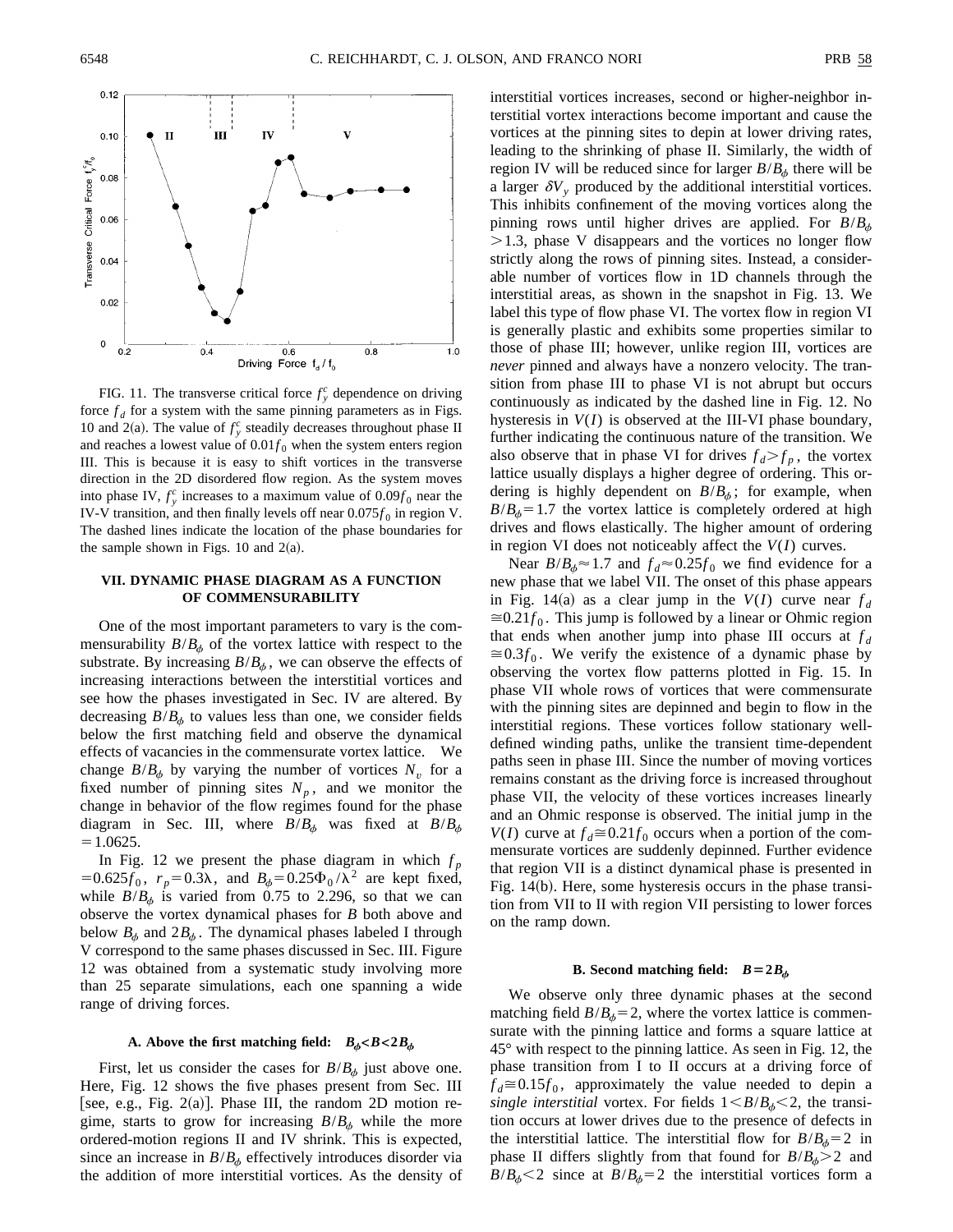

FIG. 12. The dynamic phase diagram for  $B/B_\phi$  vs  $f_d$  with  $r_p = 0.3\lambda$ ,  $f_p = 0.625f_0$ , and  $B_\phi = 0.25\Phi_0/\lambda^2$  with a square pinning array. For  $1 < B/B<sub>0</sub> < 1.3$ , phases I through V can be observed, with the 2D disordered-flow phase III growing with *B* and the ordered flow phases II and IV reducing in size for increasing *B*. The solid horizontal line at  $B = B_{\phi}$  indicates the vortex lattice is pinned up to  $f_d = f_p$ . Above  $B/B_{\phi}$  $=1.3$ , regions IV and V disappear and two new phases, VI and VII, appear. The solid horizontal line at  $B=2B_{\phi}$  indicates that the vortex lattice is pinned up to  $f_d \approx 0.15f_0$ . For  $B/B_\phi > 2$  the pinned region I shrinks drastically and a new phase VIII appears. At  $B/B_\phi = 1$  only two phases are found with I for  $f_d/f_0$ <0.6 and V for  $f_d/f_0$ >0.62. For  $B/B_\phi$ <1, region I is significantly larger than for  $B/B_\phi$ >1. Phase IV<sub>vac</sub> corresponds to the ''vacancy flow'' regime.

*defect-free* lattice that *flows elastically* with respect to other interstitial vortices. At higher or lower fields, defects cause some rows of the interstitial lattice to flow at different speeds from other rows in a manner similar to phase V. Phases VII and III, which are observed for  $B/B_{\phi}$ <2, are absent when  $B/B_d \geq 2$  and the transition to phase VI, which is *continuous* for fields  $B/B<sub>6</sub> < 2$ , is marked by a *sharp jump* for  $B/B<sub>6</sub>$  $\geq 2$ .

## C. Above the second matching field:  $B > 2B_{\phi}$

Above the second matching field, the pinned phase I shrinks considerably as seen in the  $V(I)$  curves of Fig. 16(a). The shrinking occurs when extra interstitial vortices appear in the commensurate interstitial lattice present at  $B/B_{\phi}=2$ and begin to flow before the commensurate interstitial vortex lattice flows. This shrinking of phase I for  $B/B_{\phi} > 2$  resembles the shrinking of phase I just above  $B/B_{\phi} = 1$ , when interstitial vortices appear in the commensurate pinned vortex lattice. An extra interstitial vortex in the  $B/B<sub>6</sub>=2$  interstitial lattice exerts an additional force on the vortex just ahead of it, reducing the required depinning force. The flow of the interstitial vortices just above the depinning current is labeled phase VIII. Snapshots of region VIII in Fig.  $17(a)$ show that only rows containing extra interstitial vortices move. The vortices do *not* move continuously as in phase II; instead, the vortices move in *small localized* pulses similar to those observed in phase IV.

The phase diagram in Fig. 12 shows that as *B* is increased further above  $2B<sub>6</sub>$  the transition from region I to region VIII occurs for lower driving forces  $f_d \approx 0.02 f_0$ . At  $f_d \gtrsim 0.146 f_0$  *all* the interstitial vortices start to flow and the system enters phase II, indicated by a jump in the *V*(*I*) curve in Fig. 16(a). At the onset of phase II ( $f_d \approx 0.146 f_0$ ), the interstitial vortices first start to flow in a disorganized way with rows moving at *different* speeds. Near  $f_d \approx 0.23 f_0$  the interstitial vortices begin flowing in a *coherent* manner, with all rows that contain an equal number of vortices flowing at the same speed. Rows containing extra interstitial vortices move at *different* speeds. In Fig. 17(b) the flow pattern for the coherently flowing vortices in phase II is illustrated. The onset of the more coherent flow appears in the  $V(I)$  curve as an increase in the amplitude of  $\delta V_x$ .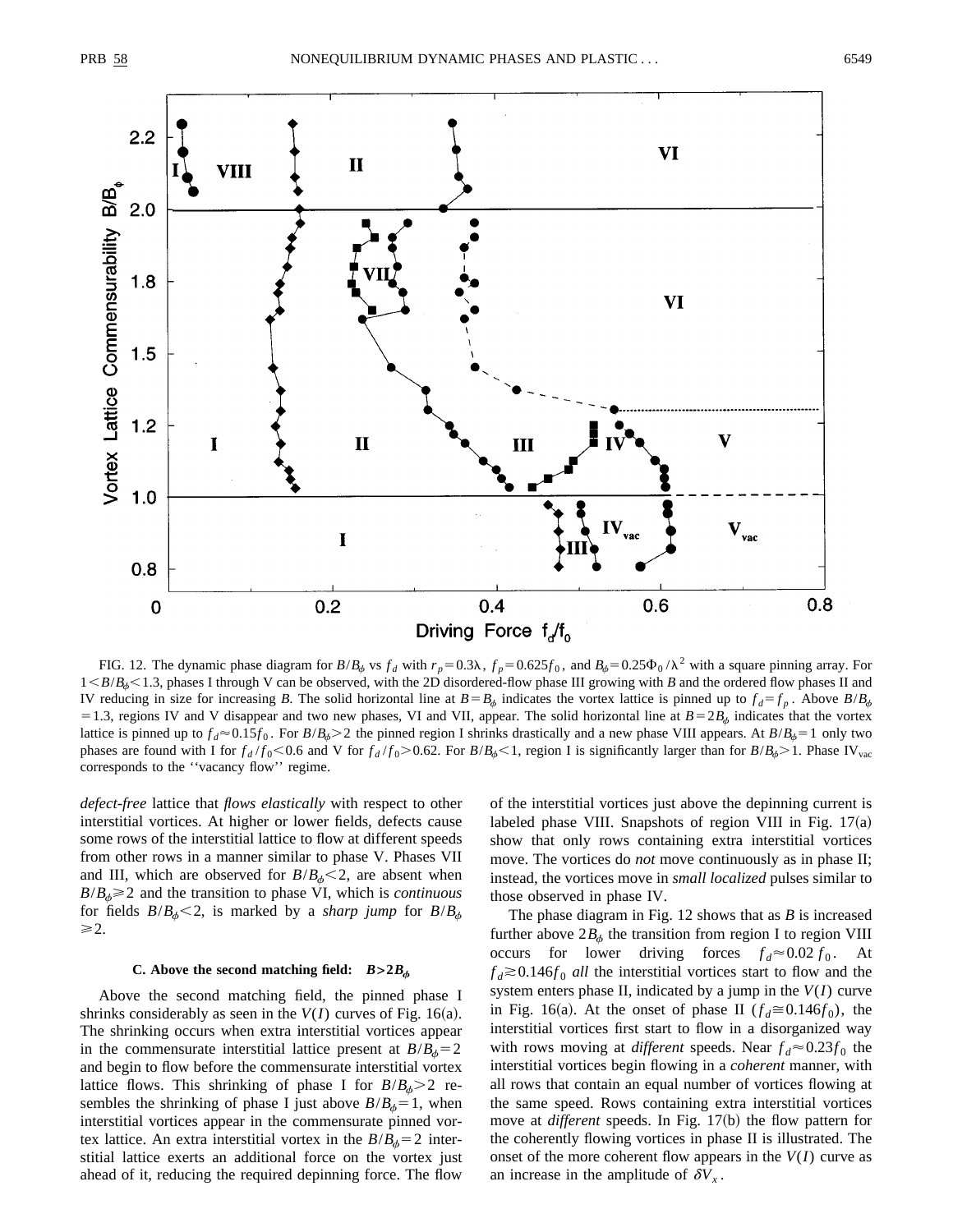

FIG. 13. Trajectories of the vortex flow in the incommensurate 2D phase VI, for a system with the same pinning parameters as in Fig. 12 with  $B/B<sub>6</sub>=1.34$  and  $f<sub>d</sub>=0.625f<sub>0</sub>$ . Here we can see that the vortices travel mainly in 1D paths as in regions II (1D interstitial motion), IV (1D incommensurate flow along the pinning sites) and V. However, in region VI motion occurs anywhere *in* the interstitial areas as well as *along* the pinning rows.

Regions VII and III do not appear for  $B/B<sub>d</sub>>2$ . Instead the transition from phase II to phase VI is marked by a very pronounced jump in  $V(I)$  seen in Fig. 16(a). The strong hysteresis associated with the VI to II transition appears in Fig. 16(b). On the ramp down of  $f_d$ , region VI persists down to  $f_d \approx 0.25 f_0$ , a driving force slightly greater than the force at which the coherent phase II motion appears on the ramp up. As the driving force is further decreased a sharp drop in the voltage occurs and the system enters a flow phase that resembles region VII, where whole rows of pinning sites are unoccupied as interstitial vortices flow continuously around a smaller portion of pinned vortices. Phase VII does *not* appear when increasing the driving force. As  $f_d$  is reduced further, another drop in  $V(I)$  occurs as vortices become pinned in the empty rows of pins. The vortex flow then returns to phase VIII.

#### **D.** At commensurability:  $B = B<sub>A</sub>$

At  $B/B<sub>6</sub>=1$ , the commensurate case, we find only two phases: a pinned regime for  $f_d/f_0 \le 0.6$ , and a flowing regime for  $f_d/f_0 \ge 0.6$ , with the depinning transition occurring approximately at  $f_d \approx f_p = 0.625 f_0$ . This is a direct consequence of the existence of only one species of mobile vortices rather than the two species required to generate the other phases. All critical driving force values reach their highest levels for this case. The enhancement of the critical force and reduction of the vortex mobility for this commensurate case is consistent with magnetization experiments, $51,52,54,59,60$  direct imaging experiments<sup>56</sup> and simulations<sup>10</sup> as well as with resistance measurements in Josephson junction arrays.<sup>44</sup> This enhancement of the critical current can also be considered as a realization of the Mott-insulator phase.<sup>62</sup>

The vortex motion in phase V is different at commensurability and away from commensurability. For  $B > B_{\phi}$  and  $B \leq B_{\phi}$ , the presence of incommensurate vortices causes certain rows of moving vortices to slide past each other. For  $B = B_{\phi}$ , however, the vortex lattice flows *elastically* since all the rows move at the same speed. Thus for this commensurate case a ''moving crystal'' can be realized.

#### **E. Below commensurability:**  $B < B_{\phi}$

For  $B/B_{\phi}$  < 1, the critical force for vortex motion drops well below the value at  $B = B_{\phi}$ , and three dynamical phases appear plus the pinned phase. The pinned phase I extends to higher driving forces than for the  $B/B<sub>6</sub>$ . Case since there are no weakly-pinned interstitial vortices present. The moving phases consist of an initial randomlike flow regime that resembles phase III and a *vacancy-flow regime*, which we label phase  $IV<sub>vac</sub>$ . In the latter regime, the vortex motion consists of jumps from pinning site to pinning site along the pinning rows, which also corresponds to a vacancy or a hole moving in the opposite direction.

Figure 18 explicitly shows the vacancy motion of region  $IV<sub>vac</sub>$ . This 1D motion is very similar to that seen in phase IV, where motion occurs for incommensurate rows and commensurate rows remain pinned. In this case the discommensurations are due to vacancies rather than interstitials. A vortex *i* to the west of a vacancy feels an extra force of  $f_{ii}(a)$ , where  $f_{ii}$  is the vortex-vortex interaction, in the direction of the eastbound driving force, so these vortices become mobile at a lower  $f_d$  than vortices not located near vacancies. The vacancy flow regime should occur when the following inequalities hold:

$$
f_d < f_p < f_d + f_{ij}(a),\tag{17}
$$

thus, when

$$
f_p - f_d < f_{ij}(a). \tag{18}
$$

For our parameters [with  $a=2\lambda$ ,  $f_p=0.624f_0$ , and  $f_{ij}(a)$  $=0.15f<sub>0</sub>$ , we find from inequality (17) that the vacancy motion should first occur at a driving force of  $f_d \approx 0.47 f_0$ , which is in good agreement with the value obtained from the simulation. The force needed to move a vacancy is much larger then the force needed to move an interstitial vortex since in order for a vacancy to move, a vortex must be depinned from a pinning site. This result has also been observed in recent imaging experiments.<sup>56</sup>

At  $f_d = 0.6f_0 \approx f_p$ , the entire vortex lattice becomes mobile. This phase, which we label  $V_{\text{vac}}$  is very similar to the flow found in region V, where incommensurate rows move faster than commensurate rows. In this case, the incommensurate rows have fewer vortices than pinning sites. No hysteresis is found in the  $V(I)$  curves for  $B \leq B_\phi$ .

## **VIII. DYNAMIC PHASE DIAGRAM AS A FUNCTION OF PINNING RADIUS**

Another parameter that can be conveniently varied is the radius of the pinning sites,  $r_p$ . Here we will limit ourselves to  $r_p$  small enough so that only *one* vortex per pinning site is allowed.<sup>13</sup> In Fig. 19 we present a phase diagram where the parameters  $f_p=0.625f_0$ ,  $B_\phi=0.25\Phi_0/\lambda^2$ , and  $B/B_\phi$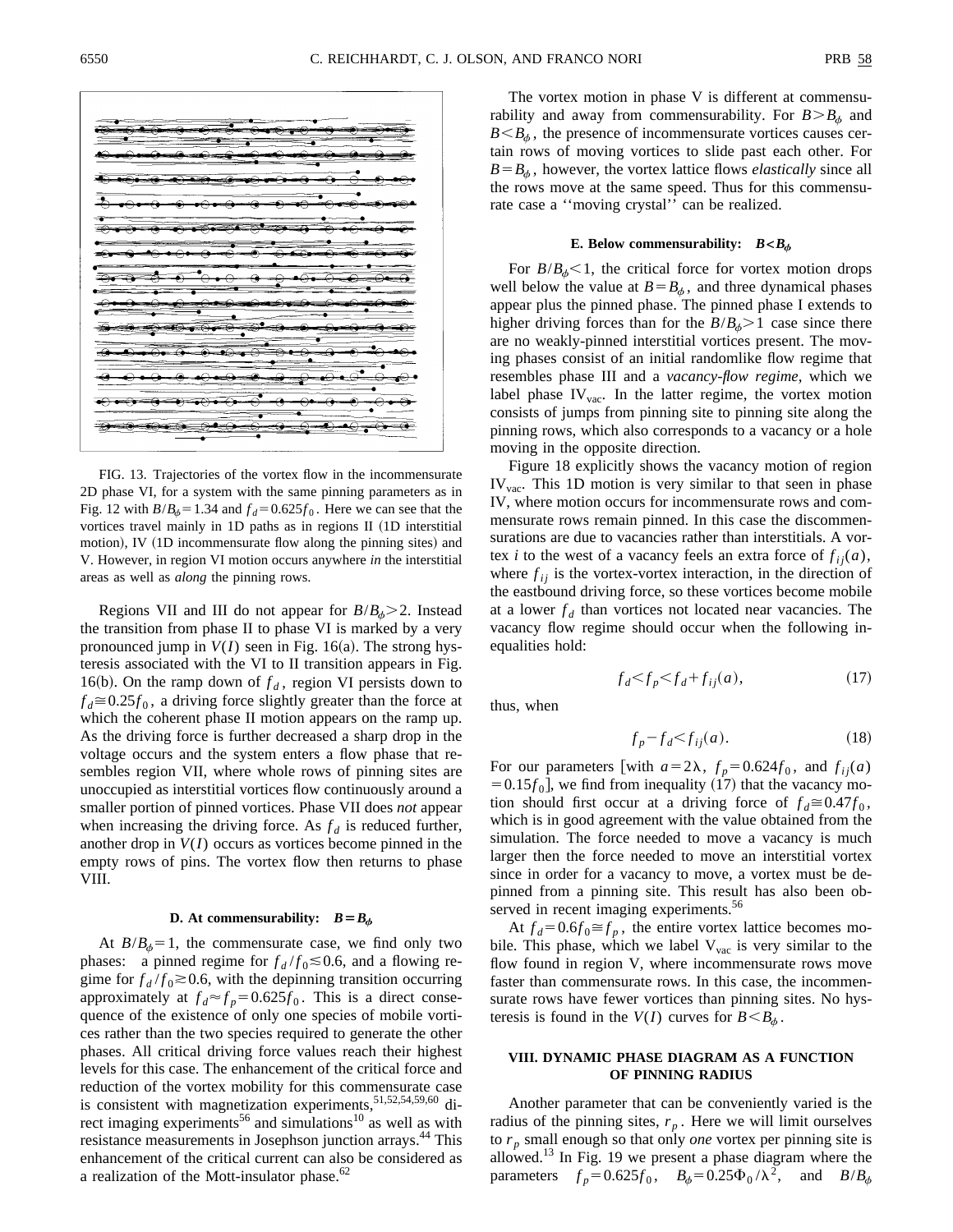

FIG. 14. Average velocity  $V_x$  vs driving force for a system with the same parameters as in Fig. 12 with  $B/B<sub>6</sub>=1.72$ . In (a) phase VII first appears at  $f_d = 0.21 f_0$  in the form of a jump in the  $V(I)$  curve. The average velocity  $V_x$  increases linearly throughout region VII until  $f_d$  $\approx 0.3 f_0$ , when another jump in *V(I)* occurs and the system shifts to the 2D phase III. In (b) further evidence that region VII is a distinct phase appears as a small hysteresis around the III-VII transition. When ramping down the driving current, a slightly greater number of mobile vortices are present in region VII and this phase persists down to a lower value of *f <sup>d</sup>* than the value at which it first appeared on the increasing-drive leg. Note that there is no sharp jump and no hysteresis in the *V*(*I*) curve for the III to VII transition. This phase boundary can be identified by examining the vortex lattice motion.

 $=1.0625$  are used, while  $r_p$  is systematically varied from 0.1 $\lambda$  to 0.375 $\lambda$ . We see that as  $r_p$  is increased, the width of phase I is slightly reduced. This can be understood when we consider that vortices in the pinning sites can move a further distance  $r_p$  away from the moving interstitial vortices while still remaining pinned, thus reducing the interstitial pinning force and slightly lowering the driving force required to initiate motion.

As  $r_p$  is increased, the ordered flow phases II and IV grow in size while the disordered flow region III shrinks. The increase in phase II is explained by the fact that in larger pinning sites the pinned vortices can move further away from the interstitial vortices, increasing the quantity  $f_{\text{min}}(a/2)$  $+r_p/2$ ) in inequality (8) that marks the II-III phase boundary. Thus, a higher driving force is now needed for the inequality to remain valid and for phase III to appear.

The growth of phase IV results from the fact that larger

pinning sites better stabilize vortices moving along the pinning row since the vortices move a smaller distance *a*  $-2r<sub>p</sub>$  between pinning sites. Region IV should also be more stable for larger pins since a higher transverse force is predicted by inequality  $(12)$ .

## **A. Dynamic ''peak'' effect**

In order to emphasize the very different behaviors that occur when decreasing  $r_p$ , in Fig. 20 we present the voltagecurrent curves for the same parameters used in Fig.  $2(a)$  but with a smaller and larger pinning radius:  $r_p = 0.2\lambda$  (curve with larger arch around  $f_d / f_0 \approx 0.3 - 0.5$ ) and  $r_p = 0.35\lambda$ (curve with the much smaller phase III). It is interesting to note that the same number of vortices are mobile in both systems for region IV around  $f_d/f_0 \approx 0.58$ , since the net velocities  $V_x$  are approximately equal. In Fig. 20 we can see the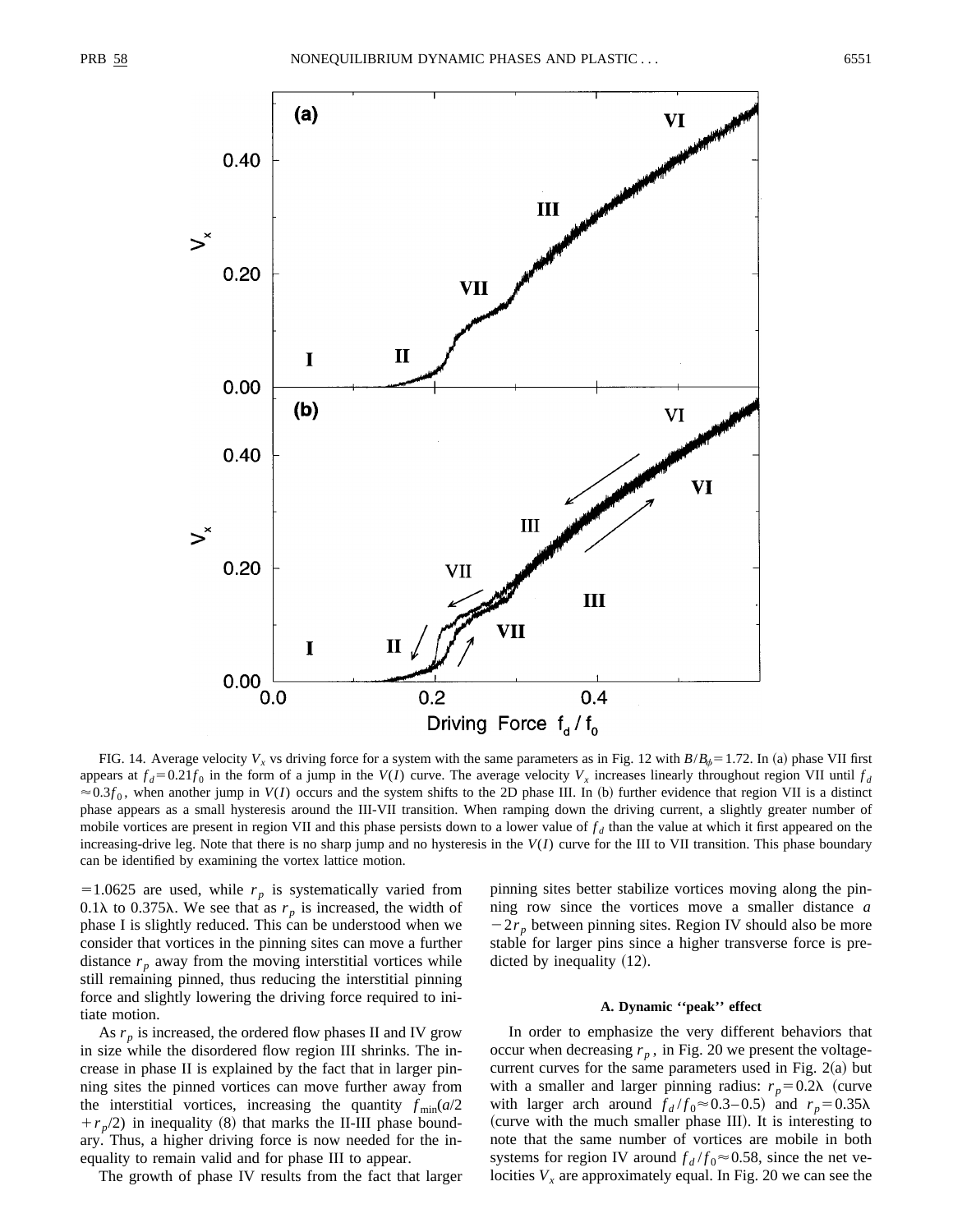

FIG. 15. The vortex trajectories for the partially ordered quasi-1D flow phase VII for the same system as in Fig. 14 with  $f_d = 0.275f_0$ . This phase occurs below the second matching field for  $1.72 \leq B/B_0 \leq 2$ . Here the vortices can be seen traveling through specific interstitial flow paths somewhat resembling those in the 1D interstitial flow phase II. Unlike in region II, the paths in region VII wind considerably and contain large numbers of depinned commensurate vortices. The commensurate vortices depin at the jump in the *V*(*I*) curve seen in Fig. 14.

striking *discontinuous* large drop in the number of mobile vortices at the phase transition from phase III to IV around  $f_d/f_0 \approx 0.56$  for the  $r_p = 0.2\lambda$  system, indicated by the sudden decrease in  $V_x$ . For the  $r_p = 0.35\lambda$  case, this jump occurs much earlier around  $f_d/f_0 \approx 0.44$  and is significantly smaller.

The decrease in the number of mobile vortices at the transition from phase III (disordered flow) to phase IV  $(1D)$  incommensurate channels) is reminiscent of the peak effect where an increase in  $J_c$  occurs as the temperature or field is raised. The dynamic ''peak'' effect we observe here occurs due to an *increase in the driving force* rather than an increase in the field or temperature. The usual peak effect is believed to be associated with a dynamical transition from *elastic* flow to plastic motion of vortices.<sup>18–20</sup> In Fig. 20 the phase transition III-IV is between two different *plastic* flow regimes: from random flow  $(III)$  to 1D incommensurate channels  $(IV)$ . It is also possible to observe the transition from region III to IV in our system by maintaining a constant driving force and *decreasing the field*, as can be seen from the phase diagram in Fig. 12; by varying the pin radius, as indicated by the phase diagram in Fig. 19; or by *changing the pinning force*, as shown in Fig. 8.

## **B. Dynamic ''winding interstitial'' phase**

At a pinning radius  $r_p = 0.175\lambda$ , a different phase emerges that was not seen in our other phase diagrams. Figure 21 shows the voltage-current curve for this case. We increase the driving force and observe the dynamic phases which appear beyond phase  $II$  (1D interstitial flow). In Fig. 21 we can first see region I, the pinned phase, and phase II,



FIG. 16. Average vortex velocity  $V_x$  vs driving force  $f_d$  for a system with the same parameters as in Fig. 12 and above the second matching field:  $B/B<sub>6</sub>=2.15$ . Here the pinned vortex phase I ends at a much lower driving force than for  $B/B<sub>\phi</sub> < 2$  since the additional interstitial vortices that have been added to the  $B/B_{\phi}=2$  lattice are less strongly pinned than the interstitial vortices in a lattice with  $1 \leq B/B_d \leq 2$ . The new phase of interstitial vortices (for  $B > 2B_d$ ) is labeled region VIII. The usual 1D interstitial-flow phase II appears at  $f_d \approx 0.14 f_0$  and the system then jumps to region VII at  $f_d$  $\approx 0.39 f_0$ . In (b) strong hysteresis from phase VI to II is observed with region IV persisting down to about  $f_d \approx 0.25 f_0$ . The flow enters phase VII as the driving force is further decreased and then moves to region VIII.

the 1D interstitial flow phase. These are then followed by the onset of a disordered flow region III, which we also confirm by directly viewing the moving lattice. Above phase III, the fluctuations  $\delta V_x$  in the voltage-current plot are clearly *reduced* and the *V*(*I*) curve becomes linear, suggesting the presence of different dynamics from the random flow regime. We label this region IX. Beyond phase IX the motion once again becomes disordered and region III *reappears*. This is followed by a narrow phase IV, where the flow is 1D incommensurate along the horizontal pin rows, and then the whole lattice starts to flow in phase V.

To further characterize the motion in phase IX, we compute the evolution of the Voronoi construction and show in Fig. 21(b) the fraction of six-sided polygons  $P_6$  as a function of the driving force  $f_d$ . Here we can see that the initial vortex lattice configuration has a very low fraction  $P_6$  $\approx$  0.38 of six-sided polygons, which is due to the fact that the underlying pinning lattice is square. Those six-sided polygons that appear in the pinned region are a result of both the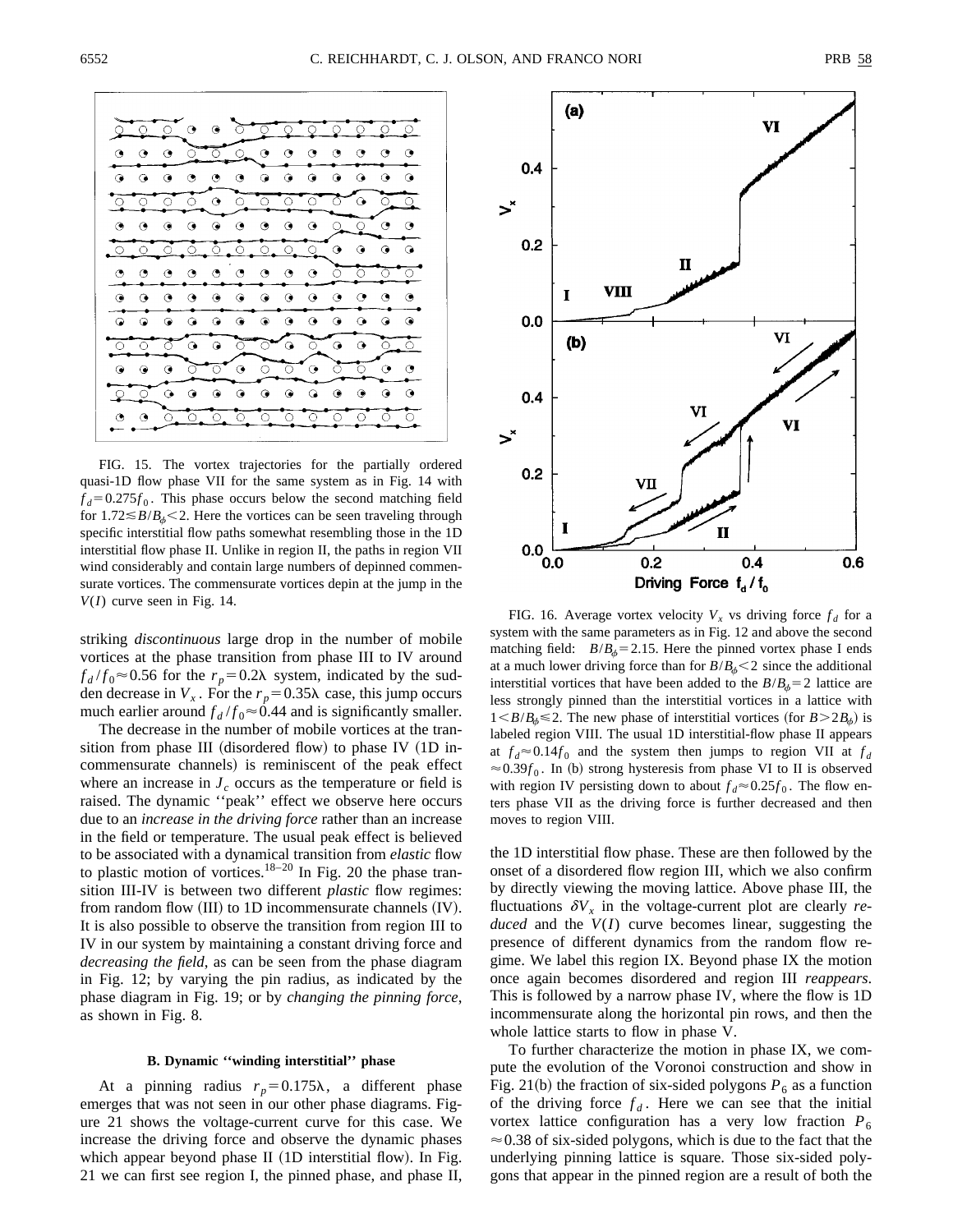

FIG. 17. Vortex trajectories in phases VIII (a) and II (b) for the same system used in Fig. 16. These phases appear above the second matching field; here  $B=2.15B_{\phi}$ . In (a),  $f_d=0.1f_0$  and 1D motion occurs only in rows where there is an extra interstitial vortex. A single vortex does not move continuously across the sample, instead as it travels the discommensuration pushes each vortex one lattice site in the direction of motion in a manner resembling the flow in the 1D incommensurate-flow phase IV. In (b), the driving force has been increased to  $f_d = 0.35f_0$ , and  $f_d = 0.35f_0$ , and all the interstitial vortices are mobile. The interstitial motion shown here is more coherent than the phase II flow observed for  $B/B_{\phi}$ <2.



FIG. 18. Trajectories of vortex *vacancies* for  $B/B_\phi=0.94$  for region  $IV<sub>vac</sub>$  in a sample with the same pinning parameters as in Fig. 12. Shown is a  $20\lambda \times 20\lambda$  region that contains 100 pinning sites, 98 vortices, and two mobile vacancies with  $f_d = 0.57f_0$ . The vacancies move towards the left in 1D paths along the pinning rows in the *opposite* direction of the eastbound vortex motion. As each vacancy moves, it displaces the neighboring vortex just behind it by one pinning lattice constant *a*. These vacancies move much faster than the vortices themselves. Rows that contain no vacancies are immobile.

small number of incommensurate vortices and the Voronoi algorithm used, as square polygons are very sensitive to small distortions or displacements and are likely to appear as polygons with more than four sides. As  $f_d$  is increased, a slight increase in  $P_6$  occurs at the onset of phase II when the interstitial vortices depin. At the beginning of region III another increase in  $P_6$  appears since the square symmetry is lost in the random-flow motion. At the onset of region IX



FIG. 19. The dynamic phase diagram for the pin radius  $r_p$  vs  $f_d$ with  $f_p = 0.625f_0$ ,  $B_\phi = 0.25\Phi_0/\lambda^2$ , and  $B/B_\phi = 1.062$  with a square pinning array. Here  $r_p$  is varied from 0.125 $\lambda$  to 0.35 $\lambda$ . As  $r_p$  is increased, phases II and IV grow while phases I and III shrink in size. At  $r_p \le 0.175\lambda$ , a new phase, region IX, appears. This phase is located between two phases of region III motion; thus, phase III for  $r_p$ <0.175 $\lambda$  exhibits a striking *reentrant* behavior as a function of driving.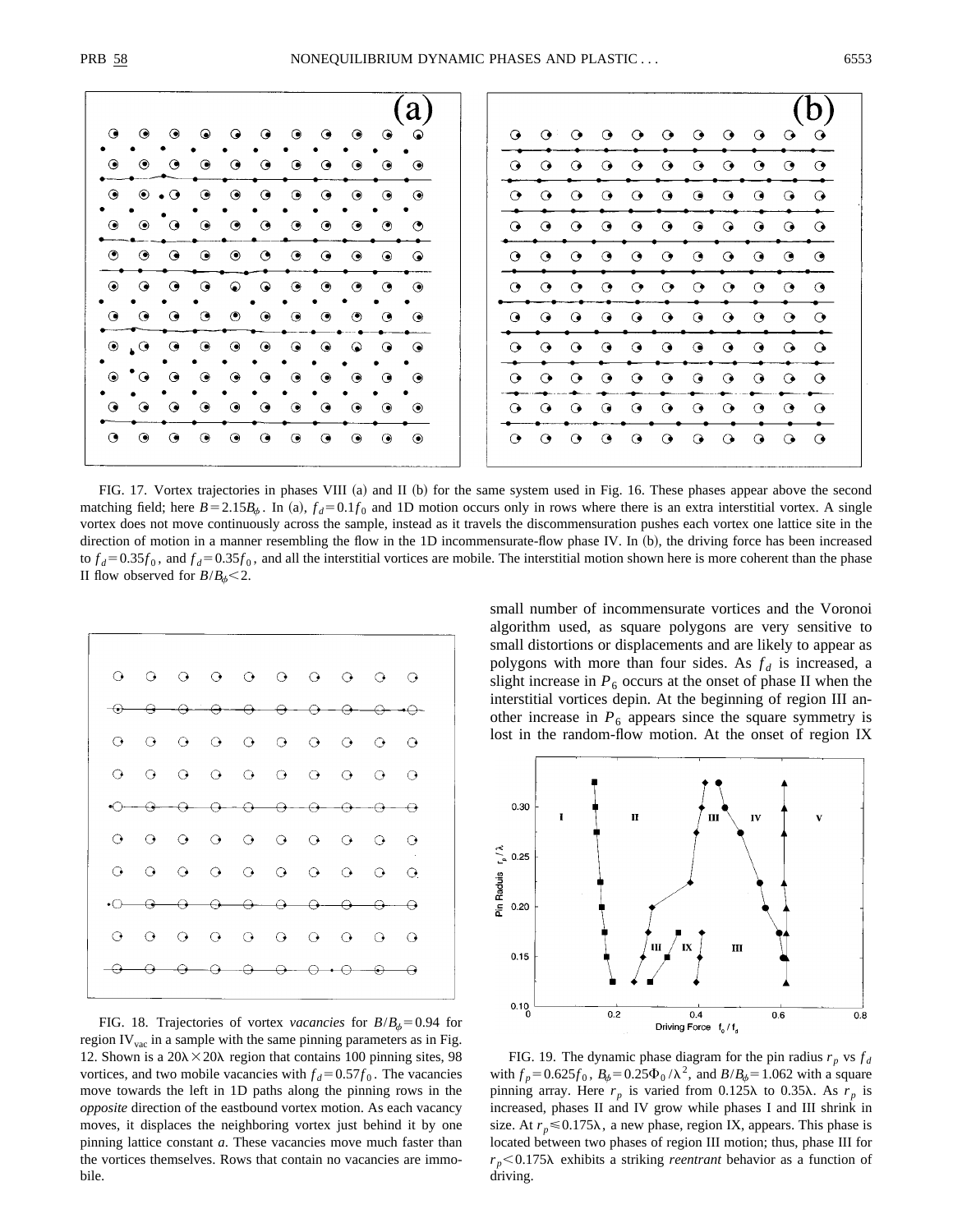

FIG. 20. The average longitudinal velocity  $V_x$  of the vortices versus driving force  $f_d$ , for  $r_p = 0.2\lambda$  (top curve) and 0.35 $\lambda$  (lower curve, with smaller peak around  $f_d \approx 0.43 f_0$  for samples with the same parameters as in Fig. 19. This figure shows the remarkable difference in the shape of the curves. For  $r_p = 0.2\lambda$ , phase III is much larger; also its III-IV phase boundary is marked by a sudden and large drop in the voltage.

there is a *sharp increase* in the number of six-sided polygons corresponding to the ordering of the lattice at this stage. In this region  $P_6$  reaches a local maximum value of  $P_6 \cong 0.8$ . At the transition to this *reentrant* disordered-motion phase III, there is another drop in  $P_6$  to an average value of  $P_6$  $\approx 0.58$ . As the lattice finally moves out of region IV and into region V, the number of six-sided polygons once again rises to  $P_6 \approx 0.9$ . It does not reach  $P_6 = 1.0$  because of the 1D incommensurate structure of phase V.

To show conclusively that region IX in Fig. 21 represents a distinct dynamical phase, in Fig. 22 we plot a snapshot of the vortex lattice  $(a)$  and the vortex trajectories  $(b)$  in phase IX. Here we can see a remarkably different behavior from that observed earlier. The vortices travel in well-defined flow channels with most of the vortices moving *between* the horizontal pinning rows and a small number of vortices pinned at the pinning sites. The motion is distinct from the interstitial flow of phase II where only a small number of interstitial vortices were mobile and all the pinning sites were occupied. The motion is *not* in straight 1D paths along the longitudinal direction, as in phases I, IV, and V, but wanders in the transverse direction. As can be seen in Fig.  $22(b)$ , the wandering is caused when the flowing interstitial vortices are deflected by a small number of pinned vortices. The trajectory lines show that the vortices travel in paths that are stationary in time. There is also *no depinning* of vortices from the pinning sites. This behavior is very different from that seen in phase III, where the channels are changing rapidly as a function of time, and vortices continuously depin and become pinned. Interestingly, the number of vortices pinned at the pinning sites is *exactly* the number of extra vortices above  $B_{\phi}$ . After region IX, as the driving force is increased, the flow *reenters* phase III when the combination of the driving force and perturbations from interstitially moving vortices begin to depin the vortices at the pinning sites.

### **C. Hysteresis for winding interstitial phase IX**

The phase IX displays some remarkable hysteresis properties. In Fig. 23 we examine the hysteresis of a system with the same pinning parameters as in Fig. 19 with  $r_p = 0.125\lambda$ . In Fig. 23(a) the driving force is brought up to  $f_d = 0.75f_0$ , driving the system into phase *V*, and then  $f_d$  is brought back to zero. The reverse curve follows the forward curve down to  $f_d \approx 0.625 f_0$  or  $f_d \approx f_p$ , and then drops down as the vortex flow enters phase IV. Note that region IV is *not* seen on the initial ramp up, as expected from Fig. 19. The appearance of phase IV on the ramp down occurs since the flow in region V is very similar to the flow in phase IV: the vortices move along the pinning rows and an effective transverse barrier forms (see Sec. IV) that keeps the vortices in the channels. It is interesting to note that the transition from V to IV is quite broad and some small steps appear in this transition region. We believe that the steps occur as individual commensurate rows become pinned. As each row is pinned  $V<sub>x</sub>$  drops suddenly and then levels off until another row is pinned. The 1D incommensurate-flow phase IV persists down to about  $f_d \approx 0.22 f_d$  and then jumps to phase III. The flow remains in region III almost down to the depinning force observed in the initial ramp-up curve. At this point, it jumps briefly to phase II and finally reaches the region I pinned phase. The width of the hysteresis curve is quite large, e.g., at  $f_d = 0.5f_0$  the fraction of mobile vortices is  $\sigma$  $=0.27$  on the ramp down and  $\sigma=0.94$  on the ramp up. Notice that region IX does *not* occur on the ramp-down portion. If we ramp up the force again, the system will follow the same curve as the initial ramp-up curve.

In Fig.  $23(b)$  we show a hysteresis plot of the same system shown in Fig.  $23(a)$  except that the maximum driving force  $f_d = 0.59 f_0$  places the system in region III during the initial part of the ramp down. The reverse curve follows the forward curve down to about  $f_d = 0.4 f_0$  where it enters phase IX at the same point that region IX ends on the ramp up. The ramp-down curve in phase IX has a slightly higher number of mobile vortices, causing this curve to lie above the ramp-up curve. The reverse curve is smoother and lacks the small jumps seen during the ramp-up phase. During the ramp down, region IX persists below the driving force at which phases III and II appear on the ramp up, and then abruptly ends when the vortices repin at approximately the driving force needed for initial motion on the ramp up  $(i.e., the I-II$ ramp-up phase boundary phase). This strong hysteresis suggests that phase IX is a first-order transition.

To understand the appearance of a distinct phase IX for small  $r_p$ , we must consider that, prior to region IV, the sample is in the random-flow phase III. In this state, the vortices are being pinned and depinned at random. A large portion of configuration phase space can be explored and many different configurations are possible. One possible configuration has most of the vortices flowing in between the vortex rows while a small number of vortices remain pinned at the pinning sites. The vortices at the pinning sites cause a deflection of the vortices that are moving in between the pinning rows. It can be seen that if the pinning radii are too large, the deflected vortices will be trapped at the pinning sites. If the pinning sites are small, vortices can pass the pinned vortices without being trapped by a pin, and continue to flow between the pinning rows. We write a minimum criteria for this continuous flow by assuming that a pinned vortex deflects a flowing vortex by a distance of  $0.5\lambda = a/4$ which is close to the deflection distance observed in Fig.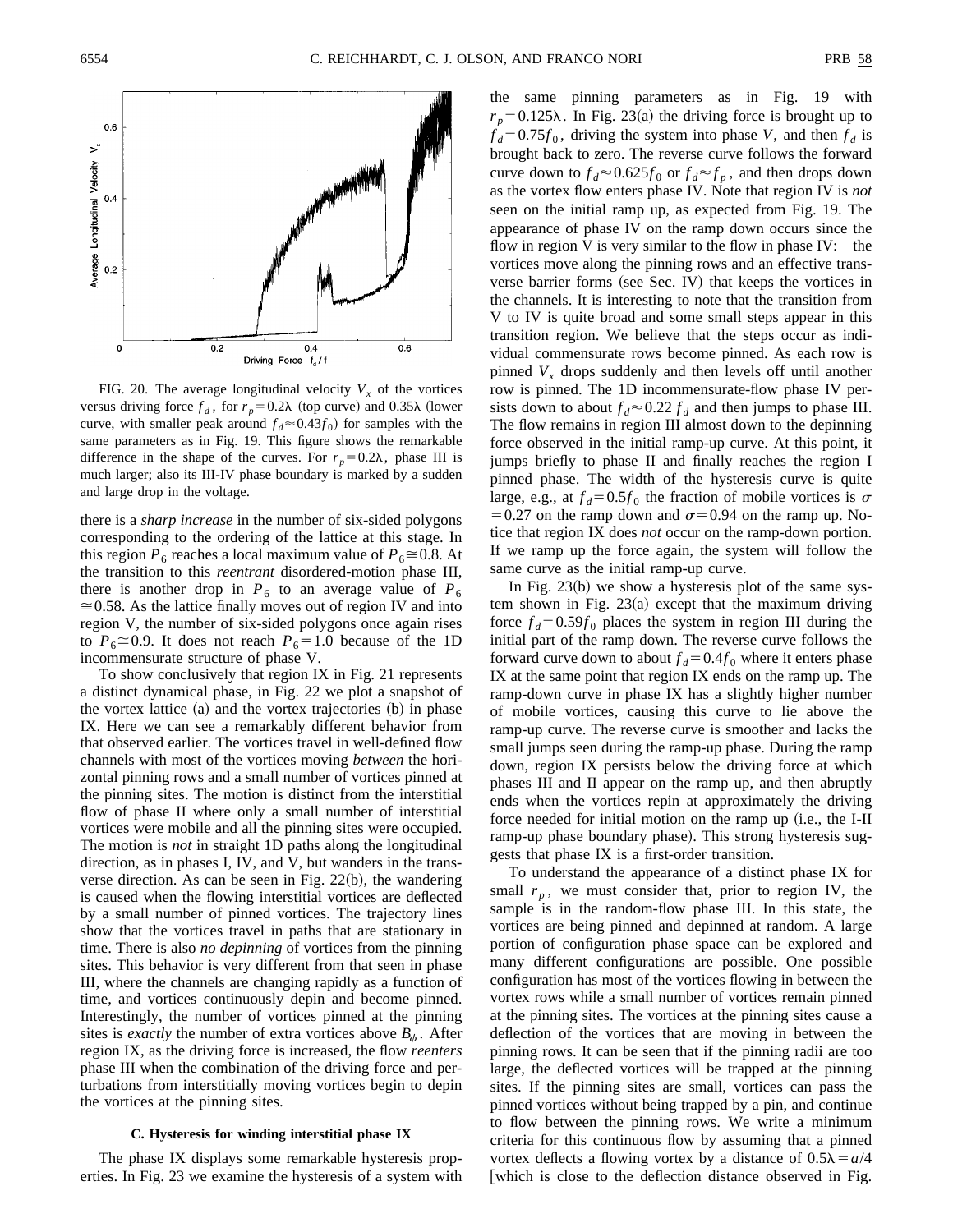

FIG. 21. (a) The average longitudinal velocity  $V_x$  vs driving force  $f_d$  and (b) the fraction  $P_6$  of sixfold coordinated vortices versus driving for a sample with the same parameters as Fig. 19 with  $r_p = 0.15\lambda$ . Regions I, II, III, IV, and V correspond to the dynamic phases discussed in Sec. III. Phase IX occurs at the interval  $(0.31f_0 \leq f_d \leq 0.4f_0)$  of the voltage-current curve where the fluctuations  $\delta V_x$  in the velocity  $V_x$ become significantly smaller than fluctuations in the surrounding regions. In this phase IX the voltage-current curve is approximately linear. In (b) the fraction of six-sided Voronoi polygons is presented. In regions IX and V, there is a relatively high  $P_6$ . The value of  $P_6$  is relatively low for the pinned phase I since the underlying lattice is square.

 $22(b)$ . Since the center of each pinning site is located a distance *a*/2 from the interstitially moving vortices at their point of close proximity, it is expected that continuous winding interstitial motion (phase IX) will occur for pinning sites of radius  $r_p < a/4$ . This can be seen in Fig. 22(b) where some winding paths almost collide with the pins. If the latter were slightly larger, the winding path would be blocked. Contrary to this, the onset of continuous flow did not occur until the pinning radius was reduced to  $r_p \approx 0.175\lambda$ . To understand this, we note that in Fig. 22 there are several places (third and eighth rows) where *two* vortices are pinned in a row, causing additional deflection in the *y* direction and preventing continuous flow until smaller pins are used.

## **IX. DYNAMIC PHASE DIAGRAM FOR GRADUALLY VARYING THE DEGREE OF DISORDER**

Another important parameter to vary is the amount of disorder in the pinning array. This can be accomplished by gradually displacing the pinning sites by small random distances from the original square lattice positions. Thus, we consider the effect of randomly displacing individual pinning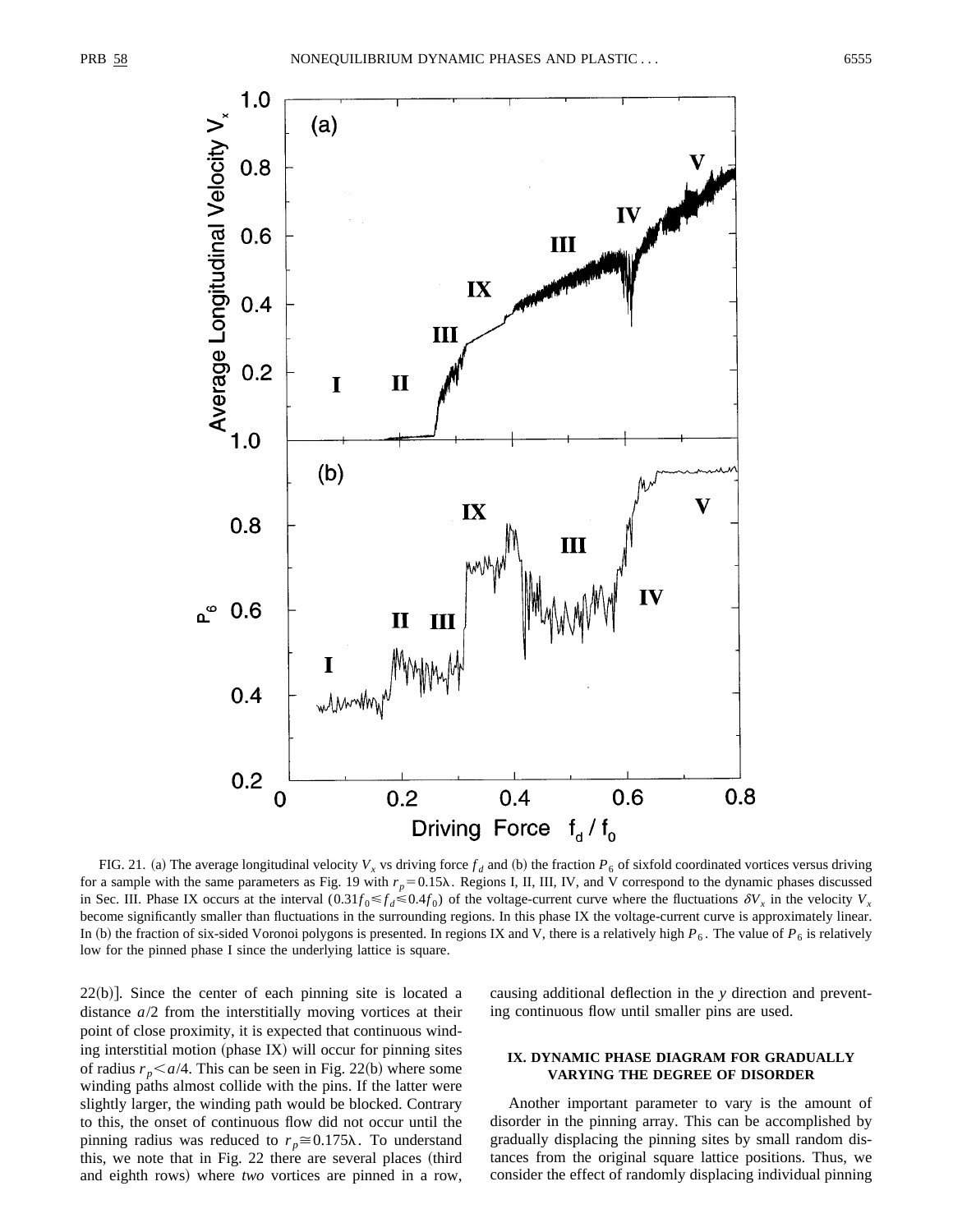

FIG. 22. A snapshot (a) and trajectories (b) showing the vortex structure and flow paths for the winding interstitial phase IX (see Fig. 21) at  $f_d = 0.38f_0$ . Here,  $r_p = 0.175\lambda$ ,  $B_\phi = 0.25\Phi_0/\lambda^2$ , and  $B/B_\phi = 1.062$ . Here the vortex lattice is relatively ordered and features interstitial flow around a small number of pinned vortices. In (b) we see that the flow occurs in channels that do not change in time. Bends in the channels occur near pinned vortices. This phase differs from phase VIII in that the latter has a much larger fraction of pinned vortices.

sites up to an amount  $\delta r$  from the ordered lattice position. In terms of the lattice constant *a*, we will consider the maximum case,  $\delta r = a/2$ , to be a good approximation to a totally random pinning array.

In Fig. 24 we present the phase diagram for varying disorder, where maximum displacements up to  $\delta r = a/2 = \lambda$  are used, and in Fig. 25 we present the  $V(I)$  curves for the case with  $B/B_{\phi}=1.062$ ,  $f_p=0.625f_0$ ,  $B_{\phi}=0.25\Phi_0/\lambda^2$ ,  $a=2\lambda$ , and  $r_p = 0.3\lambda$ . As the amount of disorder is gradually increased from zero, the disordered flow region III grows while the ordered flow phases II and IV shrink correspondingly. Region II shrinks since the displacement of pinning sites into the interstitial areas allows interstitial vortices to approach pinned vortices more closely, resulting in a lower depinning transition.

The *V*(*I*) curves in Fig. 25 also emphasize the change in the flow behavior. For disorder greater than  $\delta r/2a$  > 0.05, the phase II to III transition is no longer discontinuous. The size of the jump down in the voltage at the phase boundary from III to IV transition also decreases. For large enough disorder, as in Fig.  $25(c)$ , only a small dip can be seen marking the III-V phase transition. For disorder greater than  $\delta r/2a$  $=0.125$ , as seen in Figs. 25(a) and 25(b), phase IV disappears and there is no longer a sharp boundary between regions III and V, as indicated by the dotted line in Fig. 24. For  $\delta r/2a$  > 0.125, an increase in  $P_6$  near  $f_d = f_p$  indicates that a transition from a less ordered to a more ordered vortex lattice still occurs even in the presence of disordered pinning. This has also been observed in other simulations with random pinning.<sup>5,6,26,27</sup> We label this flow region  $V_r$  to distinguish it from the 1D incommensurate channels seen in phase V.

From Fig. 24 it can be seen that at  $\delta r \approx 0.08a$ , phase IV disappears. This can be understood when we consider that, in region IV, vortices flow in straight 1D paths along the pinning rows. As the pinning sites are disordered, it becomes increasingly difficult to create 1D straight paths that follow the pinning sites. For the system in Fig. 24, when  $\delta r$  $=0.08a$  and  $r_p=0.3\lambda$ , the maximum transverse displacement of two pinning sites in a row is 0.16*a* if one pin is displaced a distance  $\delta y = 0.08a$  and the other a distance  $\delta y = -0.08a$ . When this occurs, we have

## $2\delta y \geq r_p$

[because here:  $2\delta y = 0.16a \ge r_p = 0.3\lambda = 0.3(a/2) = 0.15a$ ]. In this case, a vortex cannot travel in a straight path along the longitudinal direction and still intersect two consecutive pinning sites, so the 1D incommensurate motion of phase IV is lost. From Fig. 24 we find that the disappearance of region IV occurs near a maximum transverse displacement of  $\delta y$  $=0.08a=0.16\lambda$ , giving  $2\delta y \sim 0.32\lambda > r_p = 0.3\lambda$ , which is in agreement with the inequality  $2 \delta y \ge r_p$  that signals the disappearance of phase IV.

## **A. Formation of vortex channels in samples with a random distribution of pins**

For  $\delta r$  > 0.15*a* there are only three dynamical phases: regions I, III, and V, with region II only occupying a negligible part of the dynamic phase diagram. These three regions are consistent with results obtained theoretically and experimentally with random pinning arrays. As the disorder increases, the nature of the flow in disordered flow phase III changes due to the presence of randomness in the location of the pins. In particular, the dynamics of the vortices at the onset of region III is distinct from that of the higher drives. We have found that in the regime of higher disorder there are *two* different plastic flow phases: a single-channel flow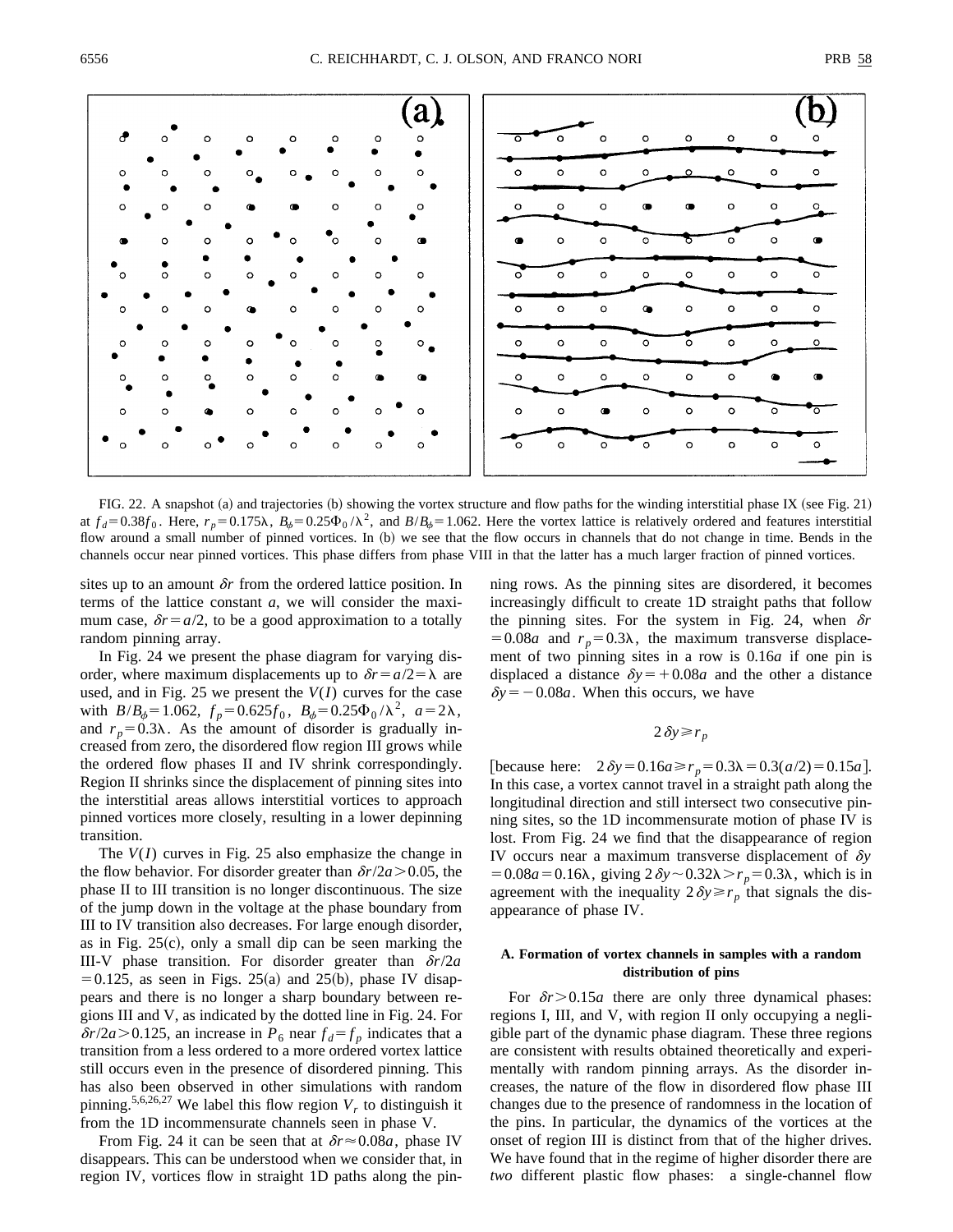

FIG. 23. Hysteresis in the *V*(*I*) curves for a system with the same parameters as in Fig. 19 and with  $r_p = 0.125\lambda$ . In (a) the maximum driving force is brought up to  $f_d = 0.75f_0$  at which point the vortices are in the phase V flow. The reverse or ramp down curve retraces V and then enters region IV that is not seen on the ramp up. Notice that the percentage of mobile vortices is significantly smaller during the ramp down, as indicated by the much lower value of *Vx* . From phase IV the flow jumps up to region III and phase IX does *not* appear on the ramp down. In (b) the driving force is brought up to a maximum of  $f_d = 0.59f_0$ , at which point the vortices are in phase III. In the reverse curve, region IX persists well below the driving force at which it appears on the ramp up, passing both the first phase III and also phase II. Notice that in (b) the density of mobile vortices is higher on the ramp down than on the ramp up. This is opposite of what is shown in (a).

phase, and an *intermittent* channel flow phase where some channels form, freeze, and flow again.<sup>10,14,33</sup>

We observe that, for large values of the disorder, the initial depinning of vortices occurs by the formation of specific channels that are stationary in time. In Fig. 26 we show a small section of the voltage-current curve for the initial depinning of vortices for the case of  $\delta r = 1.0\lambda$  on the dynamic phase diagram. A running average over a period of time was performed to remove small time scale fluctuations from the data. Here it can be seen that in the initial part of the  $V(I)$ curve there is a jump in  $V_x$  at  $f_d \approx 0.2 f_0$  and a plateau for  $0.19f_0 \leq f_d \leq 0.206f_0$ . The value of  $V_x$  at  $f_d \approx 0.207f_0$  rises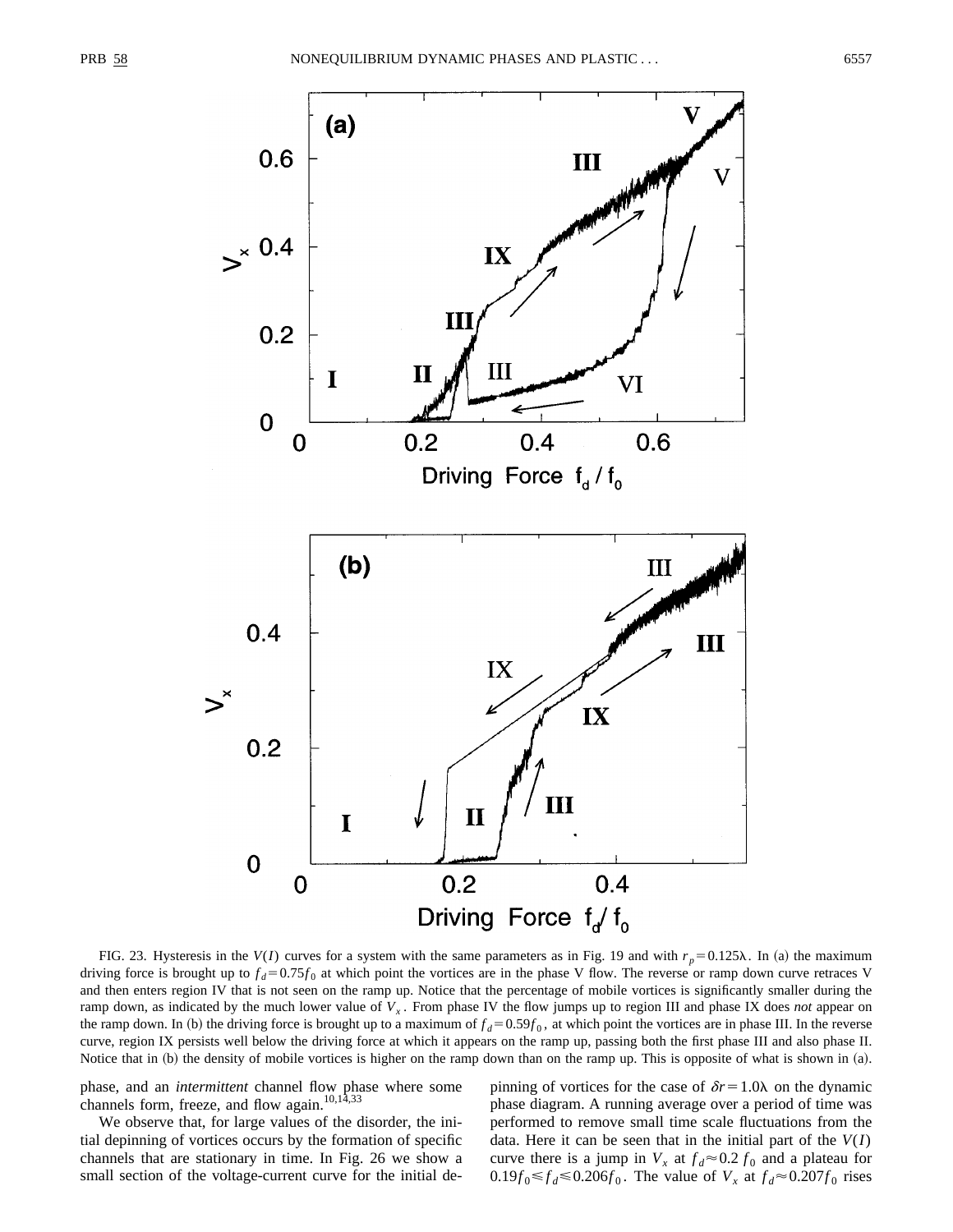

FIG. 24. Dynamic phase diagram for gradually increasing the amount of disorder in the periodic pinning array for  $f_p = 0.625 f_0$ ,  $r_p = 0.3\lambda$ ,  $B/B_\phi = 1.062$ , and  $B_\phi = 0.25\Phi_0/\lambda^2$ , for an initially square lattice  $\delta r/2a=0$ . The disorder is created by displacing the square pinning array positions random distances uniformly distributed from zero to  $\delta r$ . As the amount of disorder is increased, the 2D disordered-flow phase III grows while the ordered-flow regions shrink: phase IV disappears at  $\delta r/2a \approx 0.08$ , and region II disappears around  $\delta r/2a \approx 0.25$ . For disorder larger than  $\delta r/2a \approx 0.25$ , only three (I, III, V) phases exist, which is in agreement with previous studies on totally random arrays of pinning sites. Region  $V_{random}$  is similar to region V with the vortices moving in roughly 1D channels; however, the increasing randomness of the pinning locations causes increasing wandering of vortices in the transverse direction to occur. The dashed line separating region III and region V<sub>random</sub> indicates the lack of a sharp boundary separating these two phases.

again to a second plateau at which point  $V_x$  again becomes roughly constant. These two jumps in  $V<sub>x</sub>$  correspond to the opening of *single* 1D channels of mobile vortices. In Fig.  $27(a)$  we show the vortex trajectories for the first plateau in the  $V(I)$  curve, labeled (a) in Fig. 26. Here we can see that a single channel has appeared. This channel consists of sixteen *interstitial* vortices flowing around the vortices pinned at the pinning sites. For Fig.  $27(a)$ , the driving force in the *x* direction is  $f_d = 0.206 f_0$ , and thus we estimate that if the vortices were moving freely we would have

$$
V_x/N_v = 16f_d/N_v = 16(0.206)f_0/344 = 0.0096f_0.
$$

The value from the *V*(*I*) curve is  $V_x = 0.0092 f_0$ . This actual value is lower as a result of the slower vortex motion in the channels caused by the existence of points along the channels where vortices are temporarily immobile or are slowed down. The features of the channel motion shown in Fig.  $27(a)$  do *not* change with time. To test whether this motion is truly constant as a function of time, we placed the system at point  $(a)$  of Fig. 26, corresponding to the channel shown in Fig. 27(a), and ran the simulation for  $10^6$  MD steps; we found no changes in the vortex trajectories.

#### **B. Vortex ''turnstile'' motion near 1D flow winding channels**

Let us now more closely examine the winding vortex channel shown in Fig.  $27(a)$ , which corresponds to the point



FIG. 25. Average vortex velocity  $V_x$  vs driving force  $f_d$  for different amounts of disorder in the same system shown in Fig. 24. When the pinning sites are displaced about 15% or less from the perfectly periodic case  $\delta r/2a=0$ , all the phases (I through V) are present. For disorder  $\delta r/2a = 0.075$  and higher, as in (a), (b), and  $(c)$ , the discontinuity at the phase boundary II-III is lost. In  $(a)$  and (b), for disorder  $\delta r/2a \ge 0.125$  region IV vanishes.

(a) in the  $V(I)$  curve in Fig. 26. Figure 28 contains a blowup of an area near this channel, and shows the interesting phenomena of a vortex located in an interstitial site near a channel exhibiting a circular orbit. As interstitial vortices flow past in the channel, they change the energy landscape experienced by the interstitial vortex near the channel, causing this vortex to move in a circular manner. The presence of this interstitial vortex also causes the nearby vortices in the channel to slow down as they pass its location. Although the circularly moving ''turnstile'' vortex is not moving directly along the direction of driving, it still contributes to the dissipation of energy. It can also be seen in Fig. 28 that the vortices in the pinning sites near the channel shift a small amount as the vortices in the channels move through.

#### **C. Formation of multiple and intermittent channels**

The *second plateau* (b) of Fig. 26 in the *I*-*V* curve corresponds to the opening of a *second channel* of flowing interstitial vortices. This is shown in Fig.  $27(b)$ . The second channel is similar to the first, with thirteen vortices flowing in the interstitial region. The overall motion of the vortex lattice at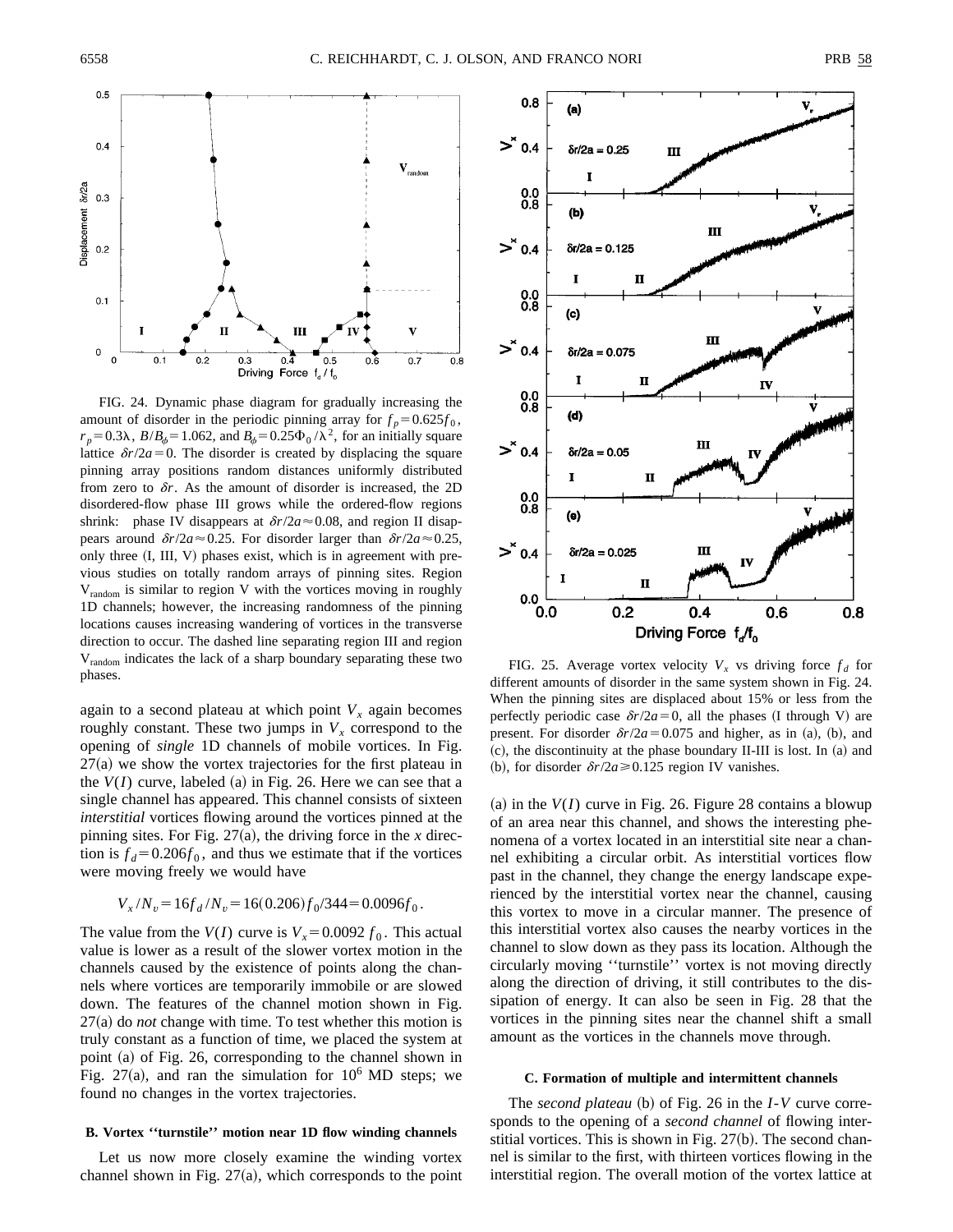

FIG. 26. The voltage-current  $V(I)$  curve for the initial depinning transition,  $f_d = 0.20f_0$  to  $f_d = 0.24f_0$ , for  $\delta r = a/2$ . The curve shows several jumps and plateaus in  $V_x$  labeled  $(a)$ ,  $(b)$ ,  $(c)$ , and  $(d)$ . The plateaus (a) and (b) correspond to the formation of *single* channels of flowing vortices and  $(c)$  and  $(d)$  correspond to regions where *multiple* channels are *intermittently* flowing (Ref. 33).

this point is again periodic as a function of time. As the driving force is increased further, the vortices in the two channels shown move faster, but the other vortices remain pinned.

For  $f_d$  in the range  $0.212 f_0 \leq f_d \leq 0.225 f_0$ , a number of jumps in the  $V(I)$  curve shown in Fig. 26 can be seen, indicating that the motion is no longer periodic in time. In Fig.  $27(c)$ , corresponding to  $(c)$  in Fig. 26, we show that a number of channels have now opened; however, unlike the motion of the channels before, these channels are *changing* over time, with certain channels opening and closing, and new channels forming and reforming.<sup>10,33</sup> The middle channel can be seen to *branch off*, forming two separate channels. Right before this bifurcation, near the center of the figure towards the left edge, another single vortex channel that broke off from the primary central channel rejoins the central channel after making a small loop. Complex channel structures can also be observed in the bottom right and top left of Fig.  $27(c).$ 

At higher drives, as in Fig.  $27(d)$  corresponding to point (d) in the  $V(I)$  curve of Fig. 26, the channel behavior becomes even more ramified and complicated, with a large amount of branching occurring. There are certain places where single vortices jump from one channel to another. The channels also start to lose their strictly 1D characteristic since in some places the flow channels are wide while in other places the flow is quite narrow. The branches of the channels do not carry the same number of vortices, with some channels containing up to 25 vortices and smaller subbranches containing only one or two vortices. Another feature that can be seen from the evolution of the channel network, from  $(a)$  through  $(d)$ , is that although the channels in (c) and (d) are changing considerably, certain channels are robust and appear throughout the sequence  $(a)$ – $(d)$ . In particular, in (a), the first channel that opened is robust and remains throughout the sequence  $(a)$ – $(d)$ . A full statistical analysis of the channels will be presented elsewhere. The results shown are consistent with our results<sup>10,33</sup> for fluxgradient-driven simulations with random pinning arrays where interstitial channel behavior was observed when  $B/B_{d} > 1$ .

The results shown here for the network of channels at the onset of depinning are similar to those observed recently for other simulations.<sup>16</sup> There are, however, several important differences. In the system presented here,  $N_p < N_v$  and the long-lived channels consist predominantly of interstitial vortices moving around the pinned vortices. We have also observed several remarkable features that are a direct consequence of the existence of two species of vortices, including interstitial vortices moving in circular orbits near the flowing channels.

## **X. DYNAMIC PHASE DIAGRAM FOR VARYING DENSITY OF PINNING SITES**

Another quantity that can be varied in a controlled manner is the density  $n_p$  of pinning sites. In Fig. 29 we keep  $f_p$ and  $r_p$  fixed, but increase  $B_\phi$  by increasing  $N_p$  while correspondingly increasing *B* so as to keep the ratio  $B/B<sub>6</sub>$  constant at  $B/B<sub>6</sub>=1.065$ . We consider the cases from  $B<sub>6</sub>$ =  $0.0386\Phi_0/\lambda^2$  to  $B_\phi = 0.892\Phi_0/\lambda^2$ . Increasing  $B_\phi$  has the same effect as increasing the vortex-vortex interaction since the intervortex spacing decreases. In Fig. 30 various *V*(*I*) curves are presented that show how regions I to V change with increasing  $B_{\phi}$ .

Figures 29 and 30 show that for low  $B_{\phi}$ ,  $B_{\phi}$  $\leq 0.3 \Phi_0 / \lambda^2$ , where the pinning lattice constant *a* is large, the range of driving forces that place the system in phase II is the largest and decreases as  $B_{\phi}$  is increased. As *a* increases when  $B_{\phi}$  decreases the strength of the interstitial pinning force created by the vortices at the pinning sites decreases as predicted by inequality  $(6)$ , and thus the transition from phase I to II occurs at a lower driving force. On the other hand, for increasing *a*, the II-III phase transition occurs at higher  $f_d$ . This is a consequence of the inequality (9),  $f_p$  $>\left\{f_d^2 + f_{ij}^2[(a+r_p)/2]\right\}^{1/2}$ . The term  $f_{ij}[(a+r_p)/2]$ , the vortex-vortex repulsion force at the distance of closest approach, decreases for larger *a* and hence smaller  $B_{\phi}$ , so that  $f_d$  must be increased for inequality  $(9)$  to be invalid and the transition to region III to occur. Similarly, region IV grows as  $B_{\phi}$  is increased and *a* is correspondingly decreased. This occurs since, as  $a$  in inequality  $(13)$  is decreased, the term  $f_{ij}[(a/\sqrt{2}+r_p)]$  increases so that a lower driving force is necessary for the transition into region IV. At  $a$ <1.58 $\lambda$ , corresponding to  $B_{\phi} \ge 0.4\Phi_0/\lambda^2$ , region III becomes minutely small, as seen in Fig. 29.

For  $B_{\phi}$  < 0.0936 $\Phi_0 / \lambda^2$  the 2D disordered phase III disappears; however, region V still appears. As  $B_{\phi}$  is increased, the transition to phase V becomes broader as seen in Fig. 30. The onset of region V also occurs for a lower driving force for higher  $B_{\phi}$ . We believe that this is because mobile rows from phase IV interact more strongly with immobile rows at higher  $B_{\phi}$  causing the whole lattice to move at a lower driving force.

## **XI. VORTEX DYNAMICS ON A TRIANGULAR PINNING ARRAY**

Besides the square pinning  $\ar{3}^{11,13}$  used in most experiments,  $34,51-53,55,56$  it is also possible to create triangular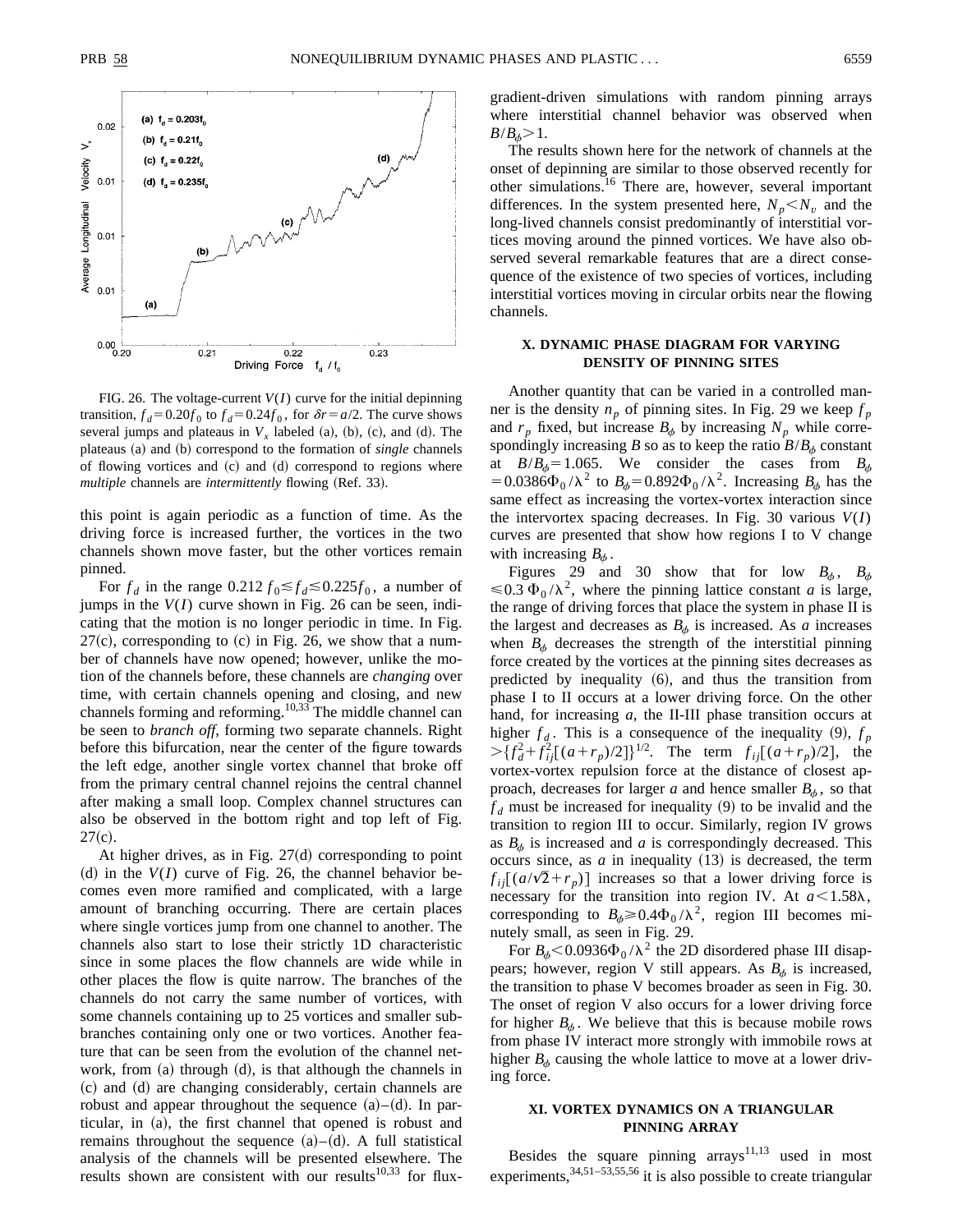

FIG. 27. Vortex trajectories corresponding to the regions labeled  $(a)$ – $(d)$  in Fig. 26. In  $(a)$  a single channel of about sixteen predominantly interstitial vortices can be seen. In (b) a second channel containing twelve vortices appears. These two channels do not change with time. In (c) several channels can be observed; however, some of these channels are *intermittent* and form and reform while others, such as the channels still remaining from (a) and (b), are robust. In (d) more channels can be seen. Note that some of the channels from (c) are no longer flowing in  $(d)$ . However, the original channels from  $(a)$  and  $(b)$  are still present.

pinning arrays.<sup>11,49,54</sup> Although we have not studied triangular pinning arrays in as much detail as the square arrays, the runs that we have conducted strongly suggest that most of the results from the square arrays should carry over to triangular arrays of pins. In Fig. 31 we show a voltage-current curve for a system with the same parameters as in Fig.  $2(a)$ except with a triangular pinning array. Phases I through V correspond to the same dynamic phases found for the square array. The major difference is in the values of the driving force at which each region appears. For instance, the onset of the 1D interstitial flow region II in the square array occurs at

a value of  $f_d \approx 0.146 f_0$ , while for the triangular array it occurs at a lower value  $f_d \approx 0.070 f_0$ . The flow of the vortices in each of the regions is the same in both the square and triangular arrays with the exception of phase II (interstitial flow); here, as can be seen in Fig. 32, the interstitial vortices flow in a zig-zag manner when the pinning is triangular as opposed to the straight paths seen for the square pinning arrays.

Figure 32 also illustrates several results found in both triangular and square arrays. For instance, the vortices right next to interstitial channels tend to slightly move inside their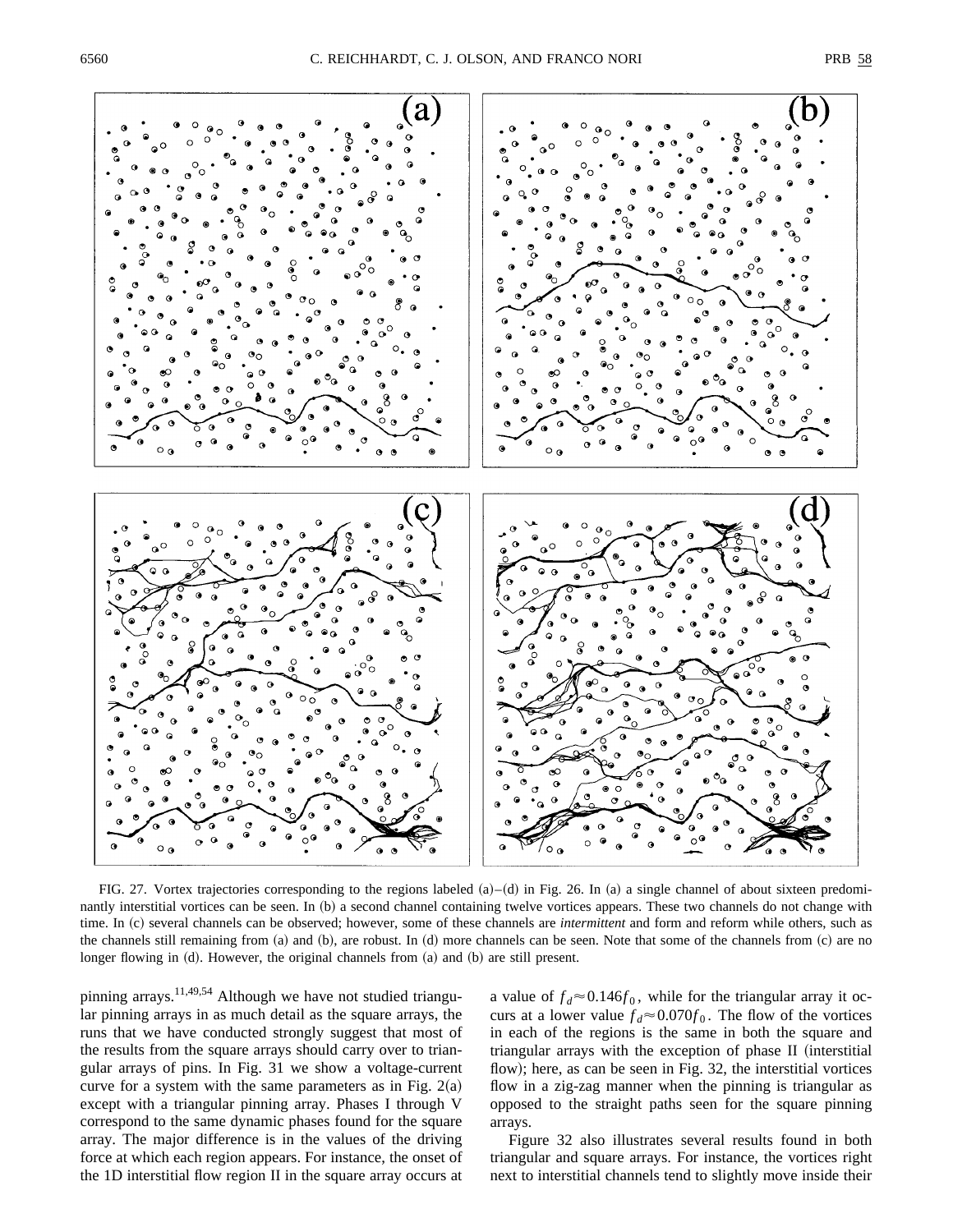

FIG. 28. Magnified view of the center-bottom part of Fig.  $27(a)$ , showing the ''turnstile'' circular motion of an interstitial vortex near the channel. As the vortices in the channel move past, the interstitial vortex moves in an approximately *circular path*.

wells [as in Fig.  $3(a)$ ]. The vortices in the 4th, 5th, and 6th horizontal rows of pins barely move at all. Also the 1st, 2nd, 5th, 6th, and 7th interstitial vortex channels show vortices near ''closest proximity'' to two neighboring pinned vortices. This is analogous to the situation shown in Fig. 6, where the pinned vortices move away from the nearby interstitial vortex.

#### **XII. SUMMARY**

To summarize, we have conducted a systematic study of a driven vortex lattice interacting with a periodic pinning sub-



FIG. 29. The dynamic phase diagram for  $B_{\phi}$  vs driving force  $f_d$ with  $f_p = 0.625f_0$ ,  $r_p = 0.3\lambda$ , and  $B/B_\phi = 1.062$ , with a square pinning array. The 1D interstitial flow phase II is largest for low  $B_{\phi}$ . The pinned region I and the 1D incommensurate phase IV grow as  $B_{\phi}$  is increased. Increasing  $B_{\phi}$  increases  $n_v$  and thus effectively decreases  $f_p$ .



FIG. 30. Average vortex velocity  $V<sub>x</sub>$  vs driving force for systems with the same pinning parameters as in Fig. 29 with (a)  $B_{\phi}$  $=0.75\Phi_0/\lambda^2$ , (b)  $B_\phi=0.4\Phi_0/\lambda^2$ , and (c)  $B_\phi=0.25\Phi_0/\lambda^2$ . For the larger  $B_{\phi}$  in (a), the high pin density suppresses the disordered 2D flow phase III and reduces the interstitial motion. For the smaller  $B_{\phi}$ in  $(a)$ , the pin density is low favoring phase II for a large range of driving forces, narrowing phases III and IV and maximizing phase III.

strate for a wide variety of tunable parameters. We find a very rich range of remarkable plastic flow regimes that are distinct from those observed in random pinning arrays. We directly image the various flow regimes and relate them to macroscopic measurable transport  $V(I)$  curves. By performing a series of simulations as certain parameters are varied, we have constructed numerous nonequilibrium phase diagrams as a function of driving force. We find that many of the features in these phase diagrams including phase boundaries and the nature of the transitions can be understood in terms of force balance equations.

We have shown that for  $1 \leq B/B_{\phi} \leq 1.5$ , five distinct dynamical phases are present, which we characterize as a pinned phase where the vortices are immobile (region I), an interstitial flow regime where the vortices flow in 1D paths between the pinning rows  $(II)$ , a disordered motion regime where both depinned vortices from pinning sites and interstitial vortices move (III) and 1D incommensurate motion where the vortices are localized to flow in 1D paths along the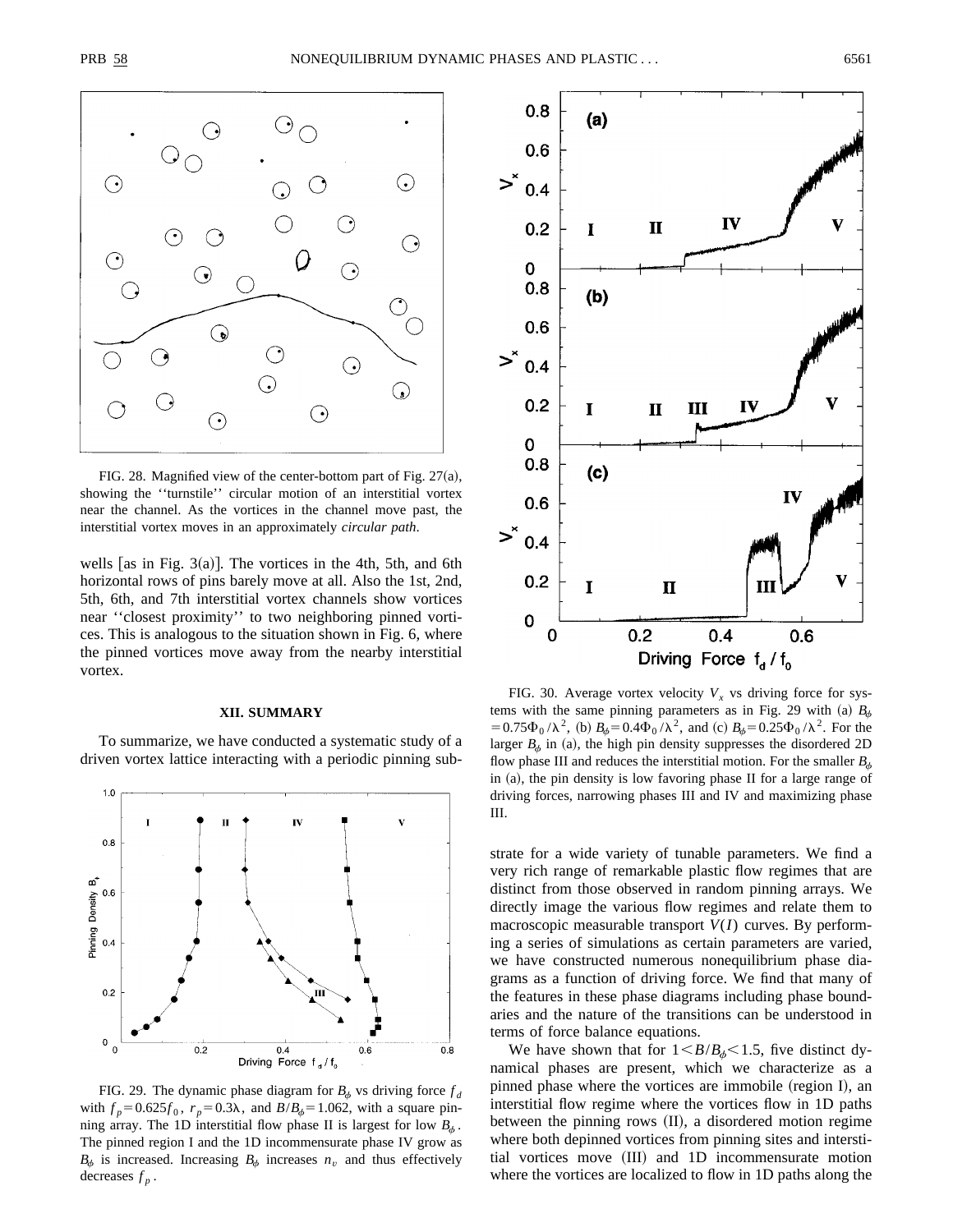

FIG. 31. Average vortex velocity  $V_x$  vs driving force  $f_d$  for  $f_p$  $= 0.625f_0$ ,  $r_p = 0.4\lambda$ ,  $B/B_\phi = 1.062$ , and  $B_\phi = 0.26\Phi_0/\lambda^2$ , with the pinning sites located in a *triangular* array. Although the parameters for this system are very similar to those used in Fig.  $2(a)$ , the onset of the different flow regimes occur at different values. The dynamic phases marked I through V correspond to the same phases depicted in Fig. 2(a). The onset of phase II occurs at  $f_d \approx 0.12 f_0$ , region III at  $f_d \approx 0.31 f_0$ , phase IV at  $f_d \approx 0.39 f_0$  and region V just below  $f_p$ .

pinning rows, while rows with a commensurate number of vortices remain pinned  $(IV)$ . This final 1D incommensurate flow regime continues into high drives, becoming a regime in which the entire lattice moves  $(V)$ . The onset of some of these phases manifest themselves as large jumps or drops in the  $V(I)$  curve. We also find that only certain dynamic phases  $(e.g., III and IV)$  show a large amount of hysteresis. Another characteristic of these flow regimes is the existence of a large barrier to a transverse force for flow phases II, IV, and V. We have shown evidence for another phase, region VII, for  $1.5 \leq B/B_\phi \leq 2$ , in which certain rows of commensurate vortices become depinned and start flowing in static interstitial channels. For  $B/B_{\phi} > 2$ , we observe phase IX motion, where only extra vortices in the interstitial vortex lattice move. For  $B/B_{\phi}$ <1, motion first occurs by the flow of va-



FIG. 32. The trajectories of the interstitial vortices for the interstitial flow phase II for the sample with a *triangular* array of pinning sites used in Fig. 31 at  $f_d = 0.22 f_0$ . Here, the interstitial vortices move in a zig-zag manner, compared to the straight interstitial paths for phase-II motion for a square pinning array shown in Fig.  $3(b)$ .

cancies. At  $B/B_{\phi}=1$ , the critical depinning force is the largest and only two phases are present: a pinned and flowing phase. These different phases are summarized in Table I.

We also find that by systematically disordering the pinning sites, regions II and IV gradually disappear and the sharp transitions from one flow region to another become less sharp. The dynamical phases associated with random pinning arrays are recovered in agreement with results found in other work. We have also looked at the effect of changing the density of pinning sites, and find the onset of phase IV occurs for lower drives and region III disappears as  $B_{\phi}$  is increased.

TABLE I. Characteristics of the dynamic flow phases. A flow phase is defined to have hysteresis if the phase persists further on the ramp down portion of the *V(I)* curve. For strong disorder ( $\delta r \ge a/3$ ) added to the location of the pins, several dynamical phases disappear (see Fig. 24). In regions IV and IV $_{\text{vac}}$ , commensurate rows remain pinned while in region V both commensurate and incommensurate rows are mobile. Both phases IX and VII have winding interstitial channels or Q1D (quasi-1D) order. Phase VII has more pinned vortices than phase IX.

| Dynamic phase     | Description                         | Flow paths | <b>Hysteresis</b>       | <b>Fluctuations</b> |
|-------------------|-------------------------------------|------------|-------------------------|---------------------|
|                   | Pinned                              | Stationary | N <sub>0</sub>          | None                |
| H                 | Interstitial 1D flow                | Stationary | N <sub>0</sub>          | Small               |
| Ш                 | Disordered 2D flow                  | Changes    | Yes                     | Large               |
| IV                | Incommensurate 1D flow              | Stationary | Yes                     | Medium              |
| IV <sub>vac</sub> | Vacancy 1D flow                     | Stationary | N <sub>0</sub>          | Medium              |
| V                 | Incommensurate 1D flow              | Stationary | N <sub>0</sub>          | Large               |
| VI                | Partially ordered Q1D flow          | Changes    | Yes for $B > 2B_{\phi}$ | Medium              |
| VII               | Winding interstitial Q1D flow       | Stationary | Yes                     | Small               |
| <b>VIII</b>       | Incommensurate interstitial 1D flow | Stationary | N <sub>0</sub>          | Small               |
| IX                | Winding interstitial O1D flow       | Stationary | <b>Yes</b>              | Small               |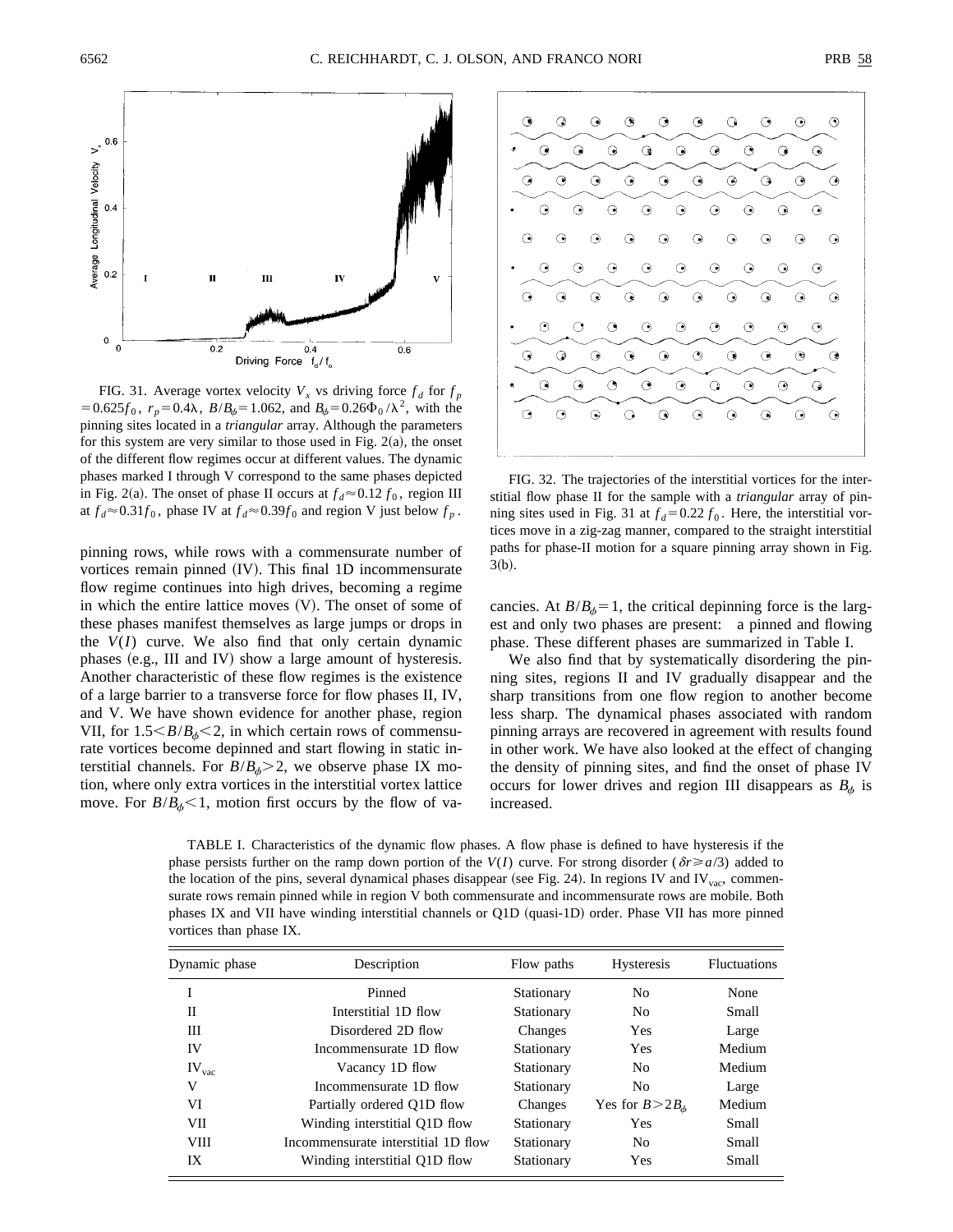Although we have only looked at a relatively small portion of phase space, we believe that our results give a fair picture of the exceptional dynamics exhibited by these systems. Recent experiments with superconducting samples containing periodic arrays of pinning sites have shown that it is possible to create periodic pinning structures in which various microscopic pinning parameters of the sample can be systematically controlled so that many of the results presented in this work should be observable.

Although our simulation focused on a superconducting sample, our results should carry over, at least qualitatively, for many other systems, especially magnetic bubble arrays<sup>39</sup> and colloidal suspensions.<sup>64</sup> There are still many open questions to be addressed, such as the case of strong or large pinning sites where multiple vortices per pinning site are allowed. It should also be possible to create a number of different kinds of pinning lattices experimentally, such as triangular, honeycomb, *kagome´*, quasiperiodic, or quasicrystalline lattices. These will be considered in the future.

## **ACKNOWLEDGMENTS**

We acknowledge S. Hebboul for useful comments. Computing services were provided by the University of Michigan Center for Parallel Computing, which is partially funded by NSF Grant No. CDF-92-14296. We also acknowledge the use of computer time by the Maui High Performance Computing Center, sponsored in part by the Phillips Laboratory, Air Force Material Command, USAF, under cooperative agreement number F29601-93-2-0001. C.O. acknowledges partial support from the NASA Graduate Student Researchers Program.

- <sup>1</sup>G. W. Crabtree and D. R. Nelson, Phys. Today  $50$  (4), 38 (1997).
- ${}^{2}$ G. Blatter, M. V. Feigel'man, V. B. Geshkenbein, A. I. Larkin,
- and V. M. Vinokur, Rev. Mod. Phys. 66, 1125 (1994).
- $3E.$  H. Brandt, J. Low Temp. Phys. **53**, 41 (1983).
- 4H. J. Jensen, A. Brass, and A. J. Berlinsky, Phys. Rev. Lett. **60**, 1676 (1988); H. J. Jensen, Y. Brechet, and A. Brass, J. Low Temp. Phys. **74**, 293 (1989); A. Brass, H. J. Jensen, and A. J. Berlinsky, Phys. Rev. B 39, 102 (1989).
- ${}^5$ A.-C. Shi and A. J. Berlinsky, Phys. Rev. Lett. **67**, 1926 (1991).
- 6A. E. Koshelev and V. M. Vinokur, Phys. Rev. Lett. **73**, 3580  $(1994).$
- <sup>7</sup>G. W. Crabtree *et al.*, Physica C **263**, 401 (1996).
- <sup>8</sup>O. Pla and F. Nori, Phys. Rev. Lett. **67**, 919 (1991); R. A. Richardson, O. Pla, and F. Nori, *ibid.* **72**, 1268 (1994).
- <sup>9</sup>C. Reichhardt, C. J. Olson, J. Groth, S. Field, and F. Nori, Phys. Rev. B 52, 10 441 (1995).
- 10C. Reichhardt, C. J. Olson, J. Groth, S. Field, and F. Nori, Phys. Rev. B 53, R8898 (1996).
- $11$ C. Reichhardt, J. Groth, C. J. Olson, S. Field, and F. Nori, Phys. Rev. B 54, 16 108 (1996).
- <sup>12</sup> J. Groth, C. Reichhardt, C. J. Olson, S. Field, and F. Nori, Phys. Rev. Lett. **77**, 3625 (1996).
- 13C. Reichhardt, C. J. Olson, and F. Nori, Phys. Rev. Lett. **78**, 2648  $(1997).$
- 14C. J. Olson, C. Reichhardt, and F. Nori, Phys. Rev. B **56**, 6175 (1997); C. J. Olson, C. Reichhardt, J. Groth, S. Field, and F. Nori, Physica C 290, 89 (1997).
- $<sup>15</sup>C$ . Reichhardt, C. J. Olson, and F. Nori (unpublished).</sup>
- <sup>16</sup>N. Gronbech-Jensen, A. R. Bishop, and D. Dominguez, Phys. Rev. Lett. **76**, 2985 (1996).
- <sup>17</sup>U. Yaron *et al.*, Nature (London) **376**, 753 (1995); Phys. Rev. Lett. 73, 2748 (1994).
- $18$ M. C. Hellerqvist, D. Ephron, W. R. White, M. R. Beasley, and A. Kapitulnik, Phys. Rev. Lett. **76**, 4022 (1996).
- 19M. J. Higgins and S. Bhattacharya, Phys. Rev. Lett. **74**, 3029  $(1995).$
- $^{20}$ M. J. Higgins and S. Bhattacharya, Physica C  $257$ ,  $232$  (1996), and references therein.
- 21W. Henderson, E. Y. Andrei, M. J. Higgins, and S. Bhattacharya, Phys. Rev. Lett. **77**, 2077 (1996).
- $22$ G. D'Anna, M V. Indenbom, M. O. Andre, W. Benoit, and E. Walker, Europhys. Lett. **25**, 225 (1994); H. Pastoriza and P. H. Kes, Phys. Rev. Lett. **75**, 3525 (1995); M. H. Theunissen, E. Van der Drift, and P. H. Kes, *ibid.* 77, 159 (1996).
- 23G. W. Crabtree, M. B. Maple, W. K. Kwok, J. Herman, J. A. Fendrich, and N. R. Dilley, Phys. Essays 9, 628 (1996); N. R. Dilley, J. Herrman, S. H. Han, and M. B. Maple, Phys. Rev. B **56**, 2379 (1997).
- <sup>24</sup> A. Duarte *et al.*, Phys. Rev. B **53**, 11 336 (1996); F. Pardo *et al.*, Phys. Rev. Lett. **78**, 4633 (1997).
- $^{25}$ M. Marchevsky, J. Arts, P. H. Kes, and M. V. Indenbom, Phys. Rev. Lett. **78**, 531 (1997).
- $^{26}$ M. C. Faleski, M. C. Marchetti, and A. A. Middleton, Phys. Rev. **B** 54, 12 427 (1996).
- $^{27}$ S. Spencer and H. J. Jensen, Phys. Rev. B 55, 8473 (1997).
- 28T. Giamarchi and P. Le Doussal, Phys. Rev. Lett. **76**, 3408  $(1996).$
- 29L. Balents, M. C. Marchetti, and L. Radzihovsky, Phys. Rev. Lett. **78**, 751 (1997); Phys. Rev. B **57**, 7705 (1998).
- $30$ T. Giamarchi and P. Le Doussal, Phys. Rev. Lett. **78**, 752 (1997); Phys. Rev. B 57, 11 356 (1998).
- 31K. Moon, R. T. Scalettar, and G. T. Zima´nyi, Phys. Rev. Lett. **77**, 2778 (1996).
- 32S. Ryu, M. Hellerqvist, S. Doniach, A. Kapitulnik, and D. Stroud, Phys. Rev. Lett. **77**, 5114 (1996).
- <sup>33</sup>F. Nori, Science **271**, 1373 (1996).
- 34T. Matsuda, K. Harada, H. Kasai, O. Kamimura, and A. Tonomura, Science 271, 1393 (1996).
- 35E. R. Nowak, N. E. Israeloff, and A. M. Goldman, Phys. Rev. B 49, R<sub>10</sub> 047 (1994).
- <sup>36</sup>D. Dominguez, Phys. Rev. Lett. **72**, 3096 (1994).
- $37$  L. Balents and M. P. A. Fisher, Phys. Rev. Lett.  $75$ ,  $4270$  (1995).
- 38V. M. Vinokur and T. Nattermann, Phys. Rev. Lett. **79**, 3471  $(1997).$
- <sup>39</sup> J. Hu and R. M. Westervelt, Phys. Rev. B 51, R17 279 (1995), and references therein.
- <sup>40</sup> Min-Chul Cha and H. A. Fertig, Phys. Rev. B **50**, 14 368 (1994).
- 41O. M. Braun, T. Dauxois, M. V. Paliy, and M. Peyrard, Phys. Rev. Lett. **78**, 1295 (1997); Phys. Rev. E **55**, 3598 (1997); M. Paliy, O. M. Braun, T. Dauxois, and B. Hu, *ibid.* **56**, 4025